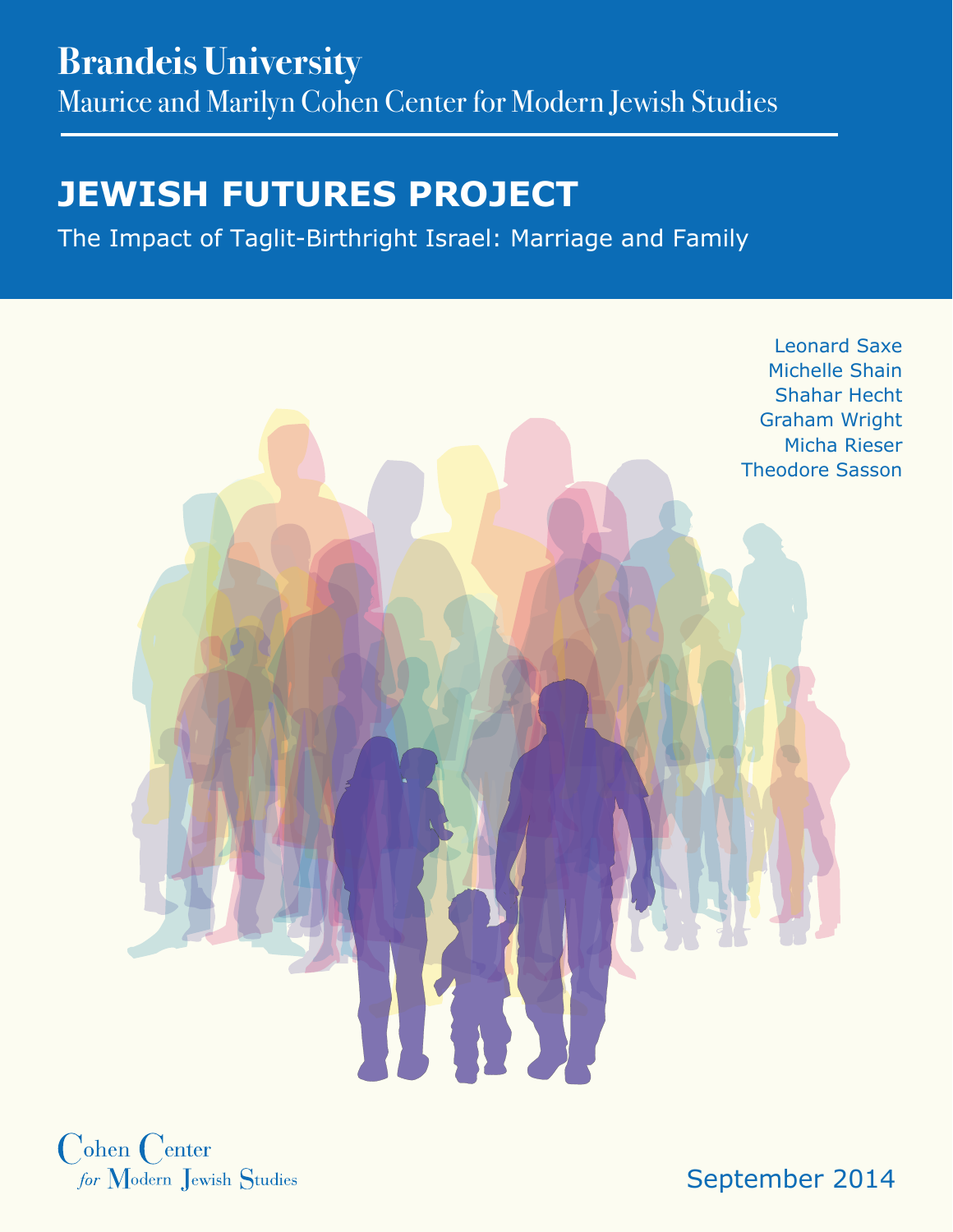The Impact of Taglit-Birthright Israel

© 2014 Brandeis University Maurice and Marilyn Cohen Center for Modern Jewish Studies

The Cohen Center for Modern Jewish Studies, founded in 1980, is dedicated to providing independent, high quality research on issues related to contemporary Jewish life.

The Cohen Center is also the home of the Steinhardt Social Research Institute (SSRI). Established in 2005, SSRI uses innovative research methods to collect and analyze socio-demographic data on the Jewish community.

 $\label{eq:coher} \textbf{C}^\text{ohen} \xspace \textbf{C}^\text{enter}$ for Modern Jewish Studies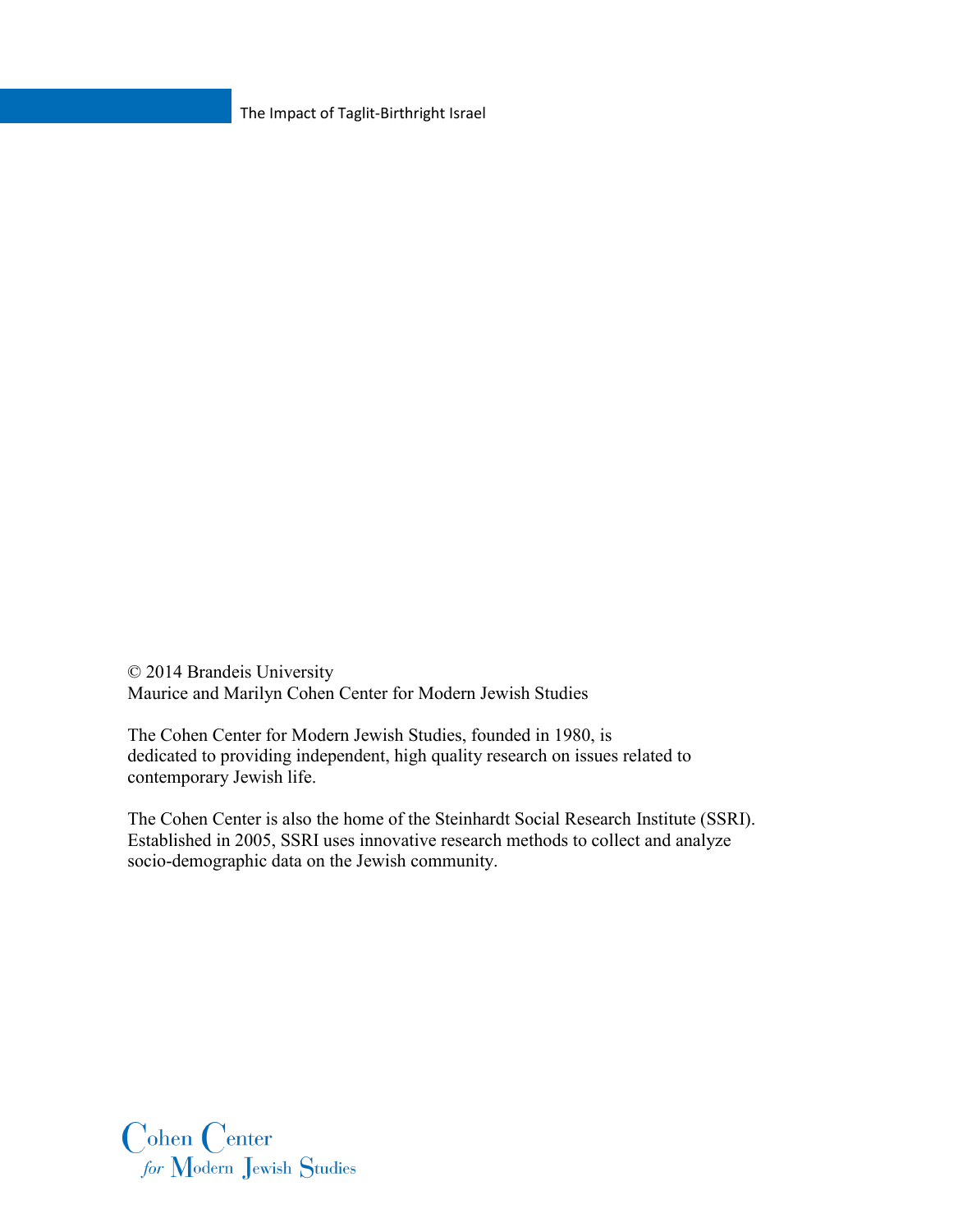# Acknowledgments

We gratefully acknowledge the philanthropic support that has made this study possible. In particular, we note with appreciation the support of The Robert K. and Myra H. Kraft Family Foundation, the Andrea and Charles Bronfman Philanthropies, and Taglit-Birthright Israel. The study also benefited from material support from our host institution, the Cohen Center for Modern Jewish Studies and the Steinhardt Social Research Institute at Brandeis University.

The present study is part of a program of research designed to understand the trajectory of engagement with Jewish identity of a generation of young adults. The study evolved from our work with Taglit-Birthright Israel. Taglit is committed to being a sophisticated knowledge developer and user and allowed us to conduct rigorous evaluation studies. We are particularly grateful to Taglit's professional leadership and consultants, including Gidi Mark (CEO), Prof. Ada Spitzer (Vice President), Dr. Zohar Raviv (Director of Education), Prof. Barry Chazan (Educational Consultant), Prof. Gil Troy (Chair, Education Committee), and Dr. Jeffrey Solomon (President, Charles and Andrea Bronfman Philanthropies). They continue to encourage our work and allow us to function as independent scholars. In addition, we thank Taglit's founding philanthropists, Charles Bronfman and Michael Steinhardt, whose efforts to create Taglit made this endeavor possible.

We also want to thank our colleague, Prof. Charles Kadushin, who provided crucial insight, analysis, and feedback throughout development of this study. We are, in addition, grateful to Deborah Grant, Joshua Davidson, and Rachel LeWitt for their editorial assistance. As well, our work would not be possible without the support of Masha Lokshin and Gloria Tessler, who manage day-to-day operations.

This project was also made possible by the assistance of our research team at Brandeis University. We are appreciative and grateful for their efforts. Dina Bleckman superbly managed calling operations and with Yves Bruno and Chelsea Norman, supervised callers and answered respondents' questions. Antero Ortiz provided technical support. A team of research assistants located respondents and conducted telephone interviews. We acknowledge with thanks our interviewers, including: Kyra Bornstein, Juliette Martin, Nathan Needle, Andrew O'Brien, Zoe Richman, Alexa Rose, Mira Smith, Daniel Shpolyansky, and Viktoria Bedo.

We also want to express appreciation to our academic and policy colleagues who reviewed early presentations of our data in this report and commented on drafts. Their feedback was extremely useful, and we hope is reflected in the quality of this monograph.

Finally, we want to thank members of the panel of Taglit applicants who continue to talk with us and are willing to share details of their lives. Our work depends on their participation and we are grateful for the seriousness with which they engage with us.

> $\int$ ohen  $\int$ enter for Modern Tewish Studies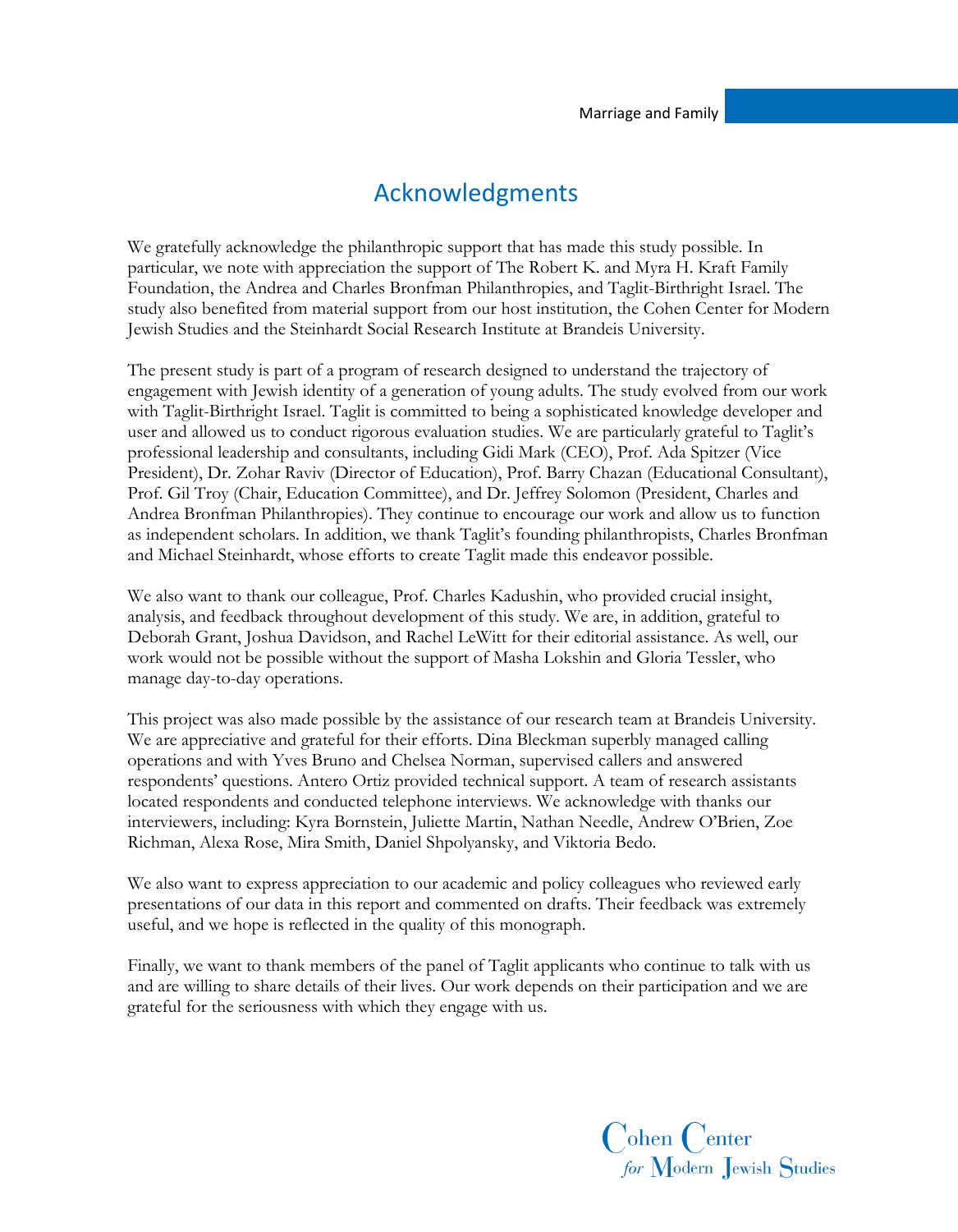The Impact of Taglit-Birthright Israel

 $\begin{array}{c} \textbf{Cohen Center} \\ \textit{for Modern Jewish Studies} \end{array}$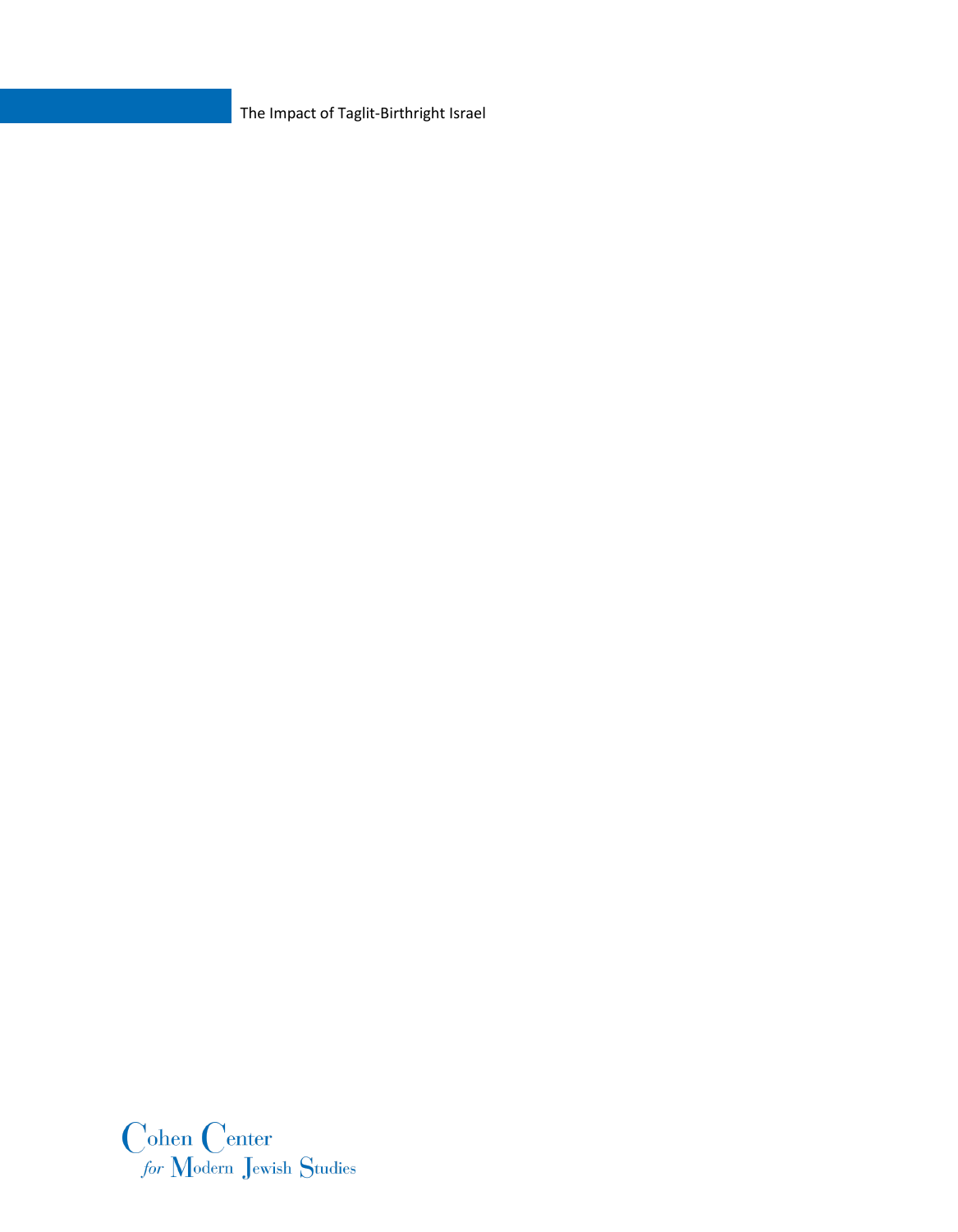# **Table of Contents**

| 33 |
|----|
|    |
|    |
|    |
|    |

 $\begin{array}{c} \textbf{Cohen Center} \\ \textit{for Modern Jewish Studies} \end{array}$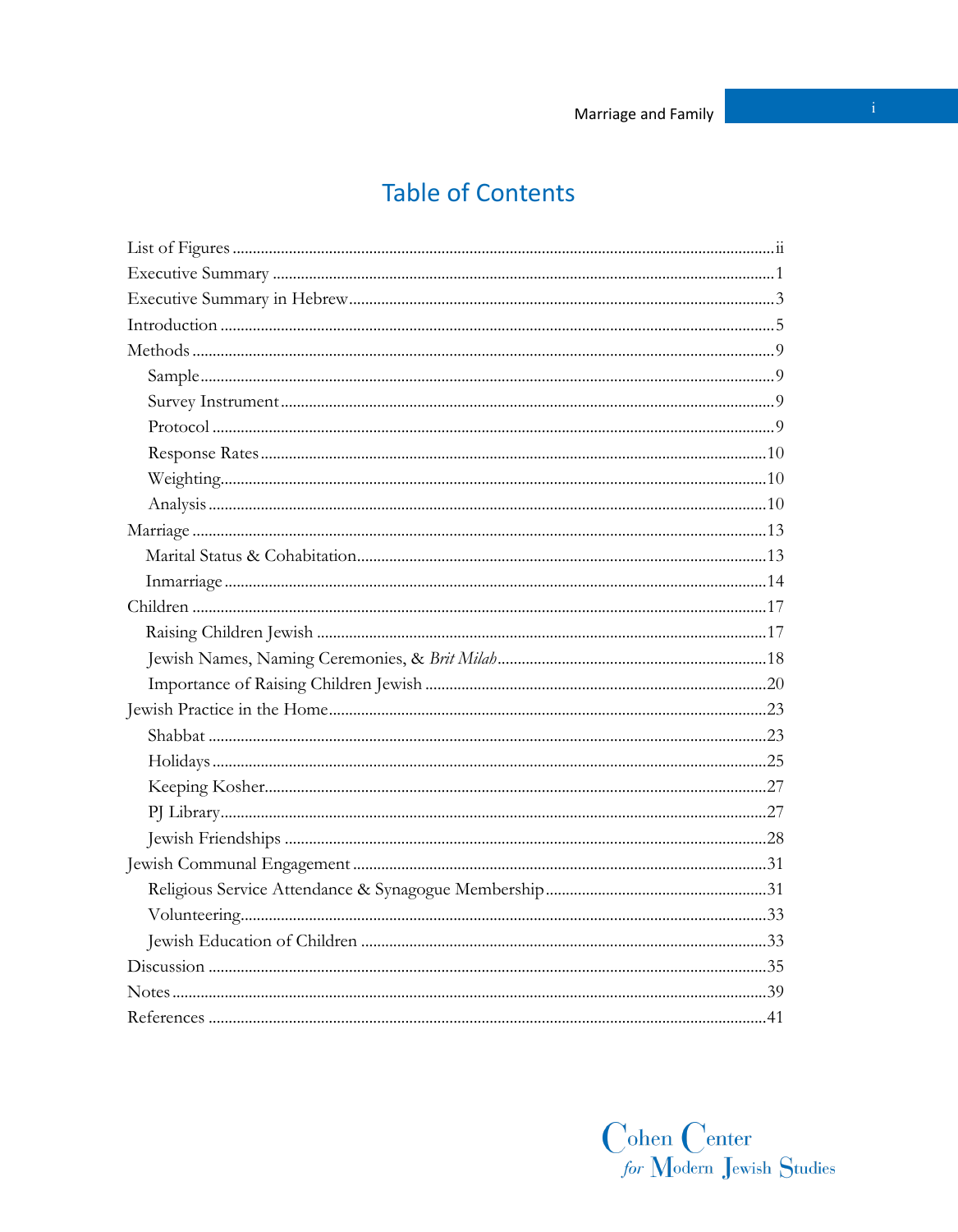# List of Figures

| Figure 5. Inmarriage by Taglit participation and parental intermarriage                        |
|------------------------------------------------------------------------------------------------|
| Figure 6. Importance of marrying someone Jewish by Taglit participation and parental           |
|                                                                                                |
| Figure 8. Raising oldest child Jewish by parental intermarriage and inmarriage  18             |
| Figure 9. Giving oldest child a Hebrew or Jewish name by parental intermarriage                |
| Figure 10. Jewish naming ceremony for oldest child by parental intermarriage and               |
| Figure 11. Brit milah or medical circumcision for oldest child by parental intermarriage and   |
| Figure 12. Importance of raising children Jewish by Taglit participation, (in)marriage,        |
| Figure 13. Frequency of having a special meal on Shabbat by Taglit participation,              |
| Figure 14. Frequency of having a special meal on Shabbat by (in)marriage and parental          |
| Figure 15. Mean Jewish holiday scale score by Taglit participation, (in)marriage, and parental |
| Figure 16. Mean Jewish holiday scale score by parental intermarriage and (in)marriage          |
| Figure 17. Importance of keeping kosher by Taglit participation and (in)marriage (panelists    |
| Figure 18. Importance of keeping kosher by (in)marriage (panelists with children) 28           |
| Figure 19. Proportion of close friends who are Jewish by Taglit participation, (in)marriage,   |
| Figure 20. Religious service attendance by Taglit participation and (in)marriage               |

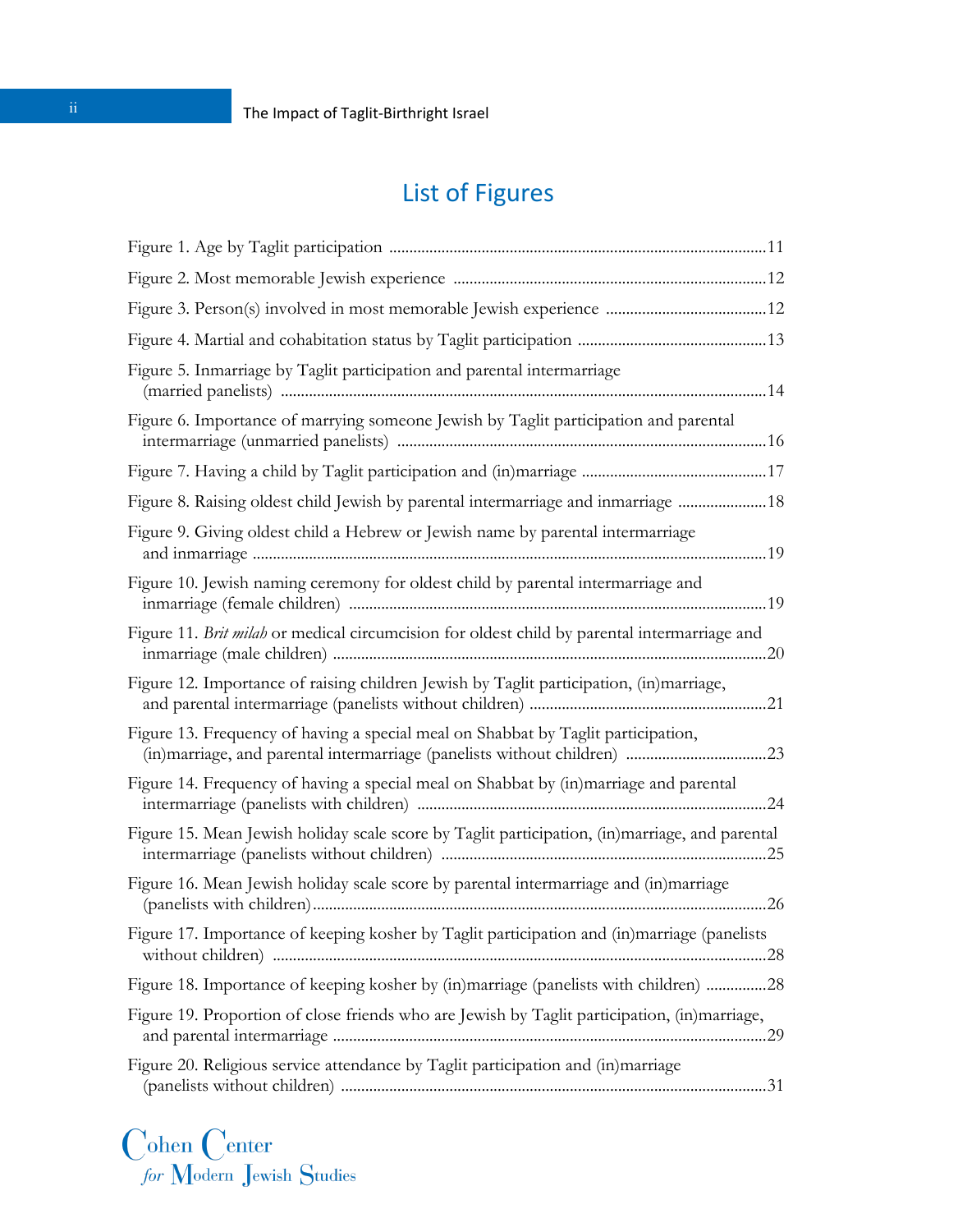| Figure 21. Synagogue membership by Taglit participation, (in)marriage, and parental       |    |
|-------------------------------------------------------------------------------------------|----|
| Figure 22. Religious service attendance by (in)marriage (panelists with children) 32      |    |
| Figure 23. Volunteering under Jewish sponsorship by Taglit participation and (in)marriage |    |
| Figure 24. Oldest child's daycare or school is Jewish by (in)marriage and parental        | 35 |

 $\begin{array}{c} \textbf{Cohen Center} \\ \textit{for Modern Jewish Studies} \end{array}$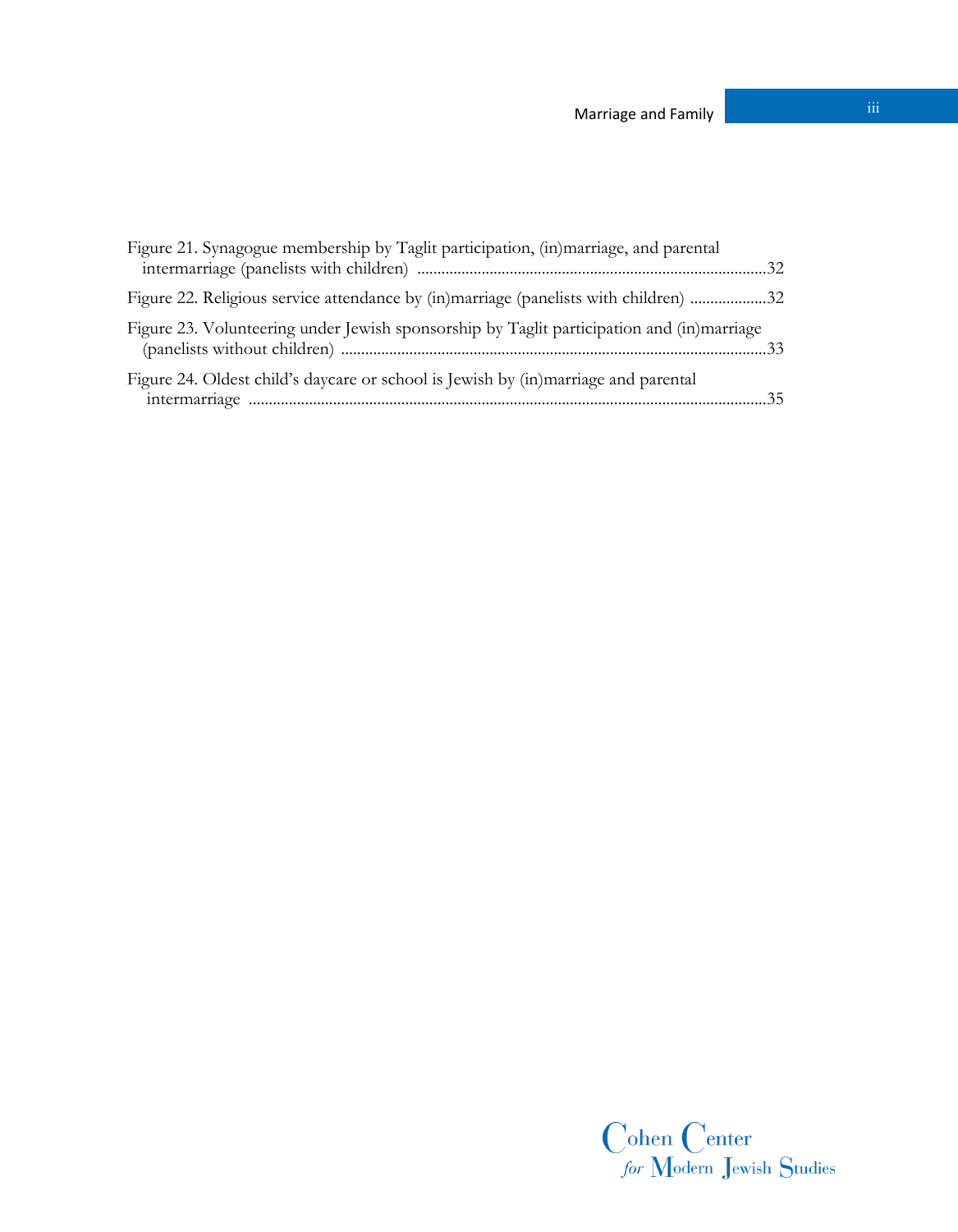iv The Impact of Taglit-Birthright Israel

Cohen Center<br>*for* Modern Jewish Studies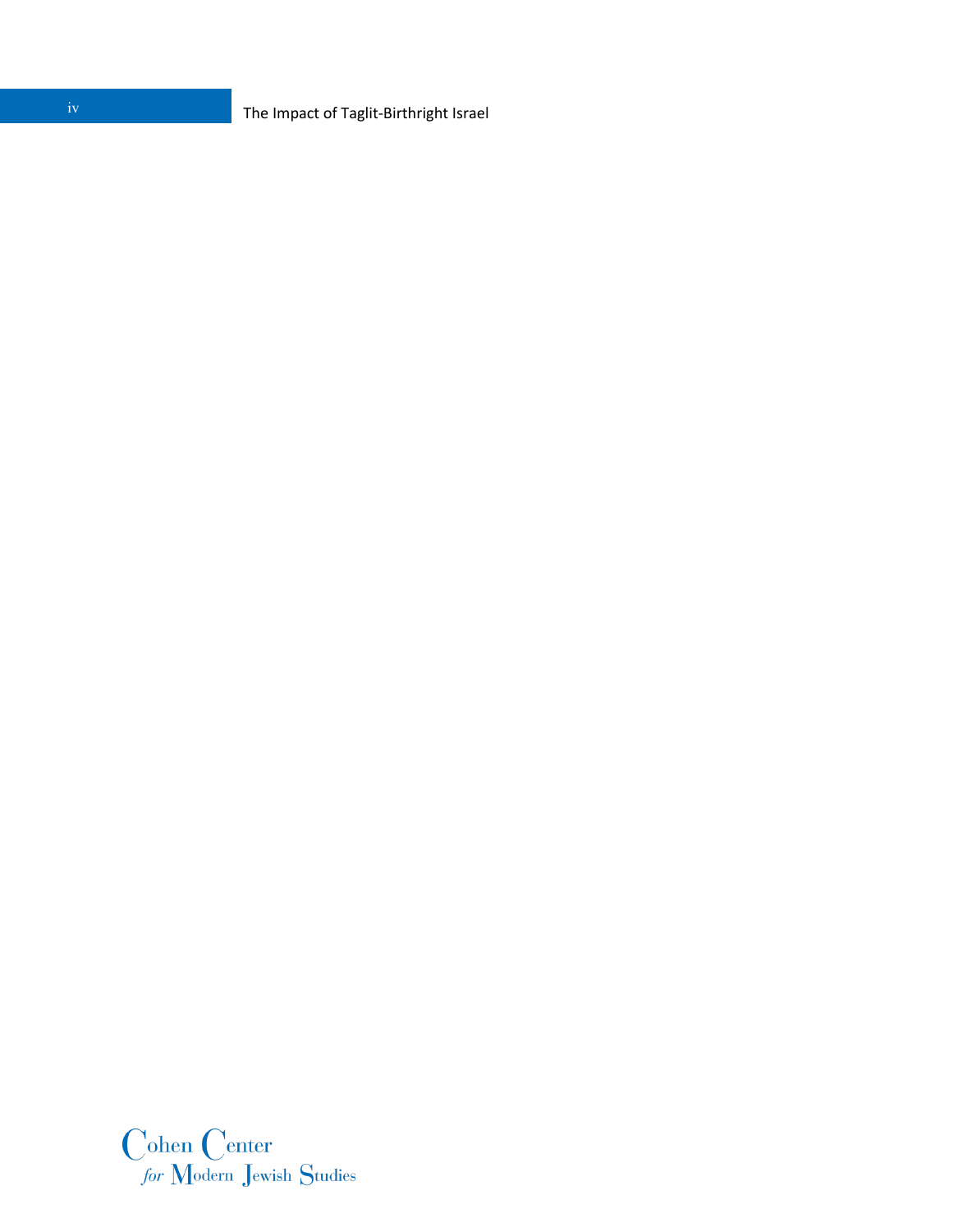## Executive Summary

Created in part out of a concern for Jewish continuity, Taglit-Birthight Israel is one of the world's largest Jewish educational endeavors. Since 1999, more than 350,000 young adults from Diaspora communities have travelled to Israel on Taglit trips.

This report examines Taglit's long-term impact on participants with a special focus on their decisions about marriage and children. The findings are derived from data collected in 2013 for the fourth wave of the "Jewish Futures Project" (JFP), a panel study of individuals who applied to Taglit between 2001 and 2006. Interviews, both telephone and web, were conducted with over 2,000 respondents. The analysis compares Taglit participants to those who applied to the program but did not participate.

The report appears in the context of renewed concern about the future of the American Jewish community, prompted especially by last year's Pew Research Center study, "A Portrait of Jewish Americans" (2013). The Pew findings, as interpreted by some, suggest that high rates of assimilation and intermarriage have continued and will lead to the diminishment of the size and vibrancy of the American Jewish community.

The discussion of the Pew study has, however, largely ignored the contribution of improved and expanded Jewish education programs, in particular, Israel educational experiences such as Taglit-Birthright Israel. As we show, such changes in Jewish education may be altering the contours of American Jewry and its future trajectory.

The JFP panelists are now old enough (25-40 years old) to make it possible to focus on the ways in which Taglit impacts decisions around marriage and family. The report places the findings in the context of the broader issue of intermarriage. The findings examine differences between the children of inmarriage and the children of intermarriage and the ways in which inmarriage relates to engagement in Jewish life.

Consistent with the results of three previous JFP surveys, the present study found substantial, long-term differences between Taglit participants and nonparticipants.

- As of 2013, 45 percent of JFP panelists are married and another 15 percent are living with a significant other. Taglit participants and nonparticipants are equally likely to place high value on being married. Taglit participants, however, are less likely to be married than nonparticipants of the same age.
- Among those who are currently married, Taglit participants are much more likely than nonparticipants to be married to a Jew. Overall, the likelihood of inmarriage for participants is 72 percent, while for nonparticipants, the likelihood is 51 percent. This finding is consistent with previous waves of the study but it is now based on a larger number of married respondents.
- Particularly striking about the marriage findings is that among participants whose parents are intermarried, the probability of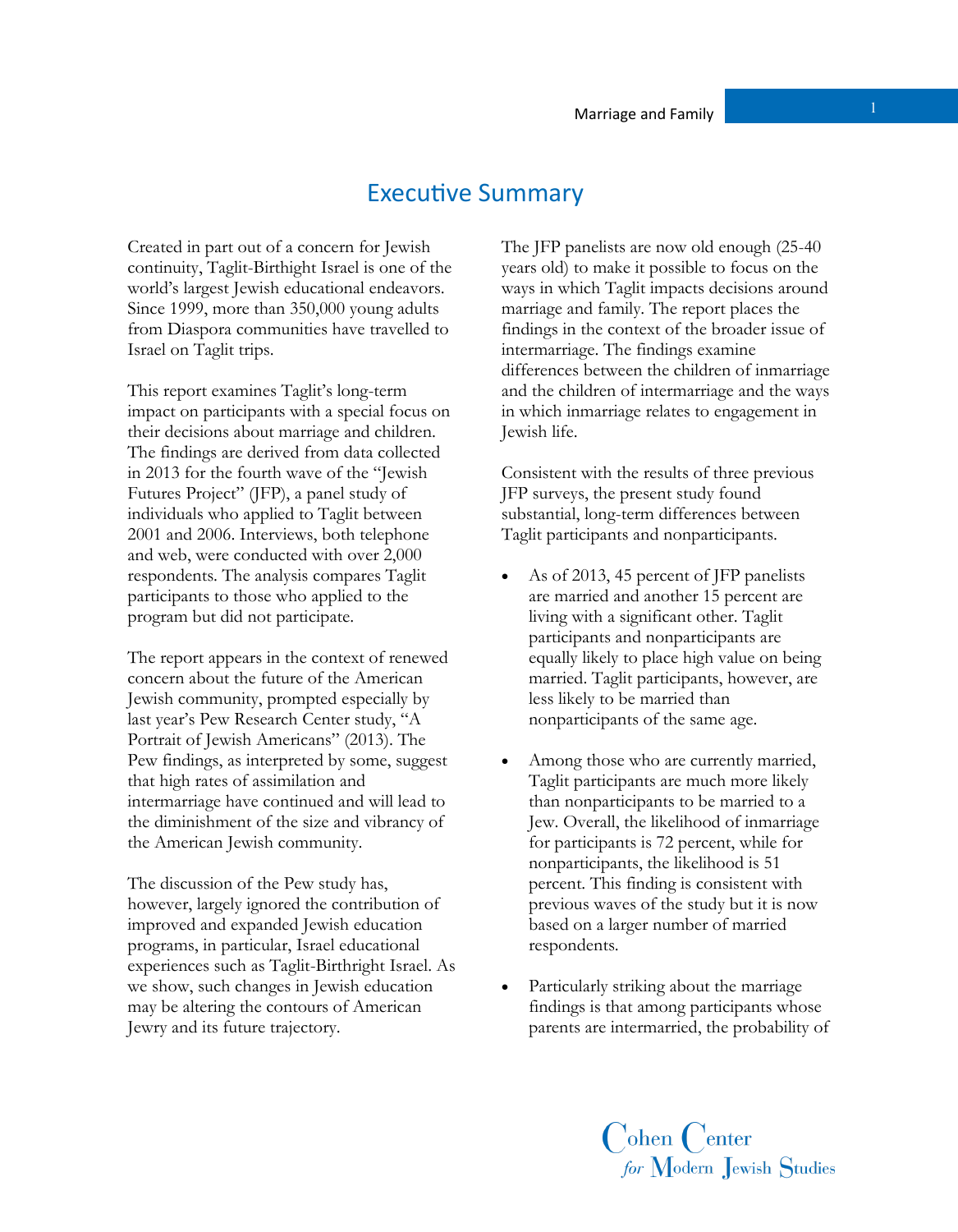inmarriage is 55 percent, compared to 22 percent for those nonparticipants who are children of intermarried parents. For participants whose parents are inmarried, the probability of inmarriage is 75 percent, compared to 60 percent for nonparticipants.

- Overall, just under 30 percent of JFP panelists have at least one child. Parents who are married to Jews are more likely to raise children Jewish. In addition, they are more likely to have a *brit milah* (Jewish ritual circumcision) or Jewish naming ceremony for their children, celebrate Shabbat and Jewish holidays, be members of a synagogue and attend religious services, send their children to Jewish day care or preschool, and participate in the PJ library. Because Taglit increases the likelihood of marrying a Jew, participation in the program leads to higher levels of engagement across all these dimensions.
- Taglit has a number of other effects, above and beyond its impact on marriage choices. Even among those who are unmarried, or who are married to a non-Jew, Taglit participants are more likely to celebrate Shabbat and Jewish holidays, have Jewish friends, belong to a synagogue, and attend religious services.

The results of the fourth wave of the JFP study provide a snapshot of the early generation of Taglit applicants as they begin to embark on a new life stage. The findings document the program's impact on decisions concerning marriage and childrearing and provide a window into the ways young adults embrace and engage in Jewish life. They suggest that Taglit has the potential to influence, not only the lives of its participants, but also the shape of the American Jewish community.

There is much left to learn about the life trajectories of the Birthright Israel generation of young adults. It is essential to understand their engagement with the community and the degree to which they find meaning through Jewish involvement. As we continue to follow the life course of panel members, our focus will not only be on the married population and those who have children, but also on those who do not partner. We also want to extend the generalizability of the study findings by beginning to interview later cohorts of Taglit participants. Understanding the factors influencing the life-choices of young adults touched by Taglit will tell us much about today's millennials as well as point us toward future possibilities for American Jewry.

 $\int$ ohen  $\int$ enter for Modern Tewish Studies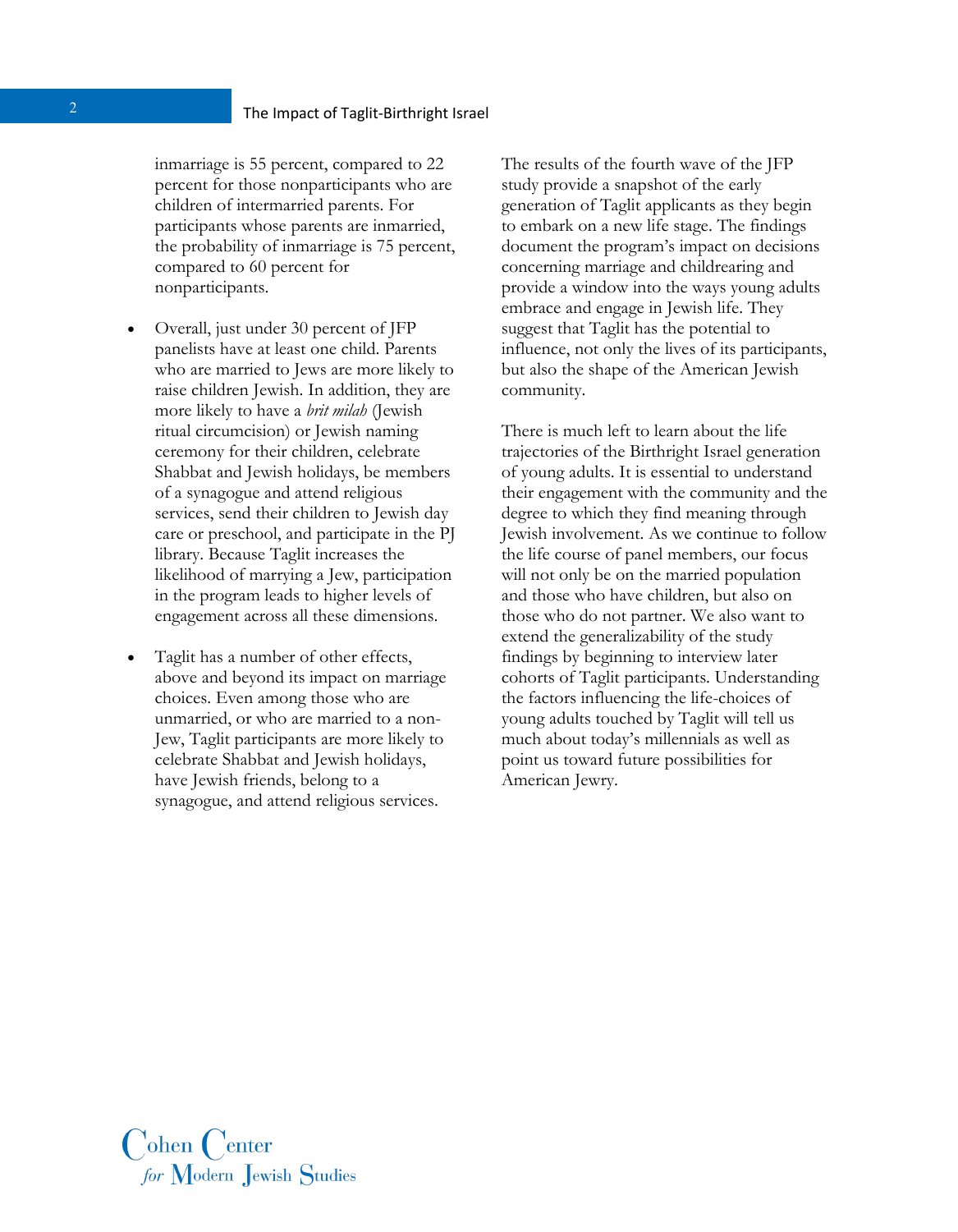# תקציר מנהלים

תוכנית תגלית, שנוצרה בין השאר, מתוך דאגה להמשכיות החיים היהודיים בצפון אמריקה, הינה המיזם החינוכי היהודי הגדול ביותר מחוץ לגבולות ארץ ישראל. משנת 9111 ביקרו יותר מ003,333- צעירים מקהילות הגולה בישראל במסגרת תוכנית תגלית.

דו"ח זה, בוחן את השפעתה ארוכת הטווח של תגלית על המשתתפים בה ומתמקד בהחלטותיהם בנוגע לנישואין וגידול ילדים. הממצאים המוצגים להלן מבוססים על נתונים שנאספו ב3390- עבור השלב הרביעי של פרוייקט —)Jewish Futures Project( יהודיים עתידים מחקר פאנל ארוך טווח של מדגם מקרי מרובד של צעירים שביקשו להשתתף בתוכנית תגלית בין השנים 3339 ו.3332- המחקר כלל ראיונות עם יותר מ3,333- משיבים, אשר בוצעו באמצעות הטלפון ובאופן מקוון. ניתוח הנתונים משווה בין המשתתפים בתגלית לבין אלה שהגישו את מועמדותם לתוכנית אך לא השתתפו בה.

הדו"ח מתפרסם בהקשר של הדאגה המחודשת לגבי עתידה של יהדות ארה"ב, שהתעוררה בעקבות פרסומו בשנה השעברה של מחקר מרכז פיו (Pew Research Center), "דיוקן של אמריקאים יהודיים" )3390(. ממצאי המחקר, כפי שפורשו ע"י אחדים מן המגיבים, מצביעים על כך ששיעורי התבוללות ונישואי התערובת הגבוהים נמשכים ויובילו לצמצום בגודלה ובחיוניותה של הקהילה היהודית בארה"ב.

אולם, הדיון בממצאי מחקר פיו התעלם ברובו מתרומתן של תוכניות חינוכיות יהודיות, משופרות ומורחבות ובייחוד מתרומתן של תוכניות חינוכיות חוויתיות בישראל, כגון תגלית. כפי שמראים ממצאי המחקר הנוכחי, תמורות אלה בחינוך היהודי עשויות לשנות את קווי המתאר של יהדות ארה"ב ואת התפתחותה בעתיד.

חברי הפאנל של פרוייקט עתידים יהודיים מבוגרים מספיק )בני 30 עד 03( כך שניתן להתמקד באופן בו משפיעה ההשתתפות בתגלית על החלטות הקשורות לנישואין ולמשפחה. הדו"ח ממקם את הממצאים בהקשר הרחב של נישואין בין יהודים ללא-יהודים. הממצאים בוחנים את ההבדלים בין משיבים ששני הוריהם יהודים לבין משיבים שאחד מהוריהם אינו יהודי ואת האופן שבו נישואים בין שני יהודים משפיעים על מעורבות בחיי הקהילה היהודית.

בדומה לממצאים משלושת השלבים הקודמים של פרוייקט עתידים יהודיים, גם בשלב הנוכחי של המחקר נמצא שלתוכנית תגלית השפעה ארוכת טווח המתבטאת בהבדלים משמעותיים בין משתתפי תגלית לבין אלו שלא השתתפו.

- נכון לשנת 2013, 45% מחברי הפאנל נשואים, ו-15% נוספים חיים עם בן/בת זוג קבוע/ה. הן המשתתפים בתגלית והן הלא משתתפים מייחסים מידה דומה של חשיבות לנישואין, אולם ההסתברות של משתתפי תגלית להיות נשואים נמוכה מזו של הלא- משתתפים באותו הגיל.
	- בקרב אלה שכבר נשואים, ההסתברות של משתתפי תגלית להיות נשואים לבני זוג יהודיים גבוהה מזו של הלא-משתתפים. באופן כללי, ההסתברות של נישואים עם יהודים בקרב משתתפי תגלית היא ,%34 בעוד שבקרב הלא-משתתפים היא 51%. ממצא זה מאשש את אשר נצפה בשלושת שלבי המחקר הקודמים אך הוא מבוסס על מספר גדול יותר של משיבים נשואים.
- ממצא בולט מצביע על כך שבקרב משתתפי תגלית שאחד מהוריהם אינו יהודי, ההסתברות לנישואים עם יהודים היא ,004

 $\int$ ohen  $\int$ enter for Modern Tewish Studies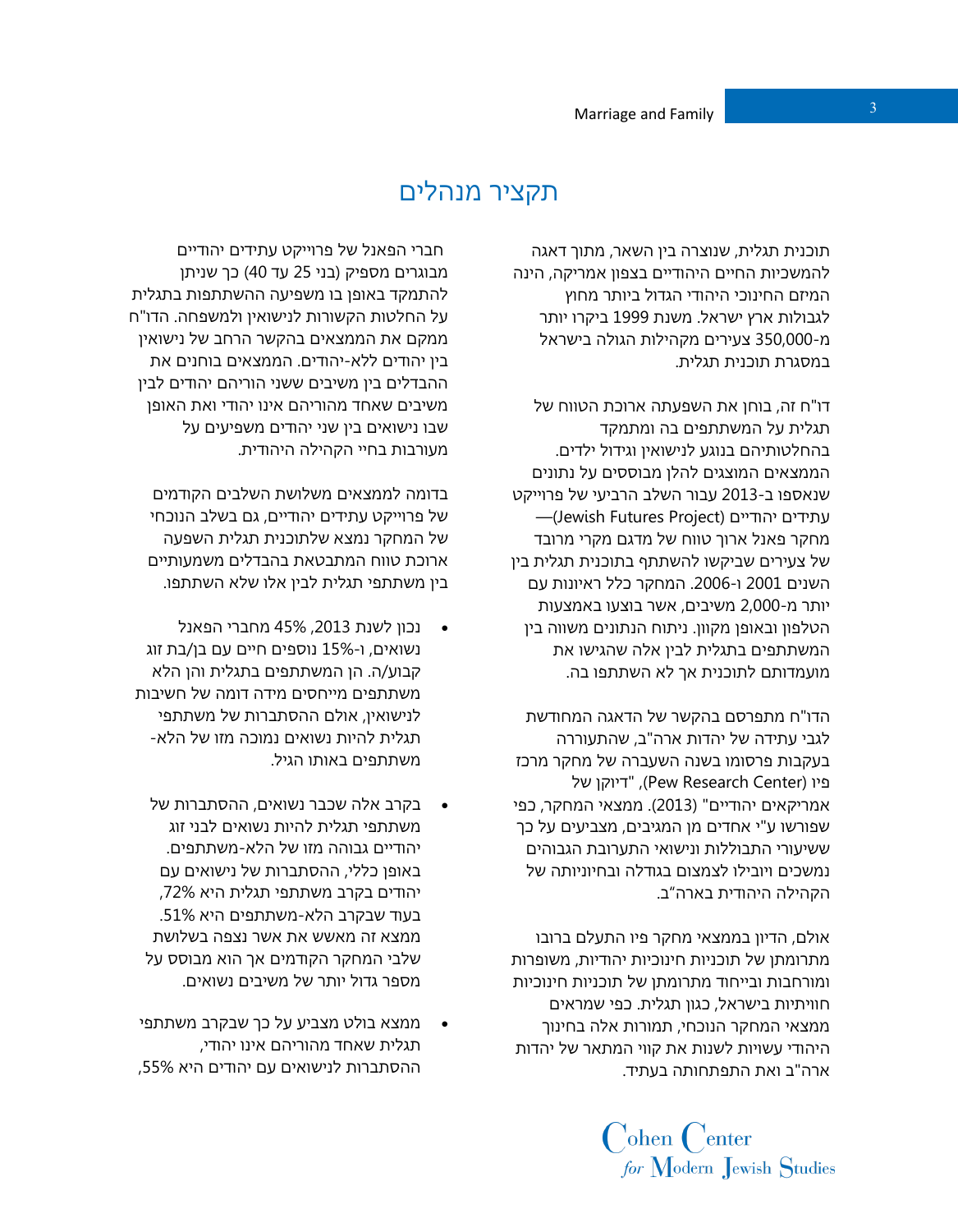לעומת 334 בקרב לא-משתתפים שאחד מהוריהם אינו יהודי. בקרב משתתפי תגלית ששני הוריהם יהודים, ההסתברות לנישואין עם יהודים היא ,%04 לעומת 234 בקרב לא-משתתפים ששני הוריהם יהודים.

- 384 מחברי הפאנל הם הורים לילד אחד לפחות. ההסתברות של ההורים הנשואים ליהודים לגדל את ילדיהם כיהודים גבוהה מזו של ההורים הנשואים לבן/בת-זוג לא יהודי/ה. בנוסף, קיימת הסתברות גבוהה יותר שהם יערכו ברית מילה לבניהם או טקס הענקת שם לבנותיהם, יחגגו שבת וחג, יהיו חברים בקהילה של בית כנסת, ישתתפו בתפילות בבית הכנסת, ישלחו את ילדיהם לבית ספר יהודי או גן יהודי, ויהיו מנויים של ספריית פי-ג'יי (המספקת ספרים עם תוכן יהודי). מכיוון שהשתתפות בתוכנית תגלית מגדילה את ההסתברות להתחתן עם יהודי/ה, התוכנית גורמת לרמות גבוהות יותר של מעורבות בכל המימדים הללו.
- לתגלית יש השפעות נוספות, מעבר להשפעתה על בחירת בני זוג. אפילו בקרב הלא-נשואים ובקרב אלה הנשואים ללא- יהודים, למשתתפי תגלית הסתברות גבוהה יותר לחגוג שבת וחג, להתחבר עם יהודים, להשתייך לקהילה של בית כנסת ולהשתתף בתפילות בבית הכנסת, בהשוואה ללא- משתתפים.

תוצאות השלב הרביעי של פרוייקט עתידים יהודיים מספקות תמונת מצב של חייהם הבוגרים של הדורות הראשונים של צעירים שהושפעו מקיומה של תגלית. הממצאים מצביעים על כך שלתגלית יש השפעה על החלטות בנושא נישואין וגידול ילדים והם מאפשרים הצצה אל הדרכים שבהן צעירים מתחברים לחיים יהודיים. הממצאים רומזים כי לתגלית יש פוטנציאל לשנות לא רק את חיי המשתתפים, אלא גם את צורת הקהילה היהודית בארה"ב.

נותר עוד הרבה ללמוד על מסלולי החיים של הצעירים בני "דור תגלית". יש צורך להבין את מידת מעורבותם בקהילה ואת המידה שבה הם מוצאים משמעות במעורבות זו. המשך המעקב אחר מסלולי החיים של חברי הפאנל, יכלול התמקדות לא רק באוכלוסיה הנשואה ובאלה המביאים ילדים לעולם, אלא גם באלה אשר אינם חיים במסגרת זוגית. בנוסף, הרחבת הפאנל כך שיכלול צעירים שהתעניינו בתגלית בשנים מאוחרות יותר, יאפשר להכליל את ממצאי המחקר לכלל בני הדור באוכלוסיה היהודית. הבנת הגורמים המשפיעים על ההחלטות של צעירים שהושפעו מתגלית ירחיב את הבנתנו לגבי צעירי דור המילניום ולגבי עתידה של יהדות ארה"ב.

 $\bigcirc$ ohen  $\bigcirc$ enter for Modern Tewish Studies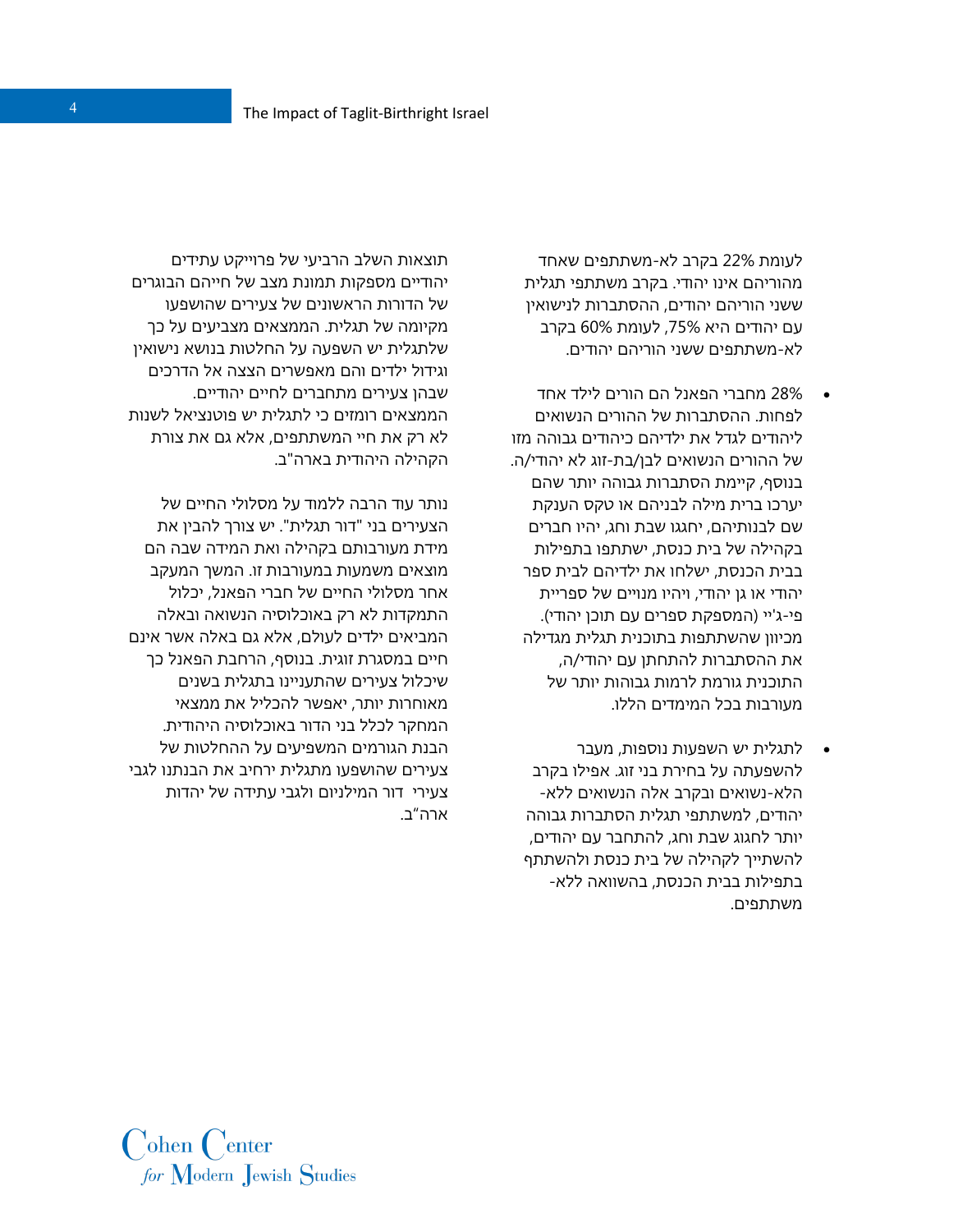# Introduction

In the past 25 years, national surveys of the American Jewish population have fueled concern about assimilation and the vitality of Jewish communal life. The 1990 National Jewish Population Study (NJPS) indicated that the majority of recent marriages of Jews were to non-Jews (Kosmin et al., 1991). That survey was followed by the 2000-01 NJPS (United Jewish Communities, 2003), which showed a decline in the size of the Jewish population. Although subsequent research suggested that the reported population decline was a function of the study's methodology (Kadushin, Phillips, & Saxe, 2005; Saxe, Tighe, & Boxer, 2014; Tighe et al., 2013), concern about Jewish continuity persisted. At the same time, anxiety about the relationship of American Jews to Israel intensified. The widely discussed "Distancing Hypothesis" (Cohen & Kelman, 2007; Sasson et al., 2012) posited that the connection between American Jews and Israel, particularly among young Jews, was loosening, and that this trend had serious consequences not only for the American Jewish community, but also for Israel.

Although Pew documented substantial growth of the Jewish population—from 5.5 million in 1990 to 6.9 million in 2013—it also showed a large increase (69 percent) in the number of adult Jews who do not consider Judaism their religion (Saxe, Sasson, & Aronson, In press). The "Jews of no religion" demonstrate far weaker connections to Jewish life than do Jews by religion (Pew Research Center's Religion and Public Life Project, 2013), fueling widespread concern over the future of American Jewry. What is less well understood is that the dynamic underlying the increased proportion of Jews of no religion in the population is the sharp increase in recent

years in the number of young adults who are children of intermarriage. In contrast to patterns in earlier generations, these individuals tend to identify as Jews even though they are more loosely connected to Jewish life and do not necessarily regard their religion as Judaism (Sasson, 2013, November 11; Sasson, 2014, Spring; Saxe, 2014; Saxe, Sasson, & Aronson, In press).

Many social scientists and communal leaders who have commented on the Pew study (e.g., Cohen, 2013; Goldstein, 2013, October 1; Heilman, 2013, October 1) claimed that high rates of intermarriage—58 percent overall and more than 70 percent among recently married non-Orthodox Jews—signal the imminent withering of non-Orthodox sectors of the community. The finding that just one fifth of intermarried parents of minor children are raising those children Jewish by religion has also sparked alarm.

These pessimistic conclusions, however, were rebutted by other commentators who noted that the intermarriage rate has stabilized, that three-fifths of intermarried couples imbue their children with some form of Jewish identity, and that a majority of young adult children of intermarriage identify as Jews (see, e.g., Sasson, 2014, Spring; Saxe, Sasson, & Aronson, In press). These findings suggest that the trend is toward increased Jewish involvement among the intermarried and their children, and therefore, that the demographic impact of intermarriage on the Jewish community may not be negative.

Discussion of the Pew findings has, for the most part, ignored the contribution of improved and expanded Jewish education programs—in particular, Israel educational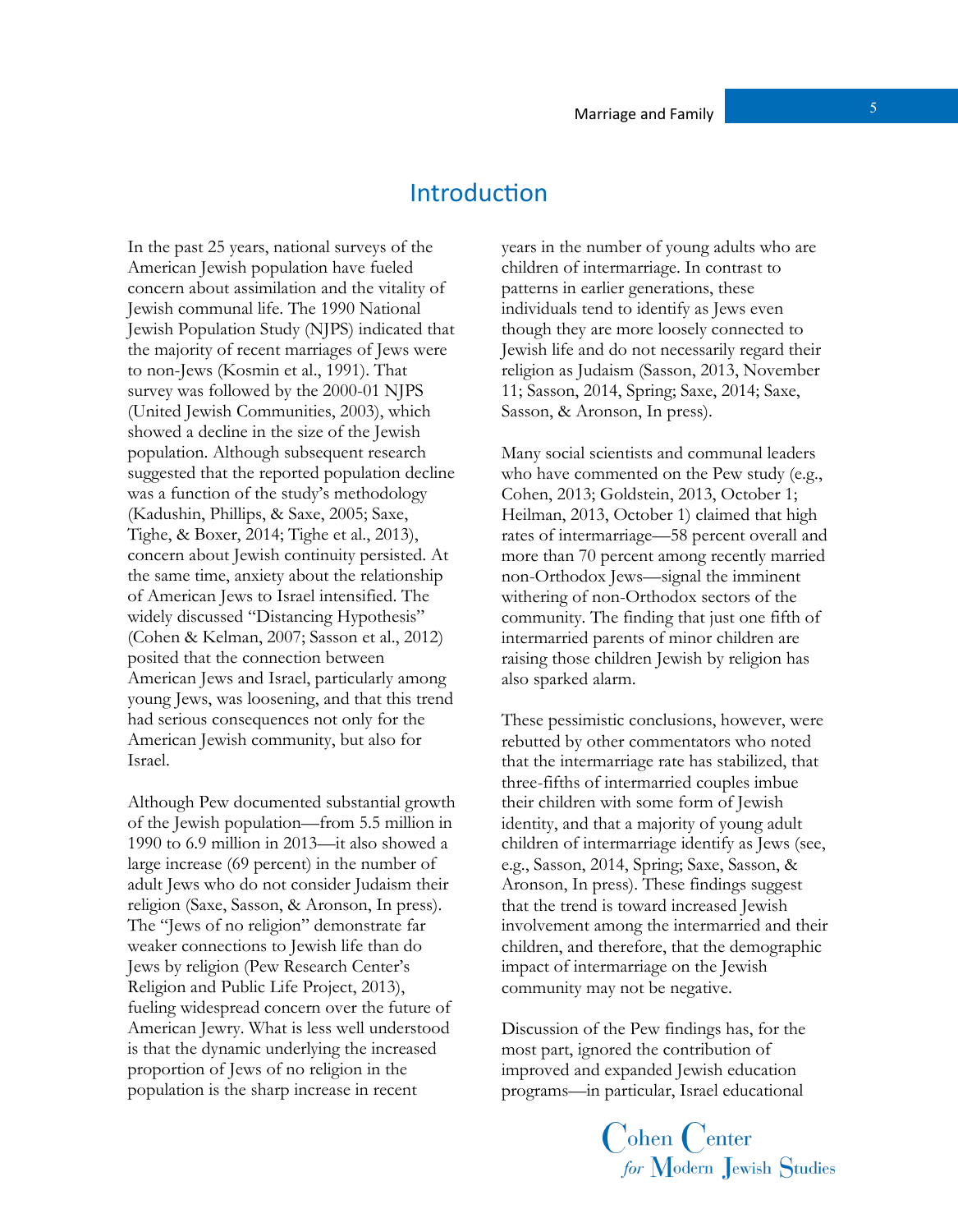experiences such as Taglit-Birthright Israel to both the current contours of American Jewry and to its future trajectory. Taglit was designed to address the perceived problem of assimilation and loosening ties between Diaspora Jews and Israel and aims to engage participants with Israel, their Jewish identities, and the Jewish community (Saxe & Chazan, 2008). Since its launch in 1999, the program has brought more than 250,000 Jewish young adults (18-26 years old) from North America to Israel for ten-day educational experiences (see Saxe & Chazan, 2008; Taglit-Birthright Israel, 2013) and is one of the largest educational interventions in the world. The effort is significant not only for the sheer size of the population it reaches, but also for the diversity of the group's composition. In light of the documented increase in the proportion of "Jews of no religion" by the Pew study and concerns that the present generation of young adults will not identify Jewishly as strongly as their parents' generation, it is noteworthy that Taglit attracts participants from a large and broad spectrum of the young adult Jewish population.

Evaluation studies of the program's impact on North American participants have been conducted since its inception (see, e.g., Saxe et al., 2004; Saxe et al., 2001; Saxe et al., 2008). In 2009, a longitudinal panel study, the Jewish Futures Project (JFP), was launched to assess the program's long-term impact and examine the trajectory of individuals' development (Saxe et al., 2009). Following the lives of a large group of individuals touched by the program, and assessing their decisions about marriage and family, provides a unique way to understand Jewish identity and its implications for Jewish communal life.

The JFP panel includes a sample of nearly 3,000 young adults who applied to Taglit during 2001-06. Some participated in Taglit and some did not, although the two groups are similar with respect to demographic

 $\label{eq:coher} \textbf{C}^\text{ohen} \; \textbf{C}^\text{enter}$ for Modern Jewish Studies characteristics and Jewish background (Saxe et al., 2009; Saxe, Sasson et al., 2011; Saxe et al., 2012). In 2013, when data for the fourth wave of the study were collected, members of the panel were 25-40 years old (the average age of participants was 30 and that of nonparticipants was 31).

Comparison of participants and nonparticipants in the three prior waves of the JFP identified substantial long-term effects of program participation (see, e.g., Saxe et al., 2012). Along with finding a positive impact on attitudes about Israel and on Jewish identity, the JFP studies also make clear that Taglit has had a profound influence on marriage and family patterns (Saxe, Phillips et al., 2011; Saxe et al., 2012). Taglit participants, including those who were raised in intermarried households, were 40 to 50 percent more likely than the comparison group of applicants of similar backgrounds to marry Jews (c. 70) percent vs. 50 percent, respectively). In addition, Taglit participants were also more likely to raise Jewish children.

To the extent that the program continues to engage larger numbers of participants, Taglit has the potential to alter broad demographic patterns of the American Jewish community. Taglit cohorts of 35,000 U.S. Jews (approximately the present annual number of participants) represent more than one-third of each U.S. Jewish age cohort (see Saxe, Sasson, & Aronson, In press). Thus, when also considering participants of other Israel educational programs, the majority of young adult Jews will have an educational experience in Israel by the time they reach 27 years of age. Since the majority of this population will make their decisions about marriage after this age (the average age at marriage for the 45 percent of JFP panel members who are currently married is 28), the majority of each age cohort would have had the opportunity to be impacted by an Israel experience prior to forming a family. If participation in Israel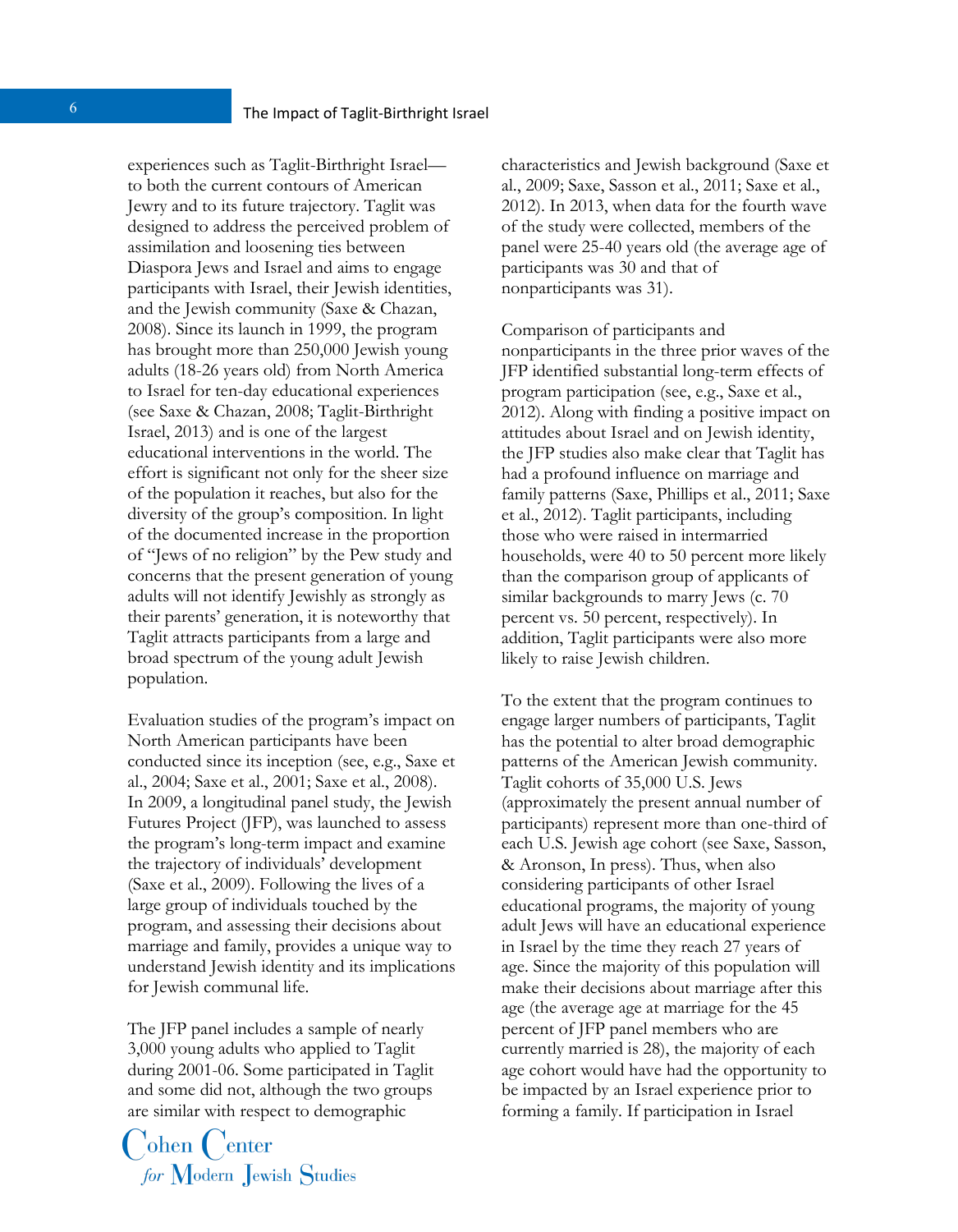### Marriage and Family **7 Marriage and Family 7**

experience programs continues to have a large and significant effect on marital decisionmaking and child-rearing, it may change trends of inmarriage, intermarriage, and raising Jewish children.

Any study of contemporary young adults is constrained by the unique characteristics of their generation. Like other millennial young adults, JFP panel members marry and form families later than those of previous generations (Pew, 2010), and only a minority of the panel members had reached this stage in their lives when the study was initiated in

2009. Thus, it is possible that early findings regarding family formation patterns were anomalous. Four years later, the panel has matured, and the 2013 survey data reported on here include information about a substantially larger number of marriages and children. The expanded number of panelists with families now allows for new analyses of marriage patterns and child rearing that were not possible in previous waves of the study, including the study of applicant subgroups (e.g., children of intermarried parents). These analyses are the focus of present report.

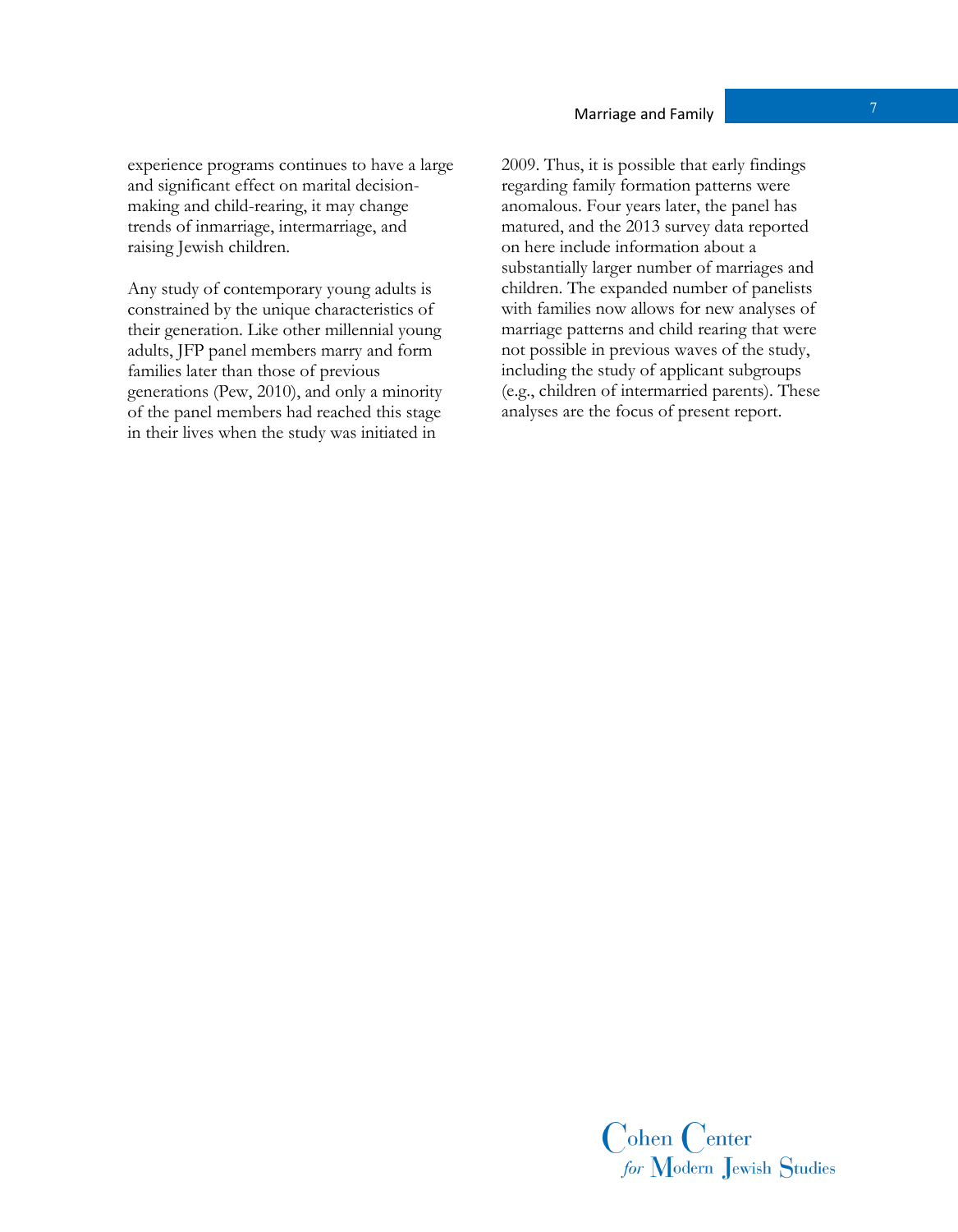8 **8 The Impact of Taglit-Birthright Israel The Impact of Taglit-Birthright Israel** 

Cohen Center<br>*for* Modern Jewish Studies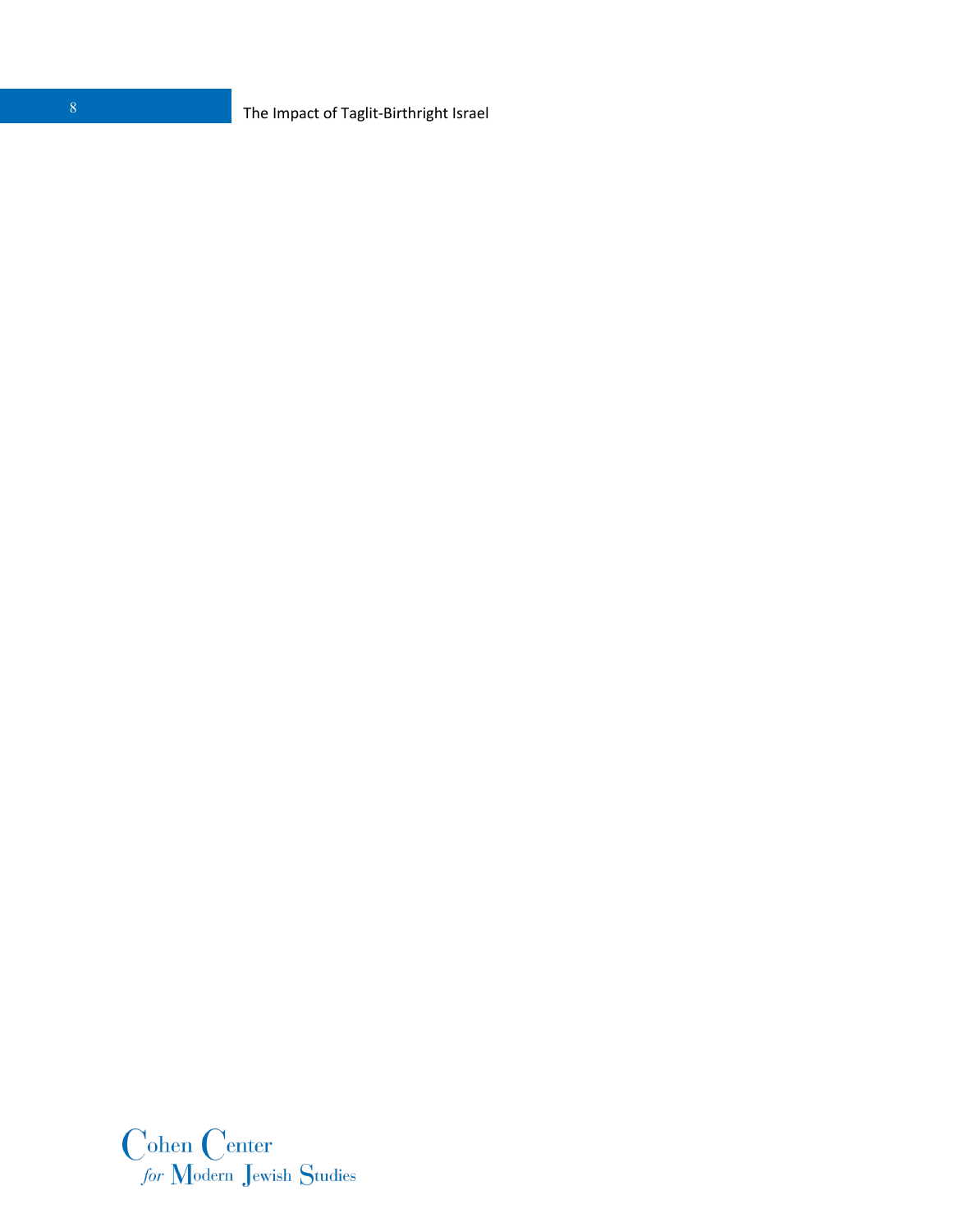# Methods

The sample for this study was drawn from the population of all eligible applicants—both participants and nonparticipants—to Taglit in the winter trips of 2001-06. The first wave of the study only surveyed individuals in the 2001-04 cohorts. The second wave of the study added the 2005 cohort, and the third wave added the 2006 cohort. Thus, the original sample of 2001-04 applicants has been interviewed in four consecutive years; the 2005 cohort sample has been interviewed three times; the 2006 cohort sample has been interviewed twice—including the present study.

#### **Sample**

The sample for Wave 4 was identical to the one deployed in Wave 3, and included eligible applicants to the program from the 2001-06 cohorts (see Technical Appendix A; Jewish Futures Study: 2012 Update, Appendix A). During the course of the four waves of the study, 293 individuals who were originally sampled have been discovered to be ineligible for the study, generally because they were not eligible for Taglit or participated in a Taglit trip outside the time range specified for the study. These individuals were excluded from the sample. Two other groups were excluded from the Wave 4 survey: One hundred previous nonrespondents had no potential for contact in Wave 4 and 538 individuals who had explicitly refused to take the survey at some point in the previous three waves of the study. Those who were surveyed in Wave 4 included 2,206 individuals who responded to one of the three previous waves of the study and 650 nonrespondents who had at least some potential for contact.<sup>1</sup>

The JFP panelists who participated in the present study consist of 2,097 Jewish young adults between the ages of 25 and 40. All panelists applied to go on a Taglit-Birthright Israel winter trip between 2001 and 2006. Sixty-eight percent of the respondents went on a trip ("participants"), while 32 percent did not go ("nonparticipants"). The nonparticipants serve as a natural comparison group against which to measure Taglit's impact.

#### **Survey Instrument**

As in previous waves, the 2013 survey instrument included questions about Jewish educational and family background; attitudes toward Israel, Judaism, and the Jewish community; Jewish practice; involvement with Jewish organizations; and dating, marriage, and children. In this wave, however, the sections on relationships and family were further expanded to include more detailed questions on child rearing and home ritual practice. Questions about Jewish and family background were only asked of respondents who had not answered such questions in previous waves. Prior to the launch of the study, extensive cognitive testing was conducted, especially with respect to newly developed questions. Most interview questions were close-ended, with an openended question asked at the end of the survey (see Technical Appendix C).

#### **Protocol**

The survey was a dual-mode telephone and Web survey. Most respondents who participated in surveys in previous waves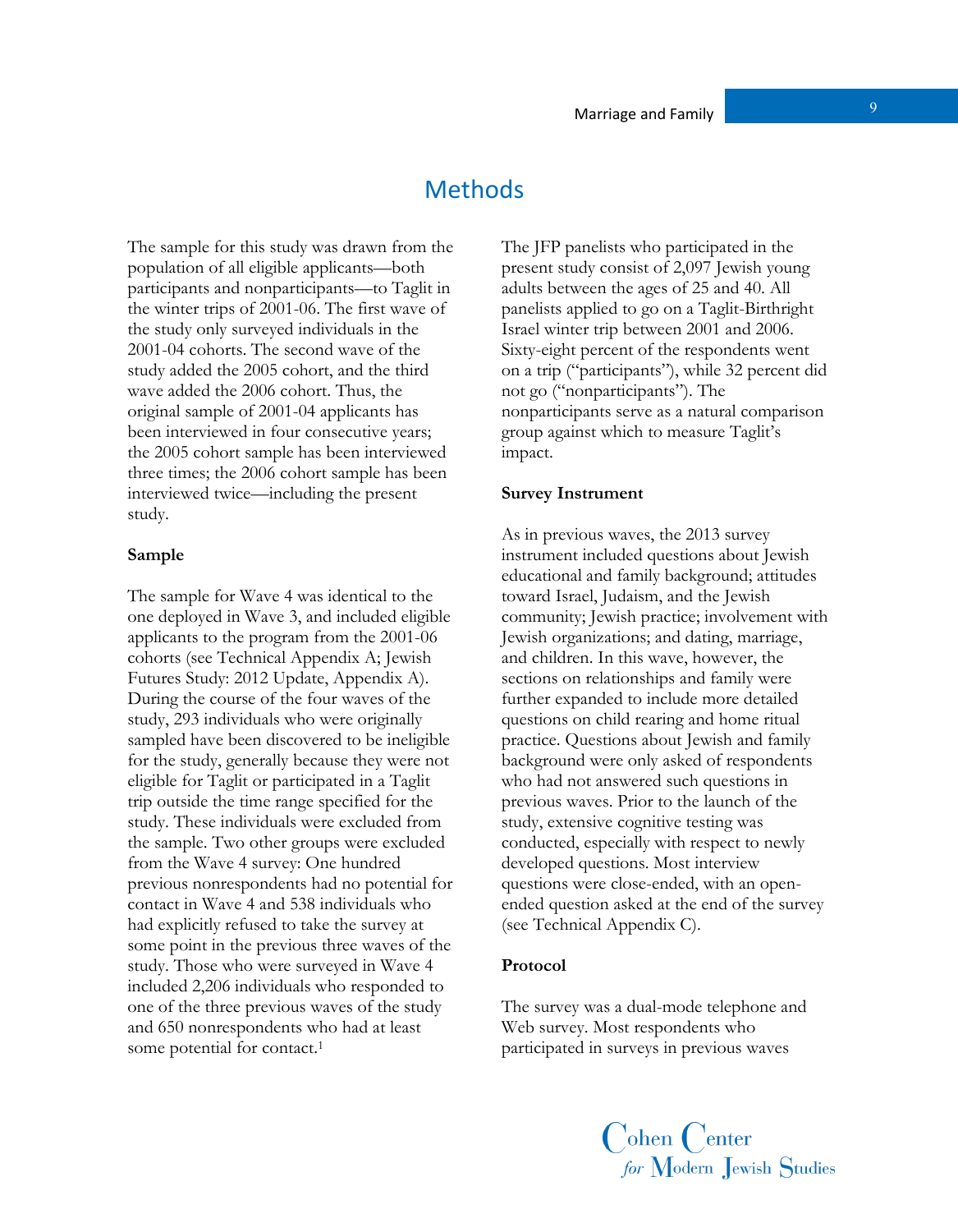completed the survey online. Individuals who had not responded to a previous wave were more likely to be interviewed by telephone, but the majority of these respondents still completed the survey online. Full telephone interviews, when conducted, averaged around 15 minutes in length. Telephone interviews were conducted by Cohen Center staff, most of whom were Brandeis University students, specially trained for this study. Email messages, phone calls, data services, and extensive Internet searching were used to obtain contact information for potential respondents. Field operations began on March 4, 2013 and ceased on September 3, 2013.

#### **Response Rates**

Over the course of data collection, attempts were made to contact 2,856 individuals and responses were obtained from 2,097 eligible panel members. One hundred eleven individuals who were contacted in Wave 4 explicitly refused to take the survey. The overall response rate calculation (AAPOR RR4) considers all eligible sample members and was 65.6 percent (53.9 percent for nonparticipants and 71.5 percent for participants).<sup>2</sup> Response rate calculations treat eligible individuals who were not surveyed in Wave 4 (because they had previously refused or had no potential for contact) as nonrespondents. Tables of final dispositions and response rates are shown in Table 6 in Technical Appendix A.

#### **Weighting**

In addition to design weights developed to account for the differential probabilities of selection due to sample stratification, poststratification weights were created using registration system information on age, participant status, Jewish denomination, year of application, and gender. These weights correct for the differences between the

distribution of known characteristics of the respondents and known characteristics of the sampling frame (see Technical Appendix A).

#### **Analysis**

In tests of drugs and other health care interventions, subjects are typically randomly assigned to test groups and control groups (referred to as a "Randomized Clinical Trial" (RCT)). RCTs are conducted to ensure that any observed differences between the test group and comparison group can be attributed to the intervention and not to other preexisting group characteristics. In the present study, while Taglit participation was not strictly random, on the majority of measures—including gender, formal Jewish education, Jewish ritual practice during high school and proportion of Jewish friends during high school—Taglit participants are not different from nonparticipants. As discussed in prior reports (e.g., Saxe et al., 2011), the similar profile exists because logistical factors—including, for example, the dates trips were offered—played a large role in determining which applicants ultimately went on to participate.

There are, however, a few systematic differences between Taglit participants and nonparticipants in the present study. First, Taglit participants are slightly younger than nonparticipants, with a mean age of 30.0 years, compared to 31.3 years for nonparticipants. Figure 1 shows the age spread of the two groups. Second, Taglit participants are less likely than nonparticipants to have intermarried parents. Only 17 percent of Taglit participants were raised by a Jew and a non-Jew, compared to 26 percent of nonparticipants (overall, 20 percent of the panelists have intermarried parents).

To account for these differences, findings presented below in the "Marriage" section are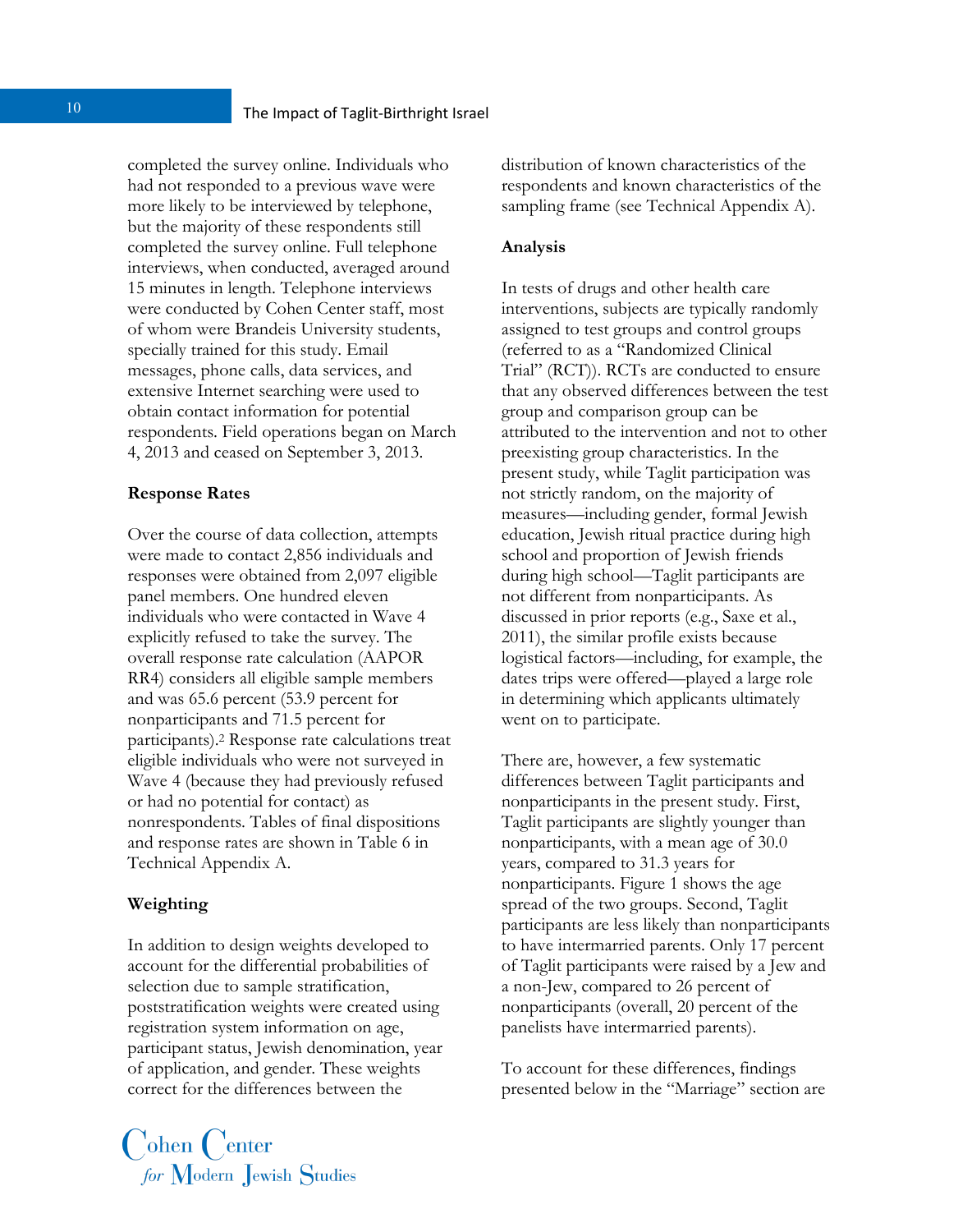

Figure 1. Age by Taglit participation.

based on regression models that control for age and, when it is related to the outcome measure, parental intermarriage. To illustrate the impact of Taglit, estimated margins for Taglit participants and nonparticipants are calculated from the regression models, holding age at a constant value for both groups—30, the mean age of the participants. In cases where parental intermarriage is related to the outcome measure, separate estimates are presented for those with inmarried parents and for those with intermarried parents.<sup>3</sup>

Findings presented below in the "Children," "Jewish Practice in the Home," and "Jewish Communal Engagement" sections are also based on regression models that control for age and, when it is related to the outcome measure, parental intermarriage. However, in many cases, Taglit's effect on these outcomes is mediated through its effect on marriage patterns. To account for this, regression models in these sections also control for (in) marriage (i.e., being inmarried vs. intermarried vs. unmarried). Separate estimates for Taglit

participants and nonparticipants are shown only in cases where Taglit has an independent effect on the outcome, in addition to its effect on marriage patterns.

#### Panelists Raised Orthodox

Thirteen percent of panelists were raised Orthodox. For this group of panelists, many of the outcome measures examined in the JFP are subject to "ceiling effects," meaning that a high proportion of panelists who were raised Orthodox indicate the highest value. For example, 95 percent of those raised Orthodox who are currently married are married to a Jew, and 97 percent of those raised Orthodox who have children are raising their oldest child Jewish. While the overall point estimates for various measures would be higher if those raised Orthodox were included, excluding them provides a more accurate examination of Taglit's impact. For this reason, panelists raised Orthodox are excluded from the analyses in this report. In addition, because Orthodox-raised participants are currently (and have been since 2005) a small proportion of the total Taglit participant population, the impact on these individuals is less relevant to the impact on the pool of participants overall.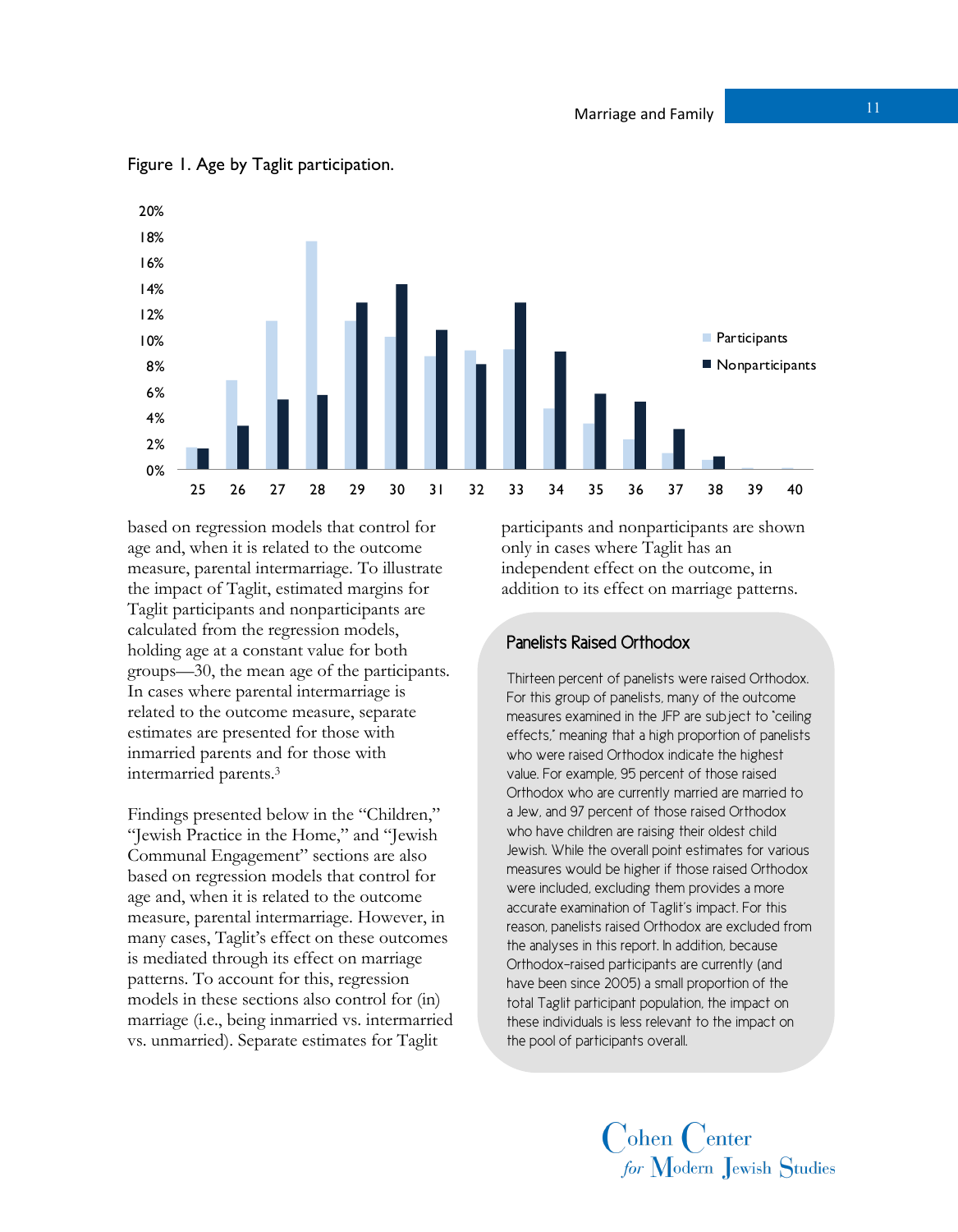For each outcome measure discussed in the report, Technical Appendix B includes the regression model and estimated margins with 95 percent confidence intervals. The figures below also include error bars with 95 percent confidence intervals around the reported

estimates.4 To simplify presentation, error bars are not shown in figures showing "stacked bars." For the analyses described in this report only respondents not raised Orthodox are included (see page 11 above).

#### Most Memorable Jewish Experience

At the end of the survey, panelists were asked an open-ended question: "Thinking about the past year, what was your most memorable Jewish experience?" Ninety percent of panelists answered this question. Responses were coded into categories for "what" was mentioned in the response and "who" was mentioned in the response.<sup>5</sup> A large portion of the responses involved Jewish holidays or lifecycle events (Figure 2), as well as family and friends (Figure 3). Further analysis of and examples from these open-ended responses are included throughout this report.

#### Figure 2. Most memorable Jewish experience.<sup>6</sup>







 $\bigcirc$ ohen  $\bigcirc$ enter *for* Modern Tewish Studies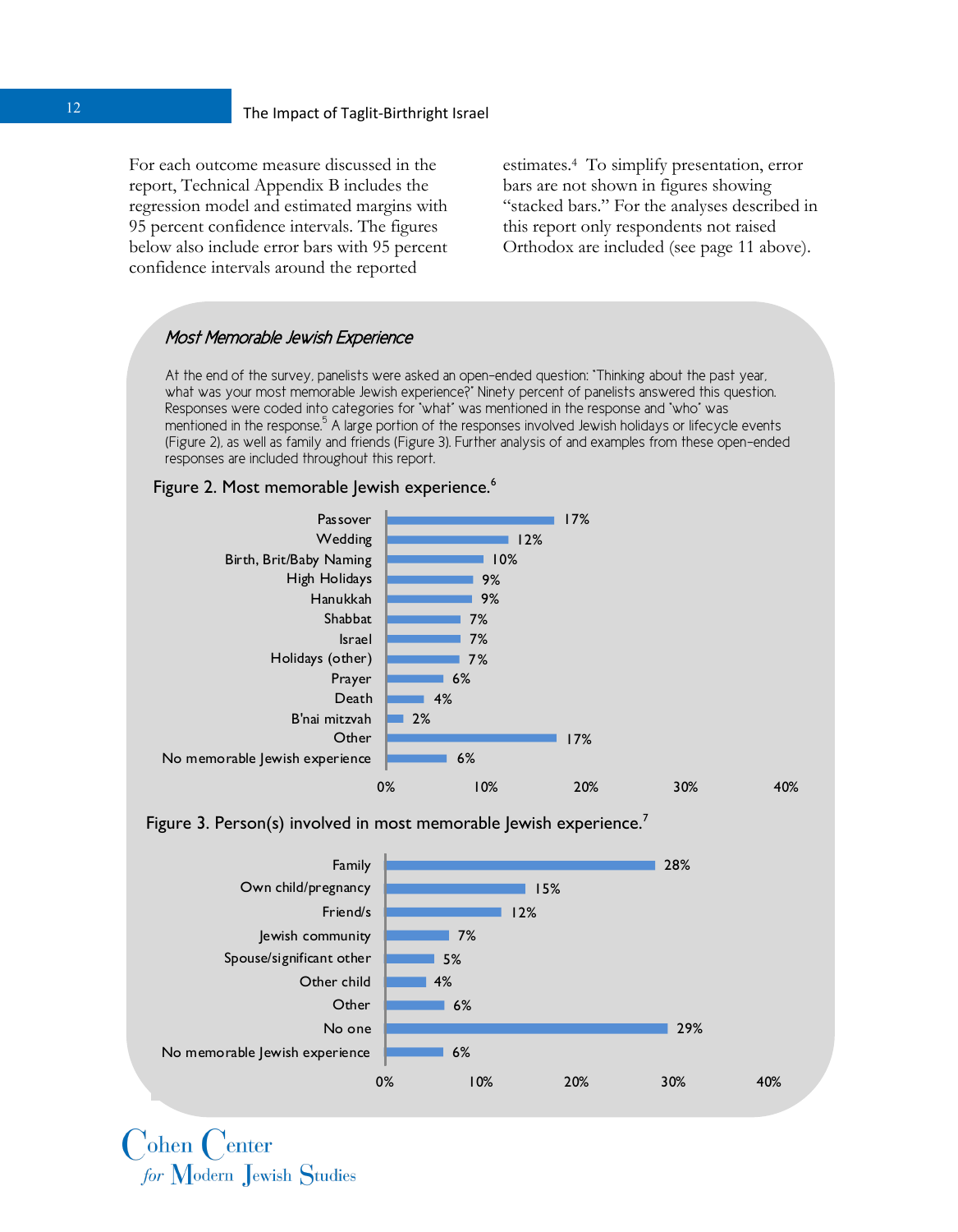## Marriage

A central aim of the Jewish Futures Project has been to develop a better understanding of the choices Jewish young adults make about dating, marriage, and family formation. Each subsequent wave of data collection has included more married panelists, allowing for increasingly nuanced analyses of marital choices and Taglit's role in shaping them.

#### **Marital Status & Cohabitation**

Overall, 45 percent of JFP panelists are now married and another 15 percent are living with a significant other. Among those who are currently cohabiting, 35 percent are engaged to their partners. Taglit participation is associated with a lower likelihood of being married, but parental intermarriage is not related to likelihood of marriage. At age 30

(the mean age for participants),<sup>8</sup> Taglit participants have a 40 percent probability of being married, compared to a 48 percent probability for nonparticipants (Figure 4).

Although Taglit participants have a lower rate of marriage, unmarried participants and nonparticipants place a similarly high value on marriage. When JFP panelists were asked to rate the importance of a series of ten life goals, panelists identified being married as one of the most important goals in their lives.<sup>9</sup> Among those who were unmarried, Taglit participation was not a significant predictor of whether "being married" was an important life goal. However, being married was less important to those raised by intermarried parents (see Table 4 in Technical Appendix B).





Note: Bars show estimated margins based on a multinomial logistic regression of marital and cohabitation status on age and Taglit participation. Age held at 30. See Tables 2 & 3 in Technical Appendix B.

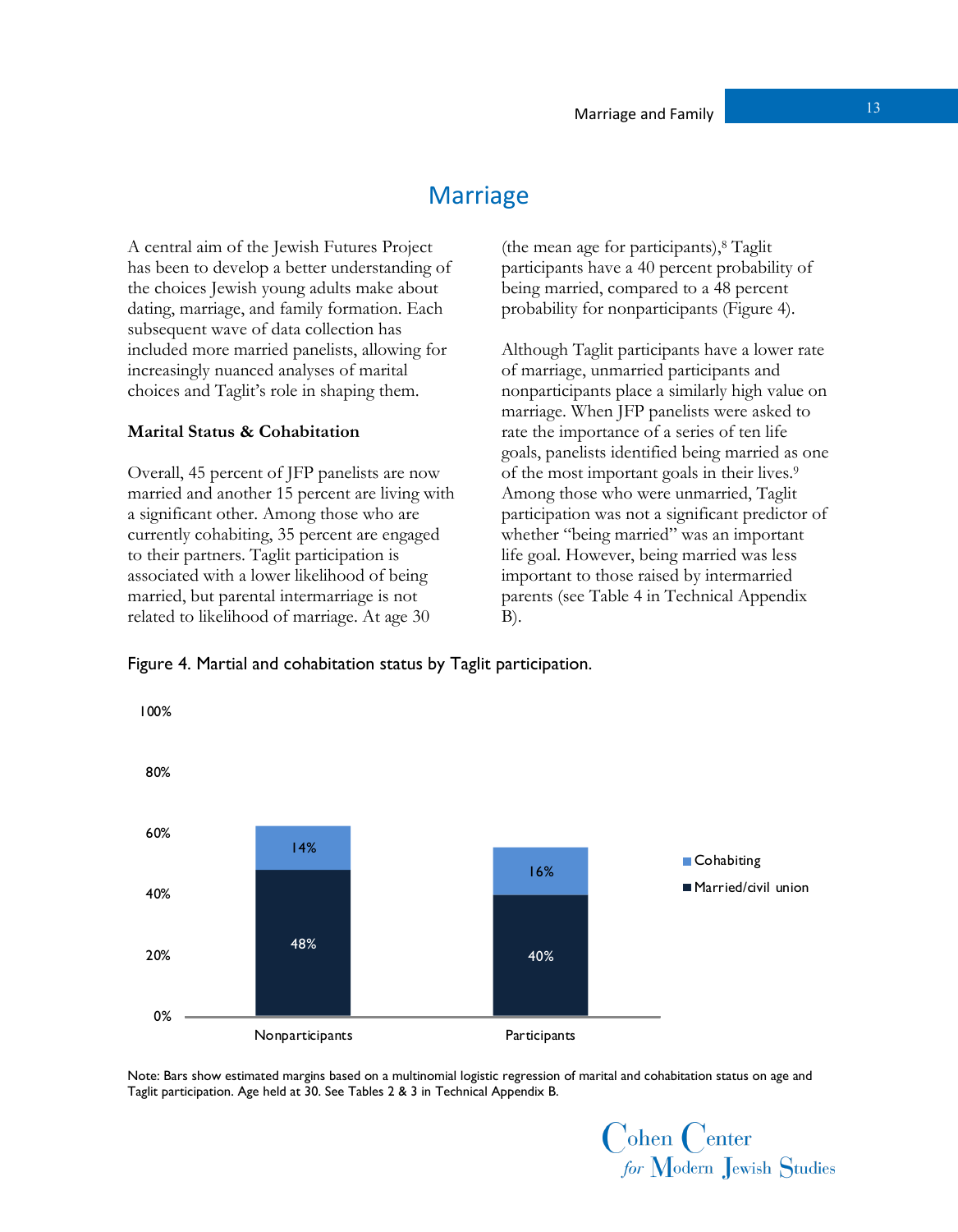#### **Inmarriage**

Among those who are currently married, Taglit participants, overall, are 41 percent more likely than nonparticipants to be married to a Jew (72 percent vs. 51 percent, respectively).<sup>10</sup> Taglit's positive impact on inmarriage is clearly evident for both those who have intermarried and inmarried parents (Figure 5). The impact of Taglit on those with intermarried parents is particularly noticeable: they are more than twice as likely to be married to a Jew as comparable nonparticipants (55 percent vs. 22 percent). Because of the relatively small number of cases in the sub-population, the magnitude of these effects will need to be monitored carefully as the sample matures.

#### Rabbinic Officiation at Intermarriages

A rabbi or cantor was the sole Jewish officiant at about one-third (35 percent) of weddings between a JFP panelist and a non-Jew. Taglit participation had no effect on the type of wedding officiant. Among participants, 81 percent of marriages were either between Jews or were officiated by Jewish clergy.

The findings about Taglit's effect on inmarriage are consistent with results discussed in the past three waves of the study, which were based on lower numbers of married respondents (see Saxe et al., 2009; Saxe et al., 2012; Saxe et al., 2013). The overall probabilities for inmarriage are very close to



### Figure 5. Inmarriage by Taglit participation and parental intermarriage (married panelists).<sup>11,12</sup>

Note: Married panelists only. Bars show estimated margins based on a logistic regression of inmarriage on age, parental intermarriage, Taglit participation, and an interaction between parental intermarriage and Taglit participation. Interaction term is not significant. Age held at 30. For "Overall" bar, parental intermarriage held at its mean (80 percent). See Tables 8 & 9 in Technical Appendix B. For two-way tables of frequencies examining inmarriage by Taglit participation see Tables 5-7 in Technical Appendix B.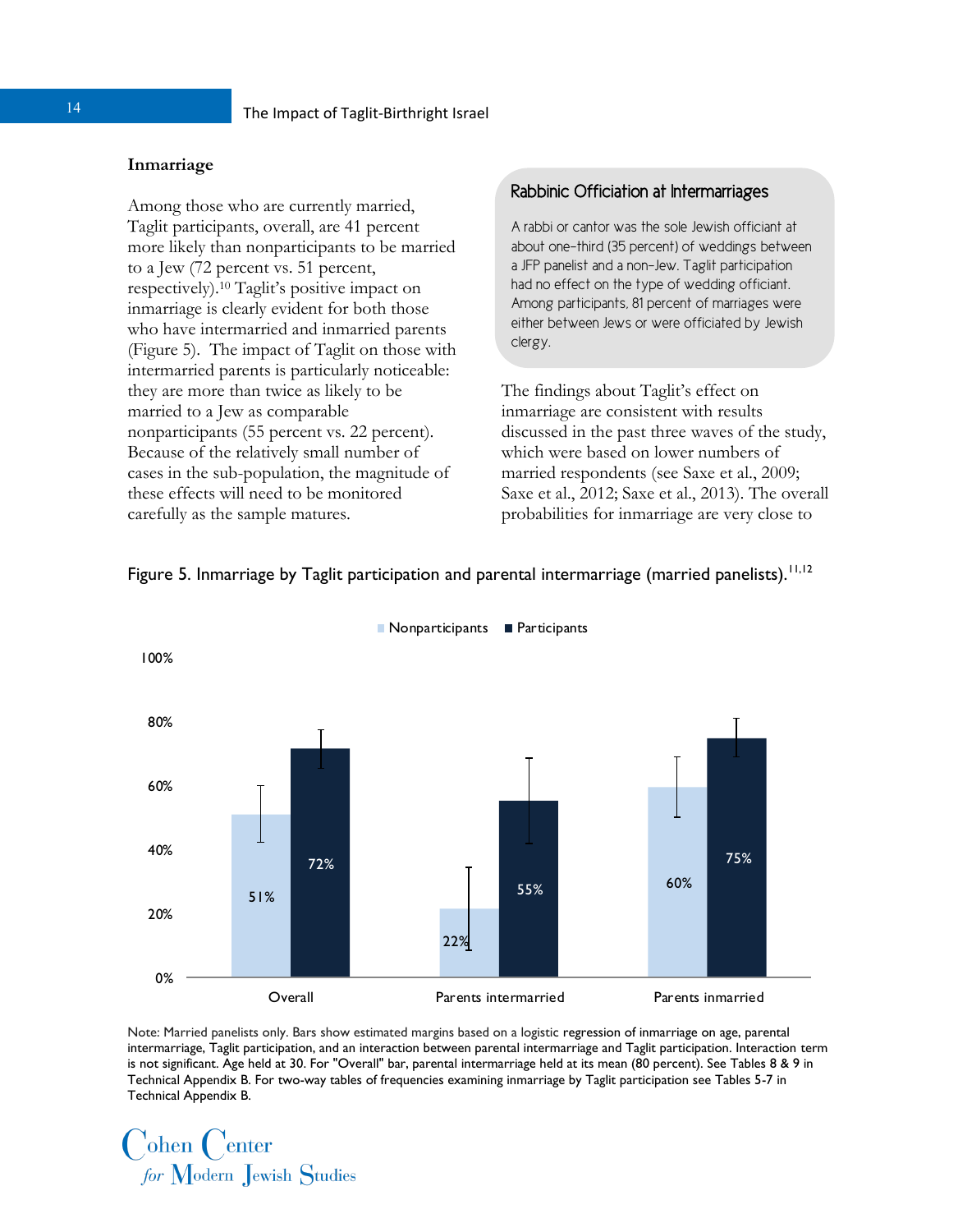those found in earlier analyses (which ranged from 70 to 77 percent for participants and 46 to 51 percent for nonparticipants). This is not surprising, since many of the panelists included in this year's analysis were also included in the analysis reported on in previous waves. The present analysis, however, includes 107 more cases of married panelists compared to the analysis reported on in Wave 3.

Taglit's impact on inmarriage is further reinforced by findings regarding cohabitation (which, presumably, are suggestive of future trends). Overall, the likelihood of a cohabiting partner being Jewish is lower than the likelihood of a spouse being Jewish. Taglit participation, however, has a marginally significant positive effect on the likelihood of a cohabiting partner being Jewish (see Tables 17 & 18 in Technical Appendix B). At the same time, there is evidence that, for Taglit participants, the likelihood of inmarriage

#### Marriages Between Taglit Alumni

More than 25 percent of all married participants are married to another Taglit alum. Nine percent of married nonparticipants are also married to an alum.<sup>13</sup>

decreases as their age at marriage increases.<sup>14</sup> That is not the case for nonparticipants (see Table 19 in Technical Appendix B). A more robust analysis will be conducted as the panel matures further and more marriages occur.

Among those who are not currently married, Taglit participants are more likely to say that it is important to them to marry someone Jewish (Figure 6). Overall, those with inmarried parents are more likely to say that it is "very" or "somewhat" important to them to marry someone Jewish, compared to those with intermarried parents. There is, however, a marginally significant Taglit effect evident with both groups.

#### GLBTQ Panelists

Overall, five percent of panelists—92 individuals—identified themselves as gay, lesbian, bisexual, transgender, queer, or questioning (GLBTQ). GLBTQ panelists have a 28 percent likelihood of being married/in a civil union and a 22 percent likelihood of cohabiting. In addition, nine percent of GLBTQ panelists have at least one child.

Unfortunately, the small number of GLBTQ panelists precludes further analysis of this subgroup (e.g., how they are raising their children). GLBTQ panelists are considered together with all other panelists in this report. <sup>15</sup>

A few GLBTQ panelists referenced sexual orientation or same-sex partners when asked about their most memorable Jewish experience in the past year:

"Last night, I participated in the first-ever Passover seder led by the gay Jewish organization that I co-chair with nearly 50 young Jewish members and a customized haggadah celebrating gay activism in the context of the Passover story." (male, age 28)

"Having a great Shabbat dinner with my ex-Orthodox friend and her wife of just a few months. It was great to see that my friend who left the Orthodox world still embraces her Jewishness and observes and enjoys the Sabbath, and her wife, who was raised fundamentalist Christian, also appreciates and embraces the Jewish traditions." (female, age 31)

"My rabbi offering us a blessing on our upcoming marriage when the marriage equality act was passed in Maryland." (female, age 38)

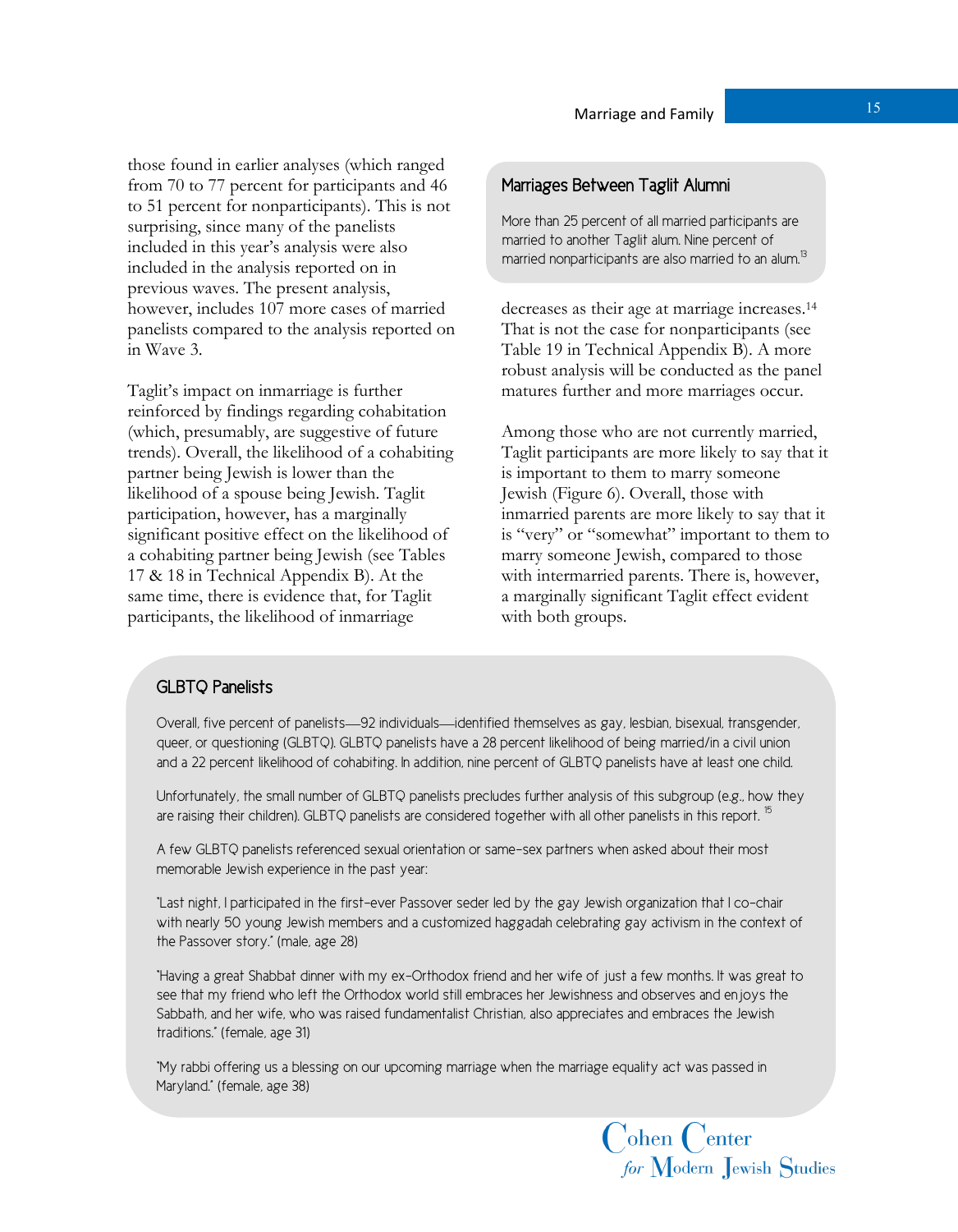#### 16 **The Impact of Taglit-Birthright Israel**

Figure 6. Importance of marrying someone Jewish by Taglit participation and parental intermarriage (unmarried panelists).<sup>16</sup>



Note: Unmarried panelists only. Bars show estimated margins based on an ordinal logistic regression of importance of marrying someone Jewish on age, parental intermarriage, and Taglit participation. Age held at 30. Taglit's impact significant at *p*<.1. See Tables 20 & 21 in Technical Appendix B.

#### What Panelists Say About Marriage

Among panelists who got married within the past year, 73 percent mentioned their spouse or wedding in describing their most memorable Jewish experience:

"Getting married under the *chuppah* crocheted and knit by my mom and grandma." (female, age 33)

"Getting married—we had a Jewish wedding and we did have some pre-marital sessions with our rabbi, which were thought-provoking and emphasized the importance and value of living a Jewish life together." (female, age 31)

"Getting married—we had an Orthodox wedding, officiated by my newly ordained Orthodox Rabbi brother, under the *tallis* my father wore at his bar mitzvah and at my brother's wedding. The three rabbis from my youth gave blessings over our marriage. My other little brother (fresh from his own trip on Birthright) was my best man." (male, age 31)

The Jewish wedding experience continues to resonate for panelists throughout their lives. One respondent who has been married for seven years and now has a preschool-aged son said the following:

"We built a sukkah for the first time using our *chuppah* frame and enjoyed many meals in it." (female, age 34)

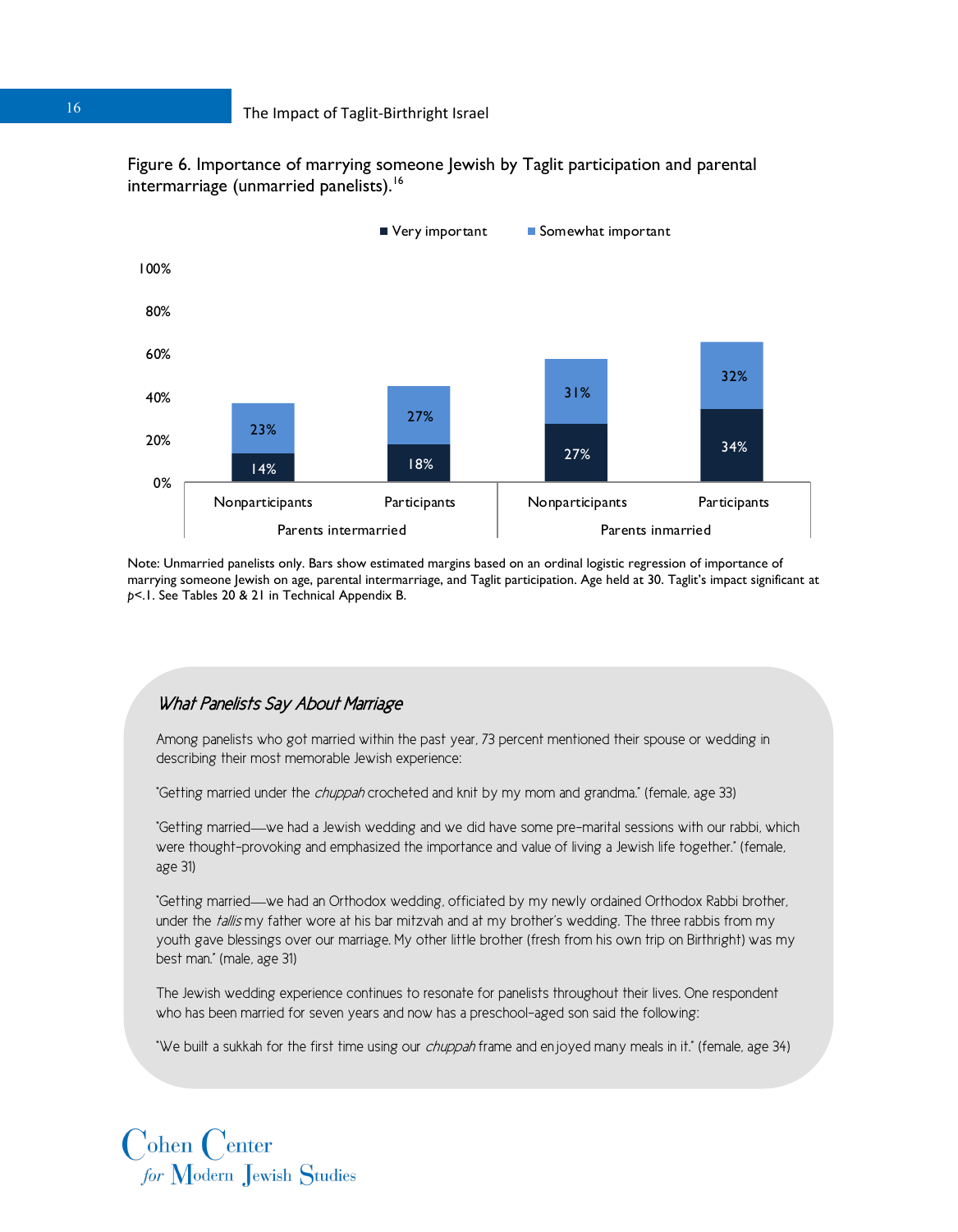# Children

Overall, JFP panelists rated "being a parent" as one of their most important life goals.<sup>17</sup> Among panelists who had no children, neither Taglit participation nor parental intermarriage was a significant predictor of rating being a parent as an important life goal. Panelists with a Jewish spouse, however, placed more value on being a parent than other panelists (see Table 22 in Technical Appendix B).

While parenthood is important to most panelists, less than a third (28 percent) are parents. The probability of having a child varies by marital status: panelists with a Jewish spouse were more likely to have a child than those with a non-Jewish spouse, regardless of how long they have been married. The probability of being a parent was greater for nonparticipants compared to participants (Figure 7). This result stems from the fact that Taglit participants were less likely to be married than nonparticipants and, among those who are married, participants had not

been married as long as nonparticipants. When these differences are controlled for, Taglit participation was not related to likelihood of having a child. Because very few unmarried panelists have children, the discussion below of how children are being raised refers only to married panelists.

#### **Raising Children Jewish**

Parents were asked whether their oldest child was being raised Jewish, Christian, no religion or something else, or whether they were currently undecided. Panelists with a Jewish spouse were far more likely than panelists with a non-Jewish spouse to be raising their children Jewish (Figure 8). Panelists with inmarried parents were also far more likely than panelists with intermarried parents to be raising their children Jewish. Taglit participation has a positive impact on the likelihood that panelists will raise their children Jewish, but this impact is a function

Figure 7. Having a child by Taglit participation and (in)marriage.



Note: Bars show estimated margins based on a logistic regression of having a child on age, Taglit participation, and (in)marriage. Age held at 30. See Table 23 & 24 in Technical Appendix B.

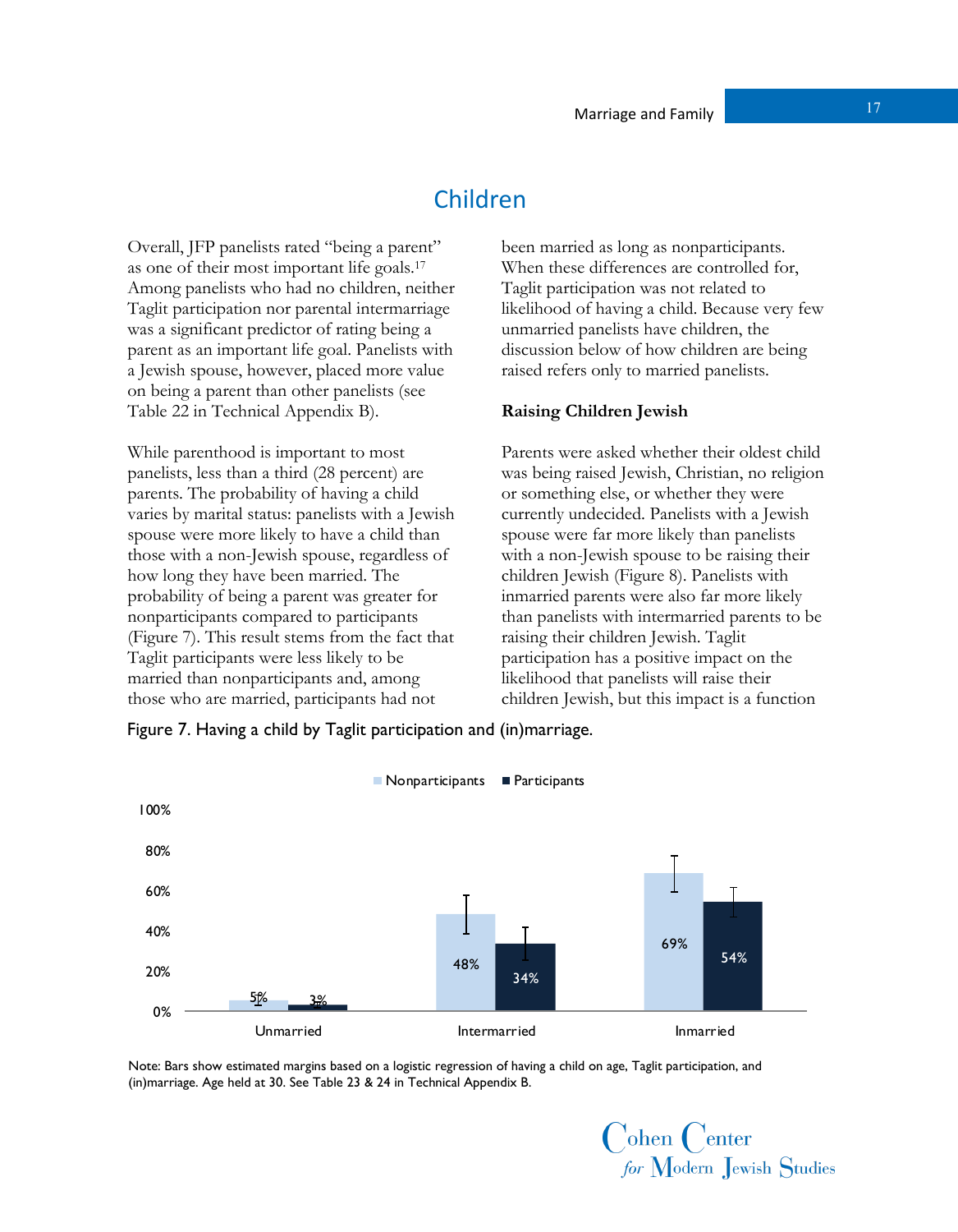18 **The Impact of Taglit-Birthright Israel** 



Figure 8. Raising oldest child Jewish by parental intermarriage and inmarriage.

Note: Panelists with children only. Bars show estimated margins based on a logistic regression of raising oldest child Jewish on age, parental intermarriage, and (in)marriage. Age held at 30. See Tables 25 & 26 inTechnical Appendix B.

of Taglit's impact on inmarriage. Because inmarried panelists were more likely to be raising Jewish children and Taglit participants were more likely be inmarried, Taglit participants were more likely to be raising Jewish children. Among intermarried panelists, Taglit had no impact on whether children were being raised Jewish.

#### **Jewish Names, Naming Ceremonies, & Brit Milah**

The Jewish identity of a child is often declared when they are born, through Jewish ritual circumcision (*brit milah*) for males and through the giving of a Jewish or Hebrew name and Jewish naming ceremonies. Those with a Jewish spouse and those with inmarried parents were more likely to give their oldest child a Jewish or Hebrew name (Figure 9). For inmarried panelists with inmarried parents, the probability of giving their oldest child a Jewish or Hebrew name was near universal (94 percent), while the probability of intermarried panelists with intermarried parents doing so was only 32 percent.

#### Correlations with Rabbinic Officiation

Intermarried panelists who had a sole Jewish officiant at their wedding were far more likely to be raising their children Jewish than intermarried panelists who had another type of officiation at their weddings. Regardless of officiation, intermarried panelists were less likely than inmarried panelists to be raising their children Jewish.

Panelists were also asked whether they had a Jewish naming ceremony for an oldest daughter or a *brit milah* for an oldest son. Inmarriage and parental inmarriage were both significant, positive predictors of Jewish naming ceremonies for girls (Figure 10) and *brit milah* for boys (Figure 11).

For these three outcomes—giving a child a Jewish or Hebrew name, having a Jewish naming ceremony for a daughter, and having a *brit milah* for a son—Taglit's impact was mediated by inmarriage. That is, Taglit has an impact on these behaviors because Taglit increases inmarriage, and inmarried parents are more likely to perform these behaviors.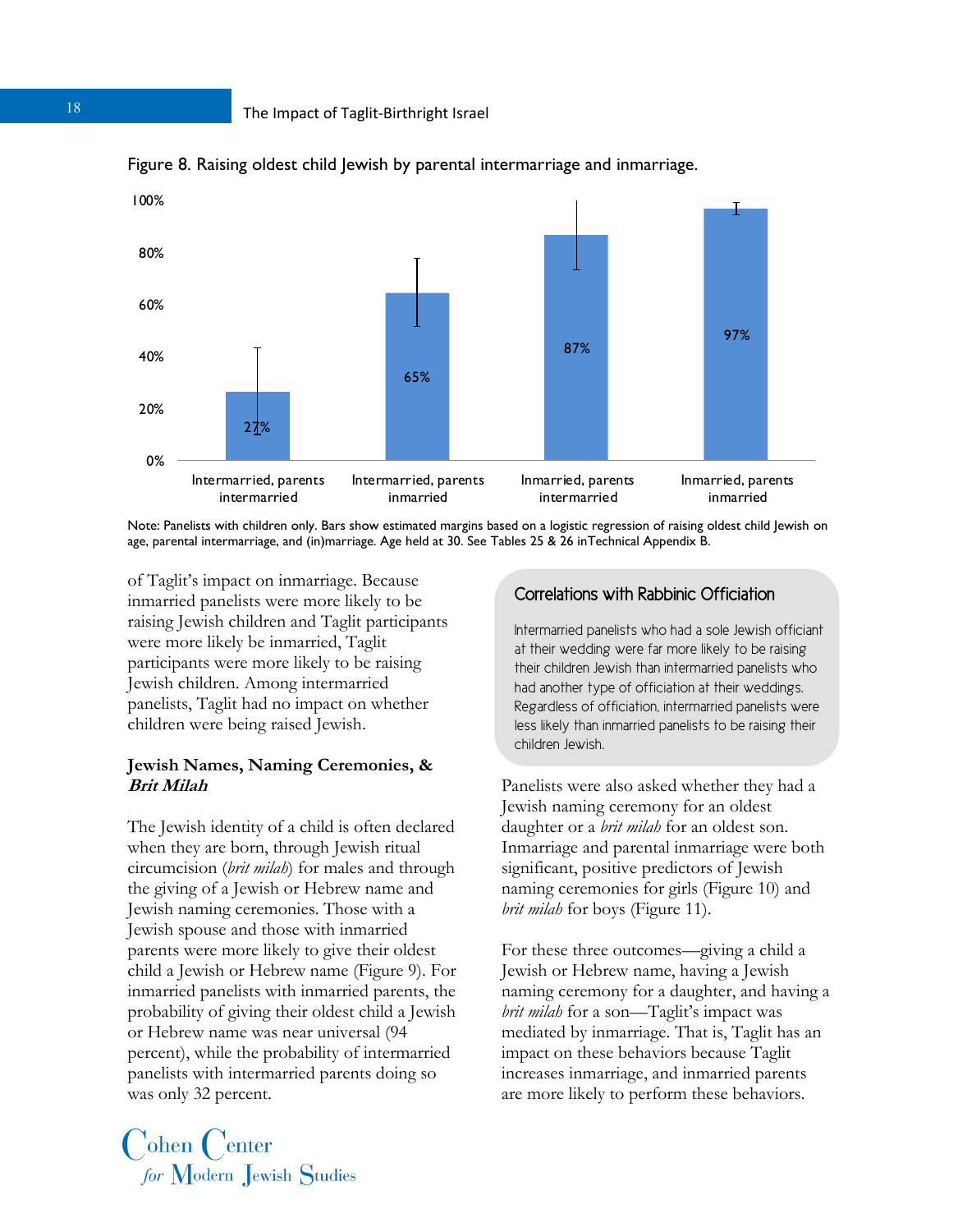

Figure 9. Giving oldest child a Hebrew or Jewish name by parental intermarriage and inmarriage.

Note: Panelists with children only. Bars show estimated margins based on a logistic regression of giving oldest child a Hebrew or Jewish name on age, parental intermarriage, and (in)marriage. Age held at 30. See Tables 27 & 28 in Technical Appendix B.

Figure 10. Jewish naming ceremony for oldest child by parental intermarriage and inmarriage (female children).



Note: Panelists with children whose oldest child was female only. Bars show estimated margins based on a logistic regression of having a Jewish naming ceremony for the oldest child on age, parental intermarriage, and (in)marriage. Age held at 30. See Tables 29 & 30 in Technical Appendix B.

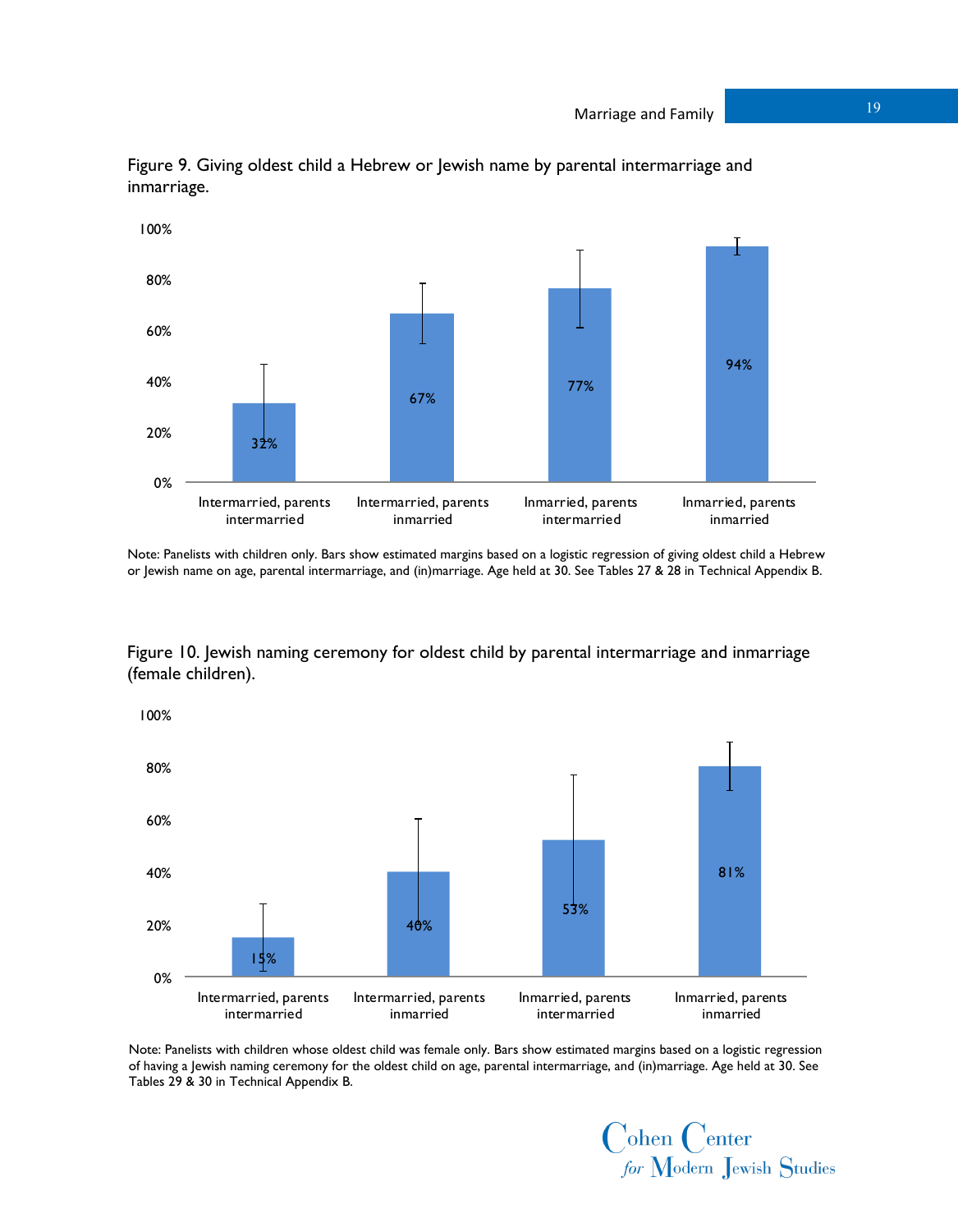Figure 11. *Brit milah* or medical circumcision for oldest child by parental intermarriage and inmarriage (male children).<sup>18</sup>



Note: Panelists with children whose oldest child was male only. Bars show estimated margins based on a multinomial logistic regression of having a *brit milah* or medical circumcision for the oldest child on age, parental intermarriage, and (in)marriage. Age held at 30. See Tables 31 & 32 in Technical Appendix B.

#### **Importance of Raising Children Jewish**

Among those who do not have children, both inmarried and unmarried panelists were more likely to rate raising their children Jewish important than those who were intermarried (Figure 12). In addition, those with inmarried parents were more likely than those with intermarried parents to say that it is important to raise their children Jewish. Finally, Taglit participants were more likely to say that raising their kids Jewish is important, irrespective of other factors. In other words, Taglit's effect on this measure is not only due to its effect on inmarriage—Taglit has a positive effect even for those who intermarry,

#### Circumcision Rates

The national rate of newborn circumcision was 58 percent in 2010, reflecting a general downward trend from 1979 through 2010.<sup>19</sup> Among JFP panelists whose oldest child was a boy, the overall circumcision rate was 96 percent. Furthermore, although national circumcision rates vary by region, there were no significant regional differences in circumcision rates among JFP panelists.

as well as those who are not married. It is possible that, as more panelists have children, this attitudinal effect will translate into a behavioral effect.

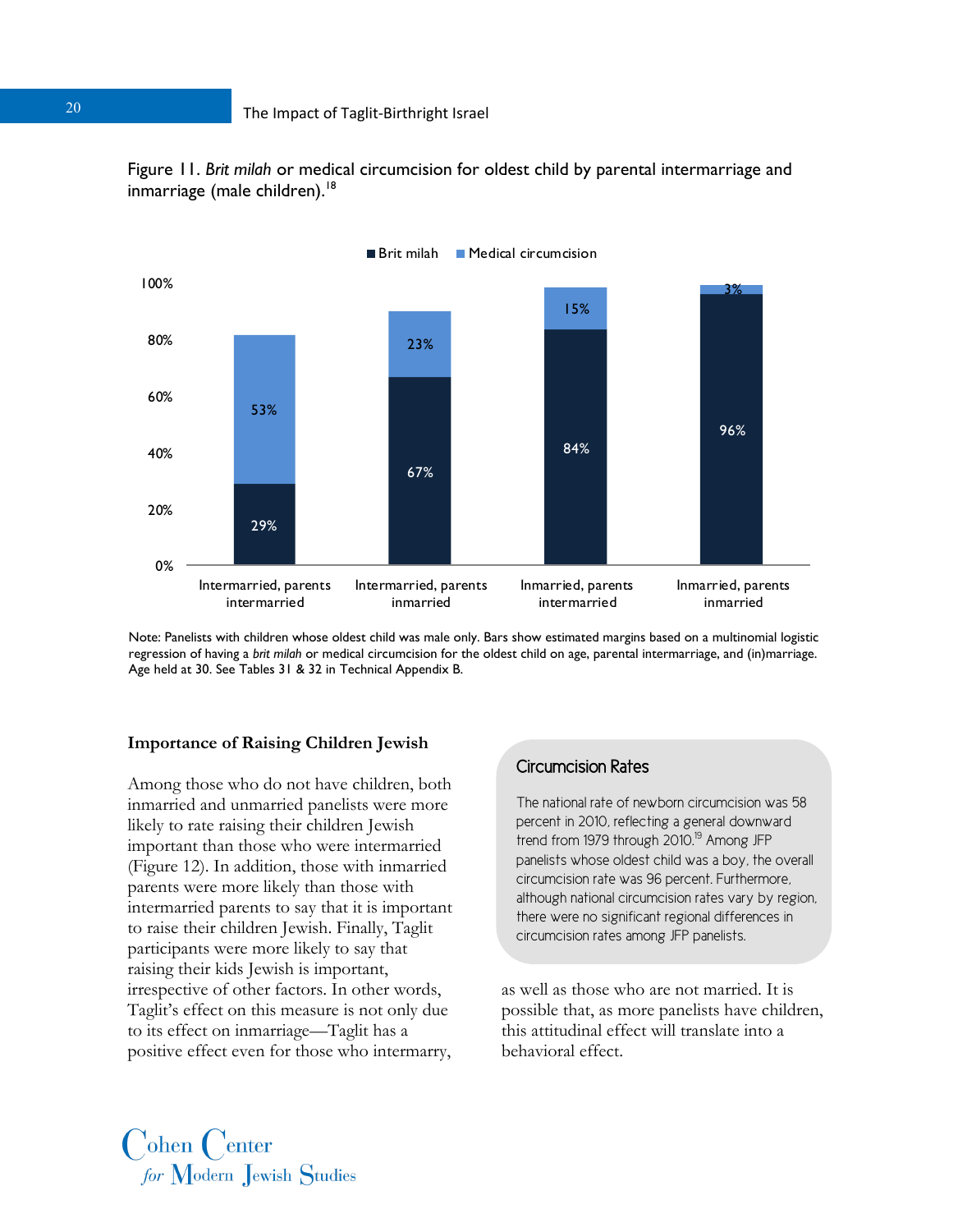Marriage and Family **21 21** 



Figure 12. Importance of raising children Jewish by Taglit participation, (in)marriage, and parental intermarriage (panelists without children).<sup>20</sup>

Note: Panelists without children only. Bars show estimated margins based on an ordinal logistic regression of importance of raising children Jewish on age, parental intermarriage, and (in)marriage. Age held at 30. See Tables 33 & 34 in Technical Appendix B.

 $\label{eq:coher} \textbf{C}^\text{ohen} \xspace \textbf{C}^\text{enter}$ for Modern Jewish Studies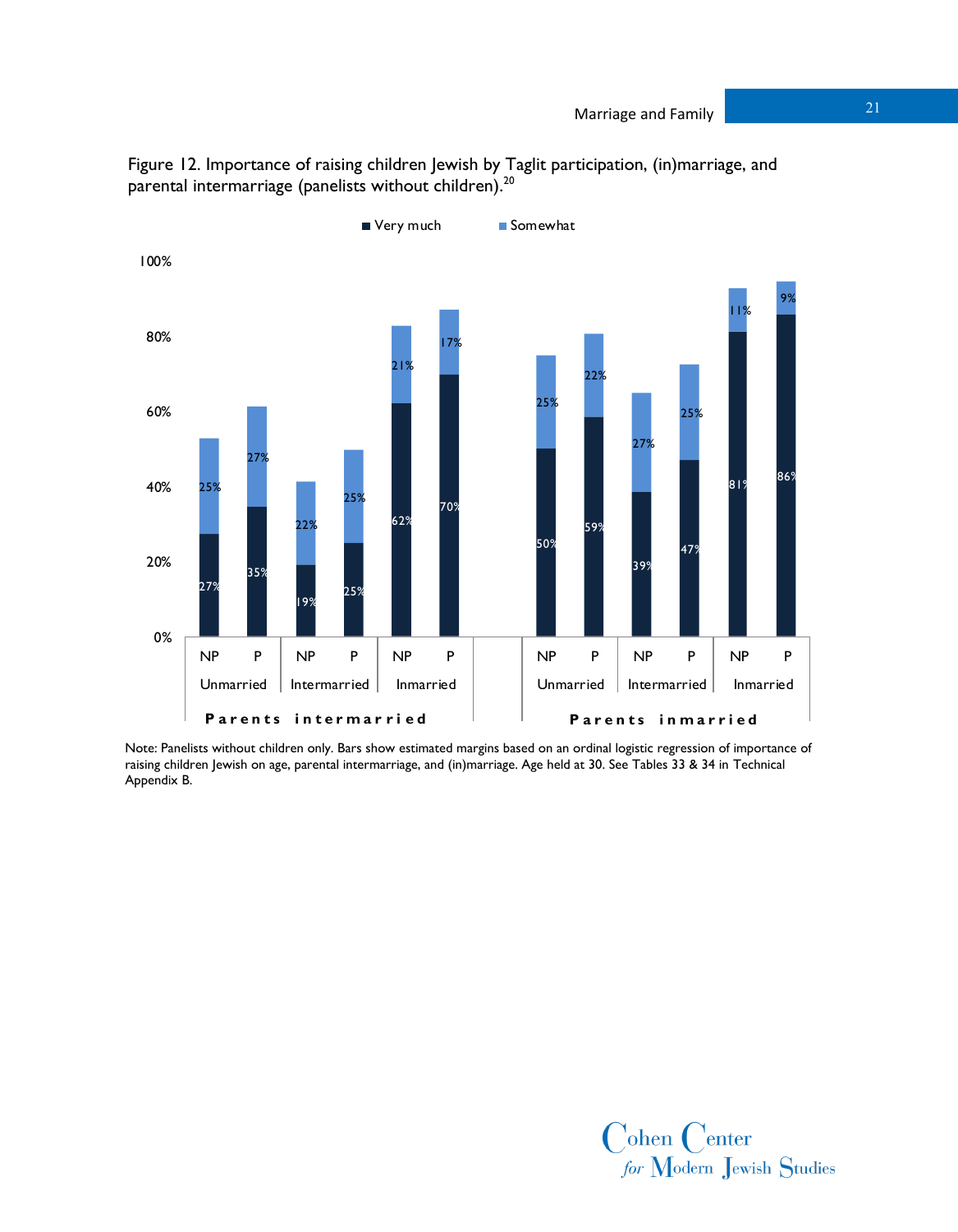#### What Panelists Say About Children

Half (51 percent) of panelists who have children or are expecting their first child mentioned a child, a birth, a baby naming, or a *brit milah* when describing their most memorable Jewish experience in the past year:

"When my wife was pregnant, I was worried about making ends meet, and if we were ready for a child. And she grew worried because I grew worried. I reassured her that it was okay, but I could tell she was nervous. Finally, I put a hand on her tummy and recited the *shehecheyanu* prayer. She had to go to work directly afterwards, but told me later she cried with happiness after I blessed the pregnancy." (male, age 38)

"Attending High Holiday services while pregnant with our first baby. It was a very special time—looking back and looking forward to how I want my child to own her Jewishness." (male, age 34)

"Giving birth to a son, giving him a formal brit (the first in this generation), and marveling daily at the reality of being a parent to two beautiful children." (female, age 32)

Children also create Jewish experiences for those without children. Five percent of childless panelists mentioned children when describing their most memorable Jewish experience:

"My best friend's daughter's baby naming. It was a very moving ceremony that involved many traditions, both Jewish and family. It was very special because my fiancé, who is not Jewish, was able to experience something so special in a uniquely Jewish way. He was also able to experience sitting in a synagogue. Even though I am not a practicing Jew, and truthfully have not been since my bat mitzvah, I feel very strongly about raising my children Jewish, if we choose to have them. The ceremony gave him a glimpse into who we are, HOW we are, our customs, etc. I have been upfront with him since early on, about bringing up children Jewish. It was very special to share that joyous occasion, because it solidified that future for us." (female, age 34)

"My six-year-old niece lives in a town where she is the only Jewish child in school, so she knows a bit about Judaism, but not much. I had her with me this summer, and I used to tell her stories about Judaism every morning (starting with the story of Hanukkah). After the first story, she woke me every day at 6:00am saying, 'Please tell me a Hanukkah story.' This was beautiful to me." (female, age 33)

 $\bigcirc$ ohen  $\bigcirc$ enter for Modern Tewish Studies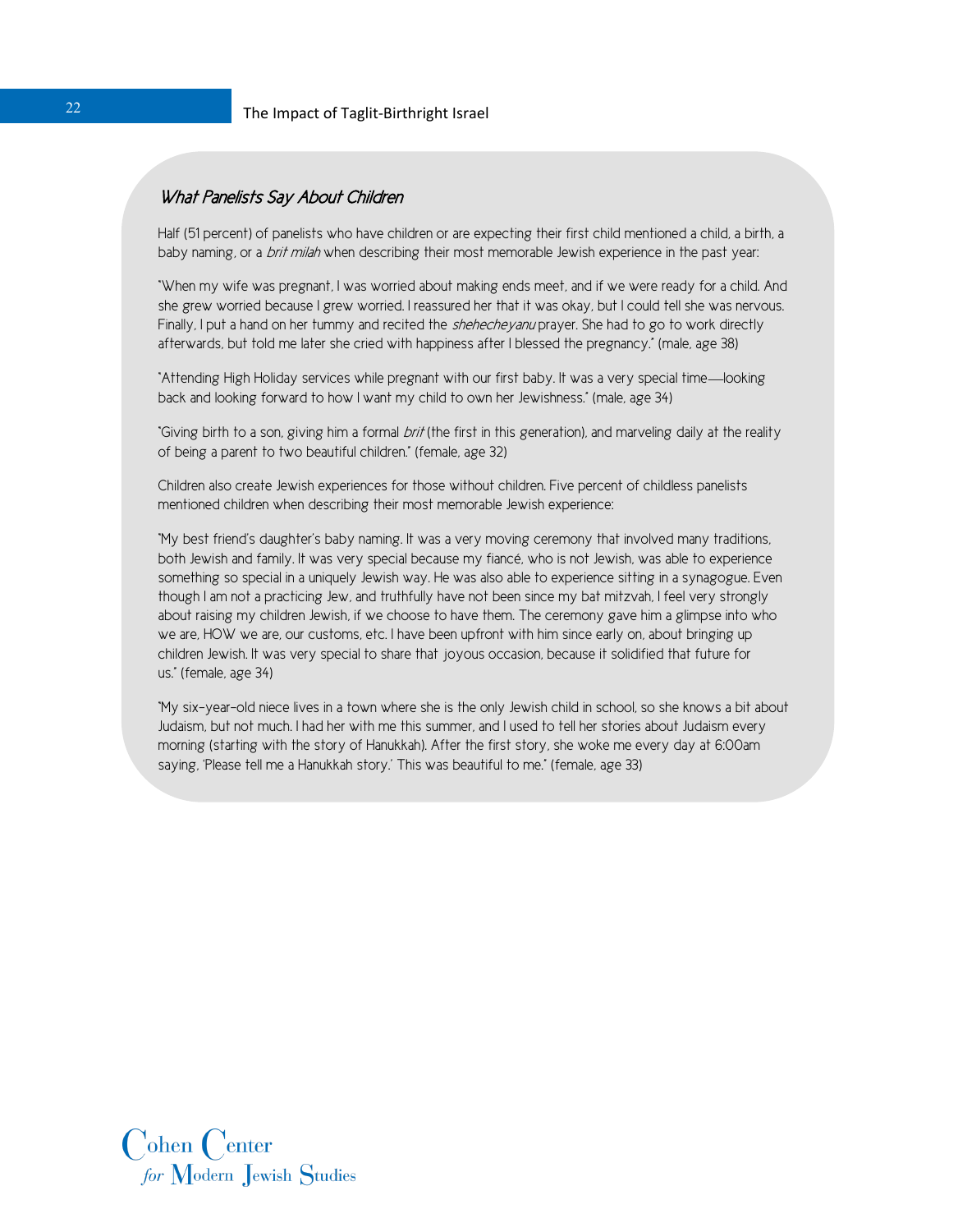# Jewish Practice in the Home

The Jewish practices of Taglit participants have been part of short and long-term assessments of the program. Past research, including studies of recent Taglit alumni (Saxe et al., 2013) has found that, in a number of areas, participants have higher rates of engagement with Jewish practice in their homes and personal lives.

Among panelists in the present study, because those with children are generally more likely to be engaged in Jewish practices in their homes, the analyses below assess respondents with and without children separately.

#### **Shabbat**

JFP panelists were asked how often in the past year they lit (or participated in lighting) Shabbat candles and attended a special meal on Shabbat. For panelists without children, being inmarried, having inmarried parents, and having participated in Taglit all had an independent, positive impact on the likelihood of participating in these two practices. Figure 13 shows the impact of each of these three factors on Shabbat meals; a similar pattern is evident for Shabbat candles (see Table 37 in Technical Appendix B).



Figure 13. Frequency of having a special meal on Shabbat by Taglit participation, (in)marriage, and parental intermarriage (panelists without children).

Note: Panelists without children only. Bars show estimated margins based on an ordinal logistic regression of frequency of having or attending a Shabbat meal on age, parental intermarriage, Taglit participation, and (in)marriage. Age held at 30. See Tables 35 & 36 in Technical Appendix B.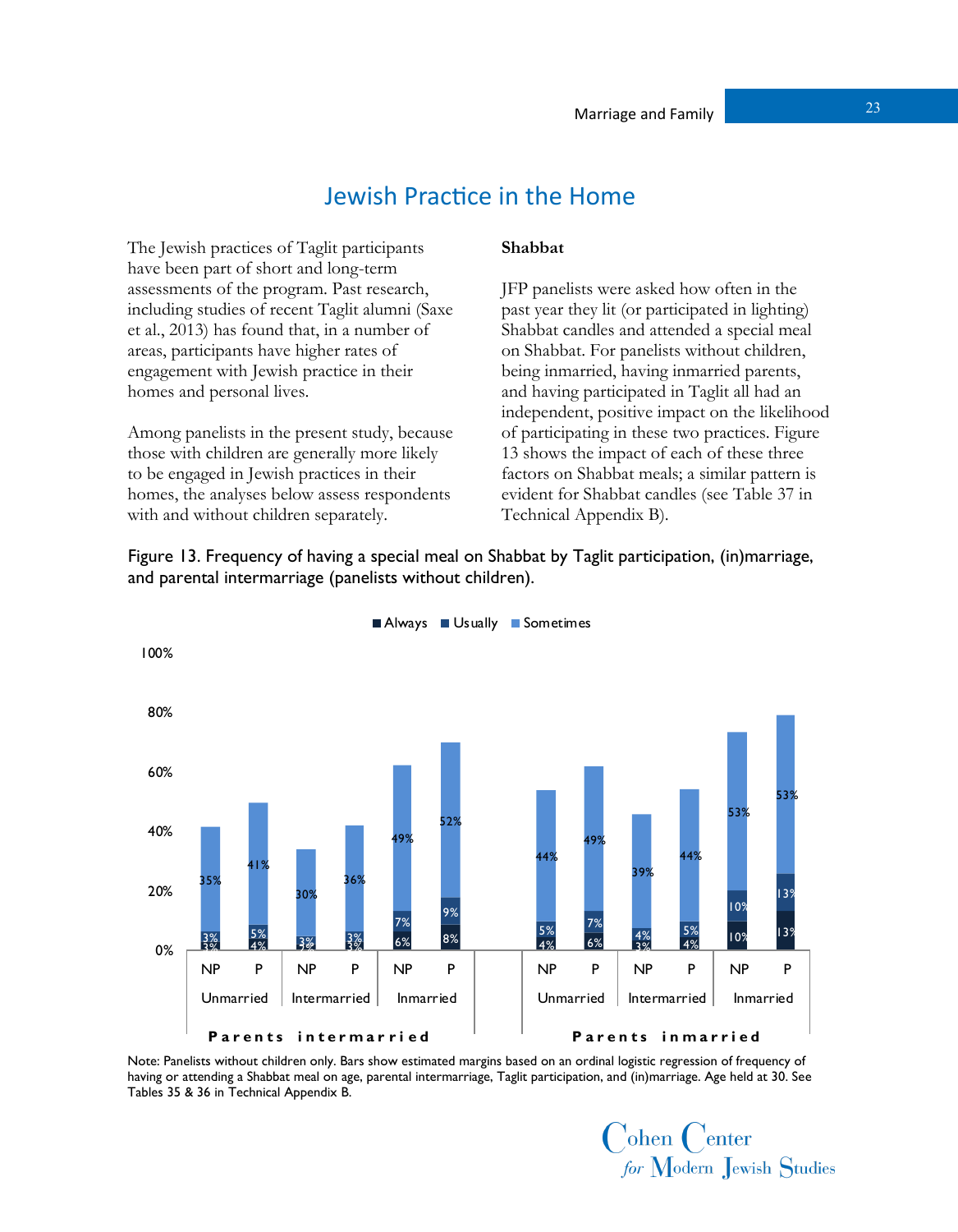*For those with children,* being inmarried and having inmarried parents had a positive impact on the likelihood of lighting Shabbat candles (see Table 40 in Technical Appendix B) and attending a special meal on Shabbat (Figure 14). However, Taglit participation did not have an independent effect on either measure of Shabbat observance for those with children. Again, the impact of Taglit is mediated through its impact on inmarriage. Intermarried panelists were less likely than inmarried or single panelists to light Shabbat candles or attend a special Shabbat meal; because Taglit participants were more likely to be inmarried, they were also more likely to engage in these activities.





Note: Panelists with children only. Bars show estimated margins based on an ordinal logistic regression of frequency of having or attending a Shabbat meal on age, parental intermarriage, and (in)marriage. Age held at 30. Estimates for unmarried respondents with children not shown. See Tables 38 & 39 in Technical Appendix B.

### What Panelists Say About Shabbat

Ten percent of panelists with children and six percent of panelists without children mentioned a Shabbat experience as their most memorable Jewish experience of the past year:

"After the birth of my daughter, my wife and I celebrated our first Sabbath with her in the NICU using electric tea lights." (male, age 30)

"Every Friday night, after I light Shabbat candles, my children and I hug and sit together and play and talk about what we're grateful to God for." (female, age 35)

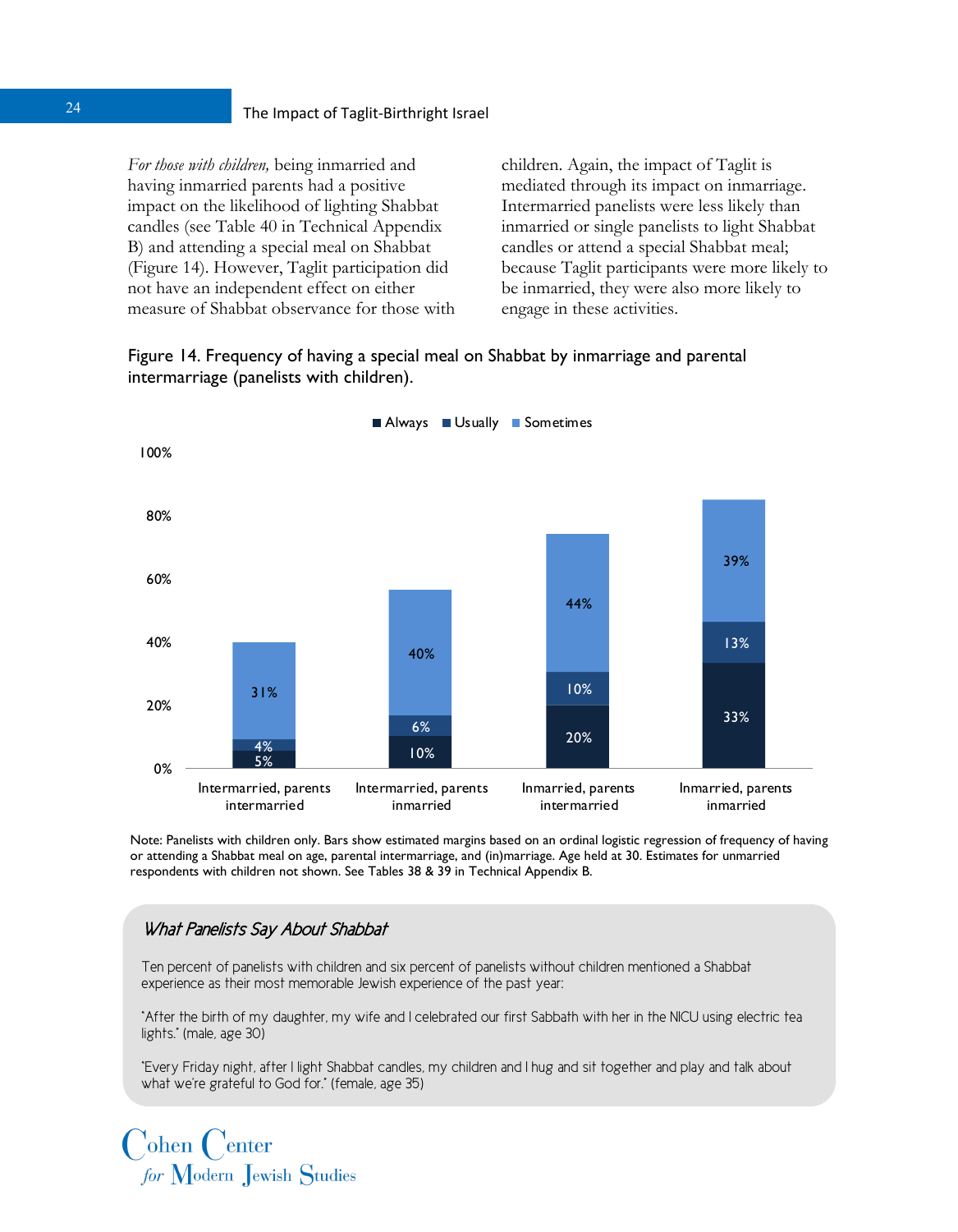### Marriage and Family **25** 25

**Holidays**

Panelists were asked whether they had done anything to celebrate each of nine Jewish holidays in the past year. Based on the distribution of responses, holidays were ordered in terms of prevalence of observance. A scale of Jewish holiday celebration was created in which panelists were given the score of the least prevalent holiday they celebrated. For example, those who celebrated only Hanukkah scored a one, whereas those who celebrated Shavuot scored a seven. Among panelists without children, the inmarried were more likely to celebrate Jewish holidays than the unmarried, who in turn were more likely to celebrate Jewish holidays than the intermarried. Taglit participation was positively associated with Jewish holiday

celebration for all three of these groups (Figure 15). Those with inmarried parents were also more likely than those with intermarried parents to celebrate Jewish holidays.

*Among panelists with children*, the impact of Taglit on Jewish holiday celebration is mediated by its effect on inmarriage. Inmarried panelists were more likely to celebrate Jewish holidays than intermarried panelists (Figure 16); thus, Taglit participants were more likely to celebrate Jewish holidays than nonparticipants. However, Taglit had no independent effect on holiday celebration for intermarried panelists with children. Panelists with inmarried parents were also more likely to celebrate Jewish holidays.



Figure 15. Mean Jewish holiday scale score by Taglit participation, (in)marriage, and parental intermarriage (panelists without children).

Note: Panelists without children only. Bars show estimated margins based on a linear regression of Jewish holiday scale score on age, Taglit participation, parental intermarriage, and (in)marriage. Age held at 30. See Tables 41 & 42 in Technical Appendix B.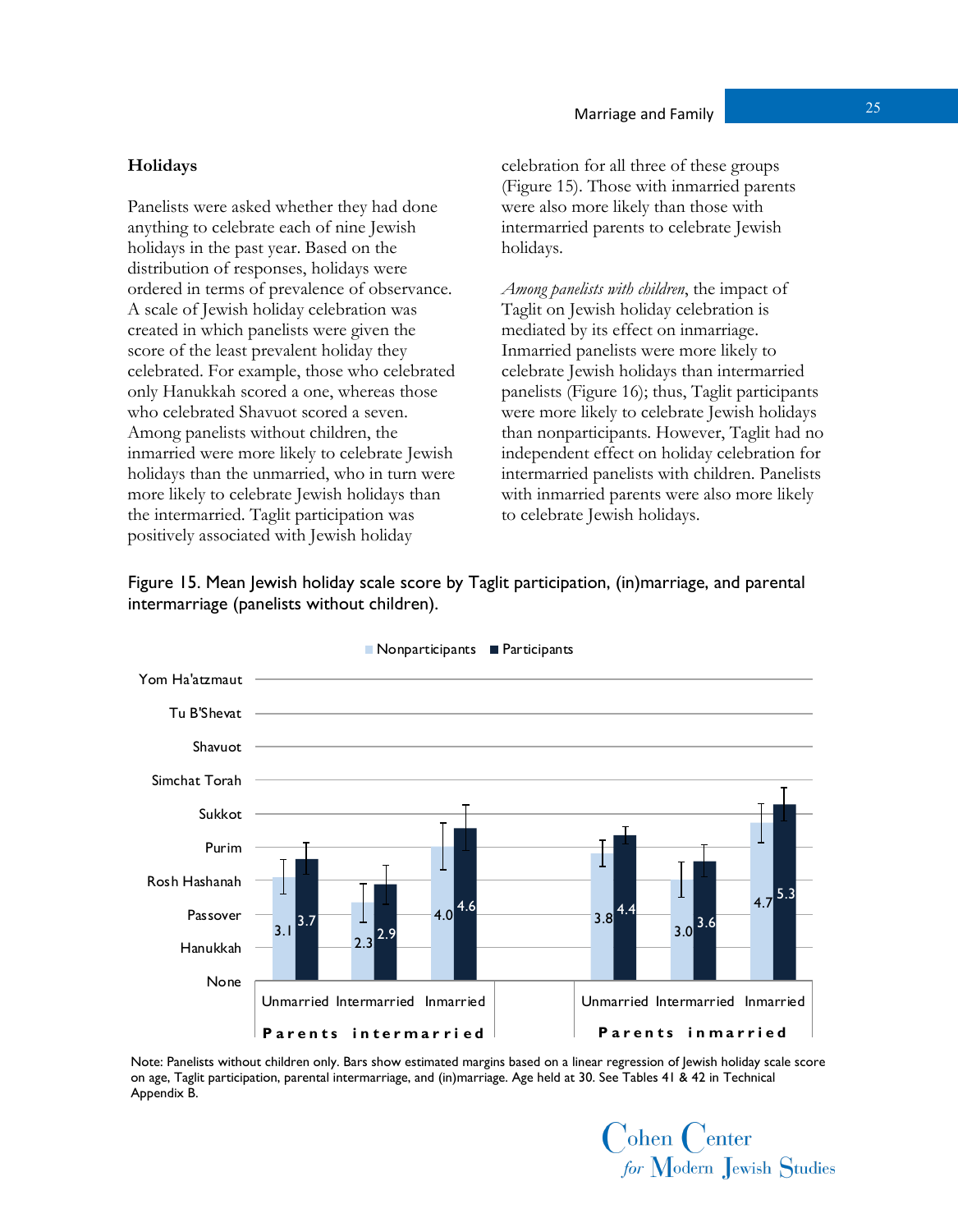#### What Panelists Say About Jewish Holidays

Jewish holidays were by far the biggest source of memorable Jewish experiences: 40 percent of panelists mentioned a Jewish holiday experience as their most memorable Jewish experience in the past year:

"I planned a 'Freedom Seder,' co-sponsored by my school's Black Students Association and Jewish Students Association, in which we invited all the various student affinity groups to participate and which was attended by over 150 people." (male, age 26)

"My most memorable Jewish experience was being at my girlfriend's family's seder for Passover. She comes from a Kurdish background. It was very unique and special to me coming from an American Jewish/Ashkenazi background." (male, age 33)

"I hosted the {Yom Kippur} break fast, and after hosting Rosh Hashanah dinner night the year prior, I am officially in the rotation between my mother, aunts, and in-laws." (female, age 34)

"Purim with my daughter. This was the first year she understood some of the story and she loved talking about how Esther was brave and saved the Jewish people. Celebrating all of the holidays was more fun this year because she was starting to understand and participate." (female, age 36)



Figure 16. Mean Jewish holiday scale score by parental intermarriage and inmarriage (panelists with children).

Note: Panelists with children only. Bars show estimated margins based on a linear regression of Jewish holiday scale score on age, parental intermarriage, and (in)marriage. Age held at 30. Estimates for unmarried respondents with children not shown. See Tables 43 & 44 in Technical Appendix B.

 $\bigcirc$ ohen  $\bigcirc$ enter for Modern Tewish Studies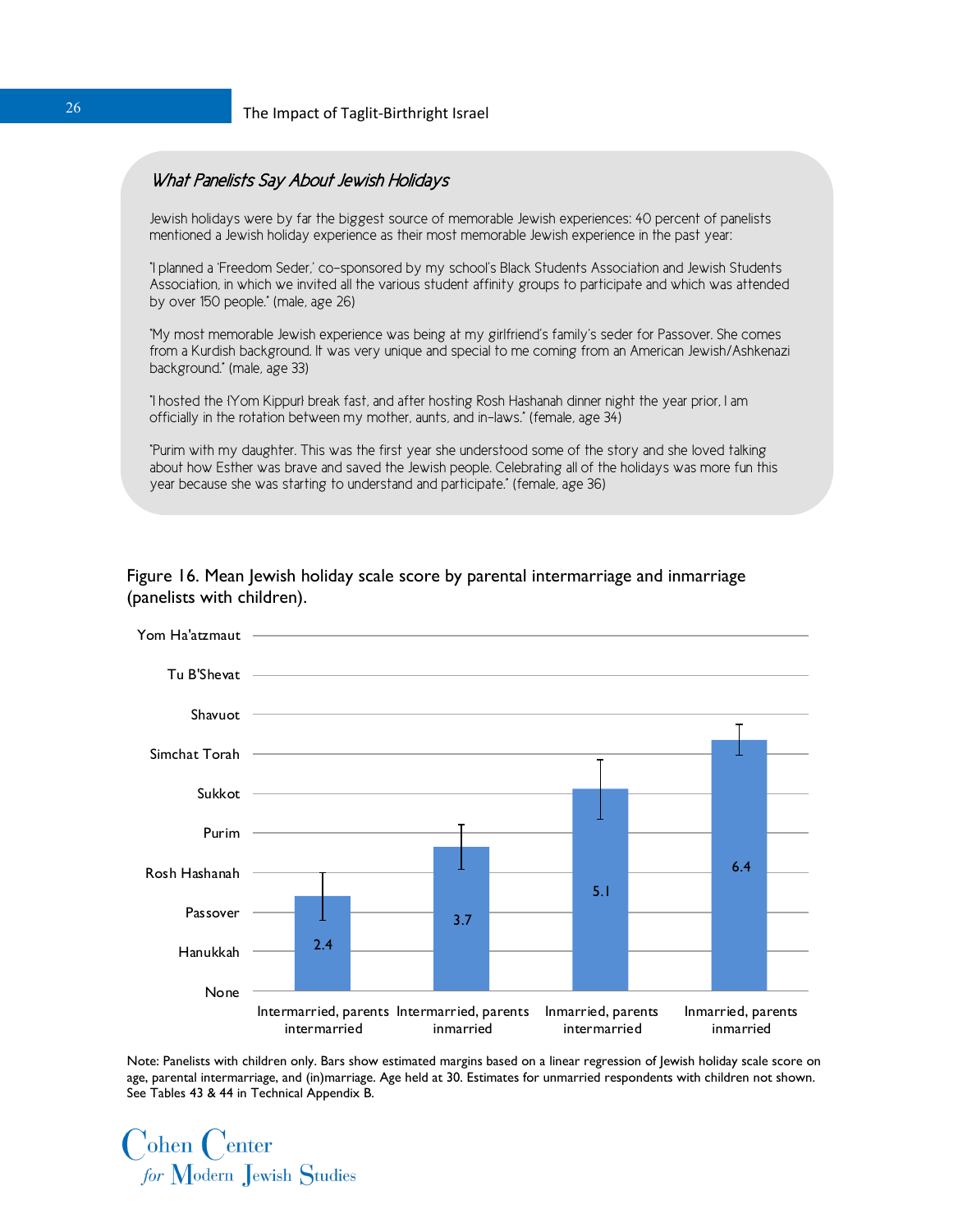More than half (57 percent) of panelists with a non-Jewish spouse had a Christmas tree in their home in December 2012. Among panelists with a non-Jewish spouse, parental intermarriage was a significant predictor of having a Christmas tree, and Taglit participation was not related to having a Christmas tree (see Table 45 in Technical Appendix B).

#### **Keeping Kosher**

Panelists were asked how important it is to them to keep kosher. Among panelists without children, the inmarried were more likely to say that keeping kosher was important than the unmarried, who in turn were more likely to say that keeping kosher was important than the intermarried. Taglit participation was also positively associated with importance of keeping kosher for all three of these groups (Figure 17).

*Among panelists with children*, the impact of Taglit on the importance of keeping kosher is mediated by its effect on inmarriage. Inmarried panelists were more likely to say that keeping kosher was important than intermarried panelists; thus, Taglit participants were more likely than nonparticipants to say that keeping kosher was important (Figure 18). However, Taglit had no independent effect on importance of keeping kosher for panelists with children.

#### **PJ Library**

PJ Library is a program that mails free Jewish children's literature and music to families with young children every month.<sup>21</sup> It aims to encourage parents to share Jewish stories with their children and to enhance families' Jewish identity. Among panelists with children, the inmarried had a 39 percent probability of signing up for PJ Library, compared to a 17

Figure 17. Importance of keeping kosher by Taglit participation and (in)marriage (panelists without children).



Note: Panelists without children only. Bars show estimated margins based on a multinomial logistic regression of importance of keeping kosher on age, Taglit participation, and (in)marriage. Age held at 30. See Tables 46 & 47 in Technical Appendix B.

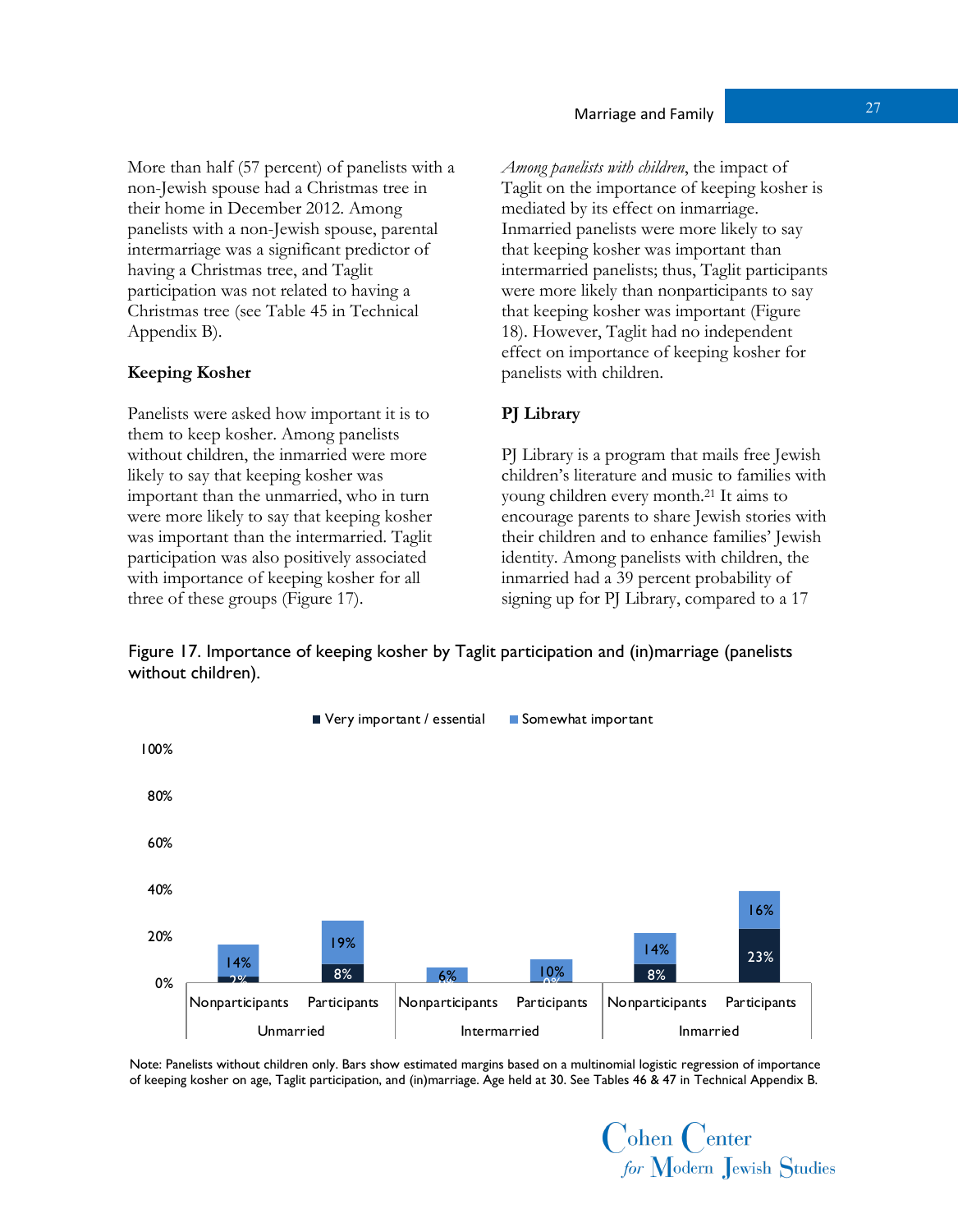**28 The Impact of Taglit-Birthright Israel** 



Figure 18. Importance of keeping kosher by inmarriage (panelists with children).

Note: Panelists with children only. Bars show estimated margins based on a multinomial logistic regression of importance of keeping kosher on age and (in)marriage. Age held at 30. Estimate for unmarried respondents with children not shown. See Tables 48 & 49 in Technical Appendix B.

percent probability for the intermarried. Taglit has a positive impact on signing up for PJ Library, again mediated by Taglit's impact on inmarriage (see Table 50 & 51 in Technical Appendix B). Parental intermarriage is not a significant predictor of signing up for PJ Library. Notably, several panelists listed reading PJ Library books with their children as their most memorable Jewish experience in the past year.

#### **Jewish Friendships**

Panelists were asked what proportion of their close friends are Jewish. Panelists with intermarried parents and non-Jewish spouses were both less likely to have close friends who are Jewish (Figure 19). Taglit participants were more likely to have close friends who are Jewish, regardless of parental intermarriage or (in)marriage.

#### What Panelists Say About Friendships

Jewish friends can be catalysts for Jewish experiences. Overall, 12 percent of panelists mentioned a friend when describing their most memorable Jewish experience. Taglit participants were more likely than nonparticipants to mention a friend (controlling for age and parental intermarriage). Some experiences with Jewish friends were:

"Hosting a Passover seder for ten of our friends. It was a wonderful time and we were able to teach a few people the story of Exodus." (female, age 27)

"I had a long talk with my best friend (also Jewish) on Yom Kippur and we decided that spending the holiday reflecting with family and friends was more important than anything we could learn in services. Both of us decided to try to find a congregation this year that felt more like home and less like an obligation." (female, age 31)

"Sitting in the empty sanctuary of my synagogue, watching sun shining through the stained glass, as I waited for my friend's conversion ceremony to begin." (female, age 31)

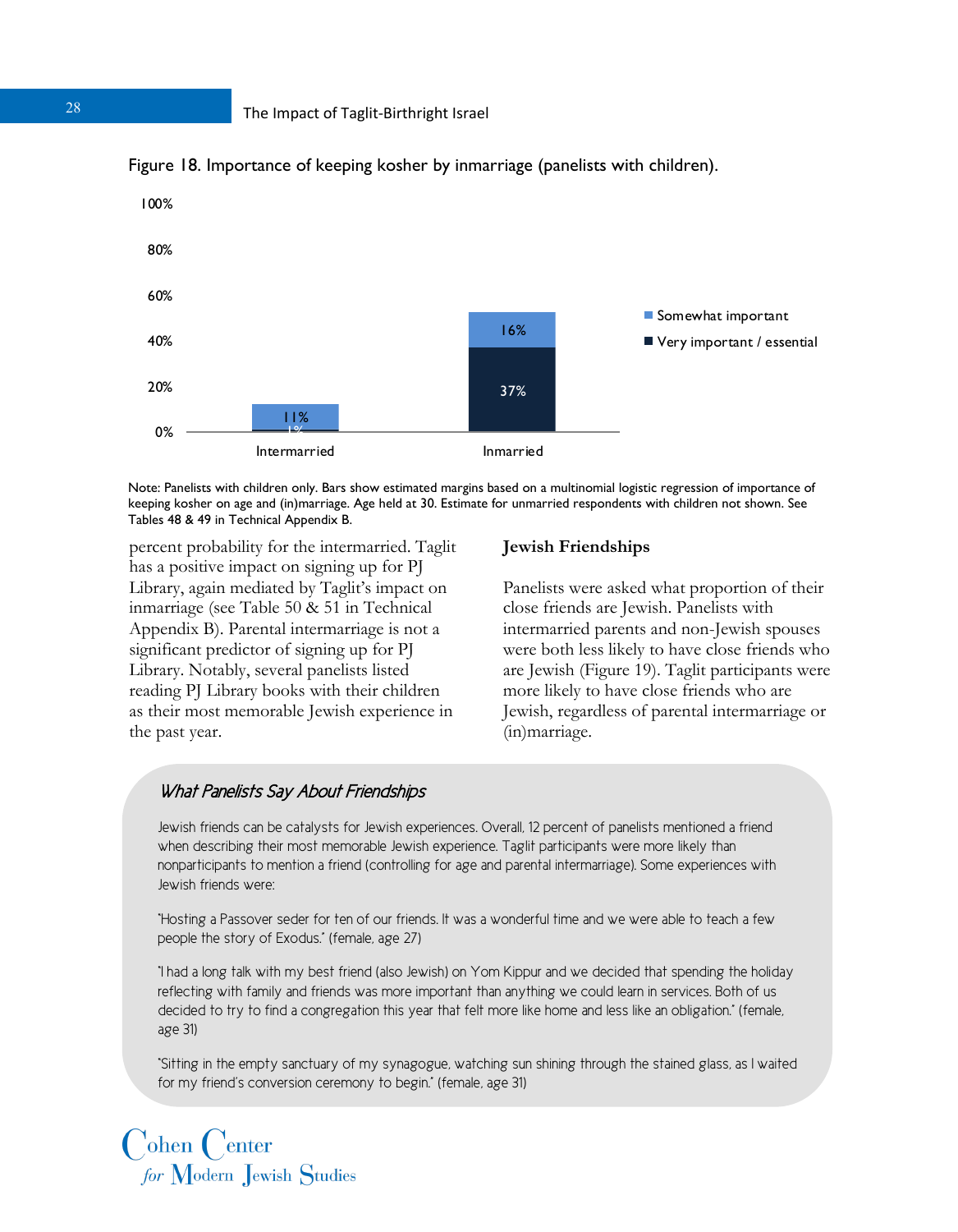Marriage and Family **29** 29



Figure 19. Proportion of close friends who are Jewish by Taglit participation, (in)marriage, and parental intermarriage.

Note: Bars show estimated margins based on a multinomial logistic regression of proportion of close friends who are Jewish on age, parental intermarriage, (in)marriage, and Taglit participation. Age held at 30. See Tables 52 & 53 in Technical Appendix B.

 $\begin{array}{c} \displaystyle \bigodot \text{ohen Center} \\ \textit{for Modern Jewish Studies} \end{array}$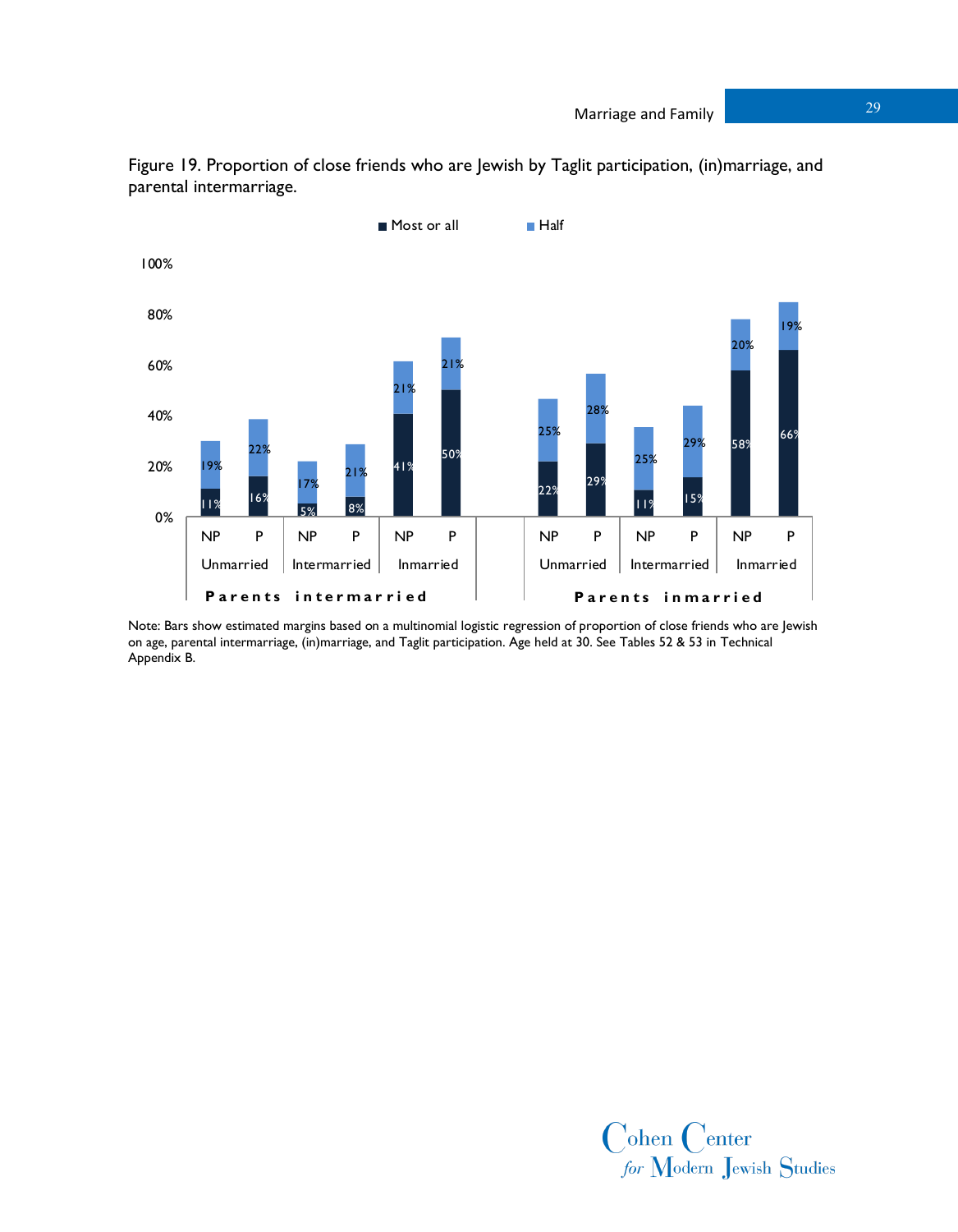**30 The Impact of Taglit-Birthright Israel** 

 $\begin{array}{c} \textbf{Cohen Center} \\ \textit{for Modern Jewish Studies} \end{array}$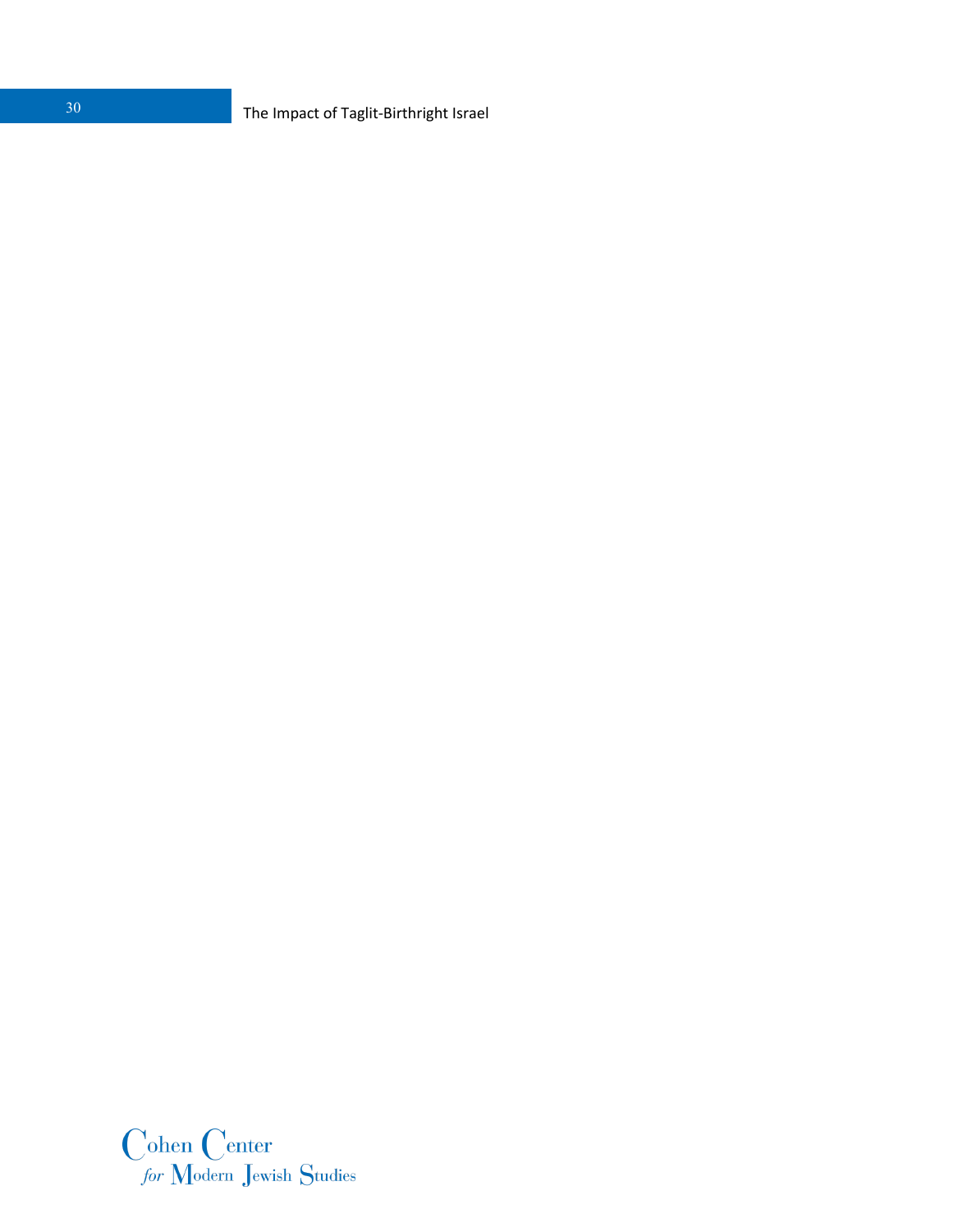# Jewish Communal Engagement

Engagement in Jewish communal life is a critical component of Jewish identity for many individuals. Analyses of Jewish communal engagement are also shown separately for panelists with and without children, due to the strong connection between having a child and involvement with Jewish communal life (Sheskin & Kotler-Berkowitz, 2007).

#### **Religious Service Attendance & Synagogue Membership**

Among panelists without children, Taglit participants were more likely to attend Jewish religious services (Figure 20) and were marginally more likely to belong to a synagogue, temple, minyan, havurah, or other Jewish congregation (see Table 56 in

Technical Appendix B). The intermarried were less likely to belong to a synagogue and to attend Jewish religious services, but the impact of Taglit was evident among the intermarried, as well. Parental intermarriage did not have an independent effect on synagogue membership or religious service attendance for those without children.

The results are somewhat more complicated for those with children. Having a Jewish spouse, having inmarried parents, and participating in Taglit were all positive independent predictors of belonging to a synagogue (Figure 21). For religious service attendance, parental inmarriage had no independent effect, and the effect of Taglit was mediated by inmarriage (Figure 22).

Figure 20. Religious service attendance by Taglit participation and (in)marriage (panelists without children).



Note: Panelists without children only. Bars show estimated margins based on a multinomial logistic regression of religious service attendance on age, Taglit participation, and (in)marriage. Age held at 30. See Tables 54 & 55 in Technical Appendix B.

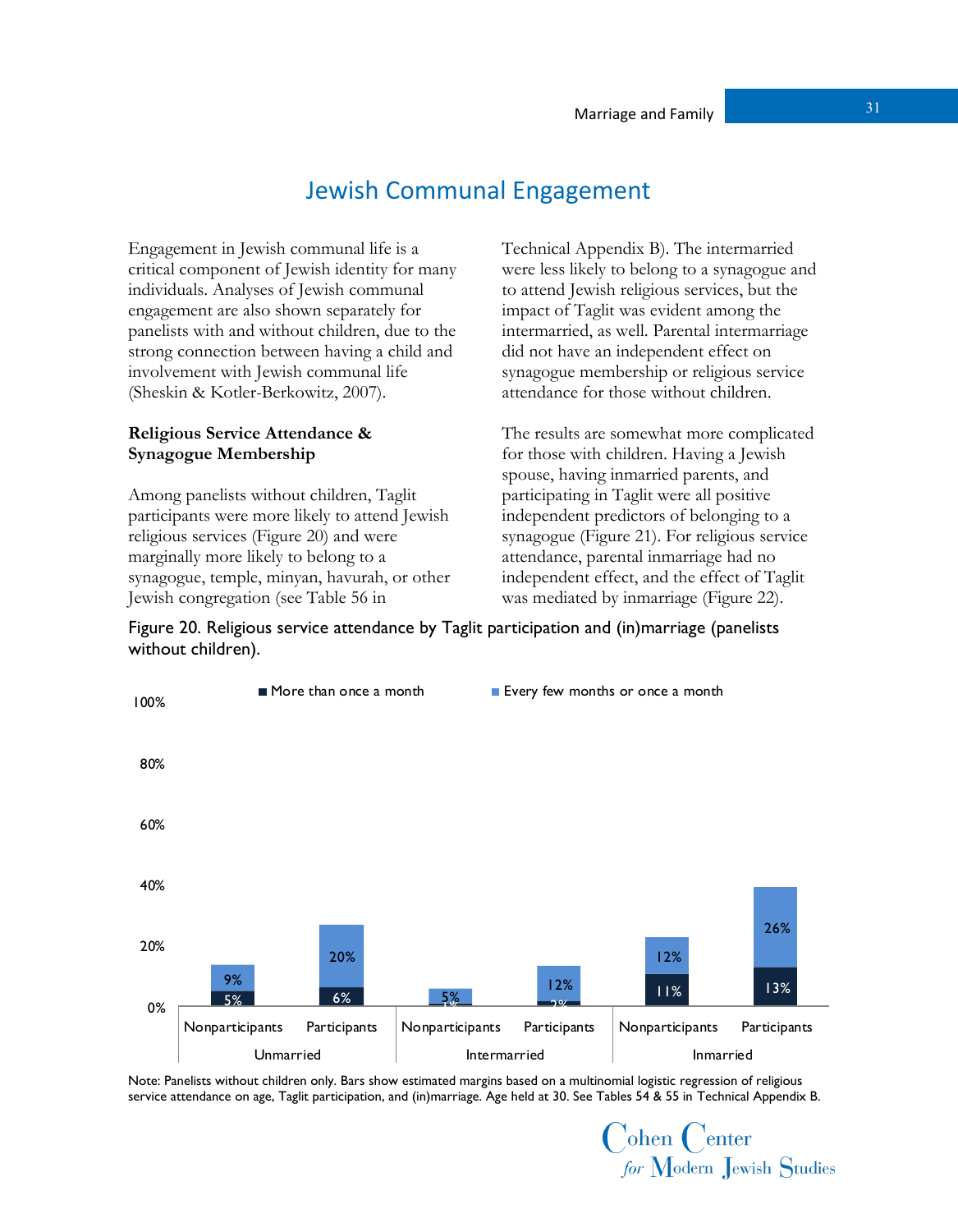### <sup>32</sup> The Impact of Taglit-Birthright Israel

Figure 21. Synagogue membership by Taglit participation, inmarriage, and parental intermarriage (panelists with children).



Note: Panelists with children only. Bars show estimated margins based on a logistic regression of synagogue membership on age, parental intermarriage, Taglit participation, and (in)marriage. Age held at 30. Estimates for unmarried respondents with children not shown. See Tables 57 & 58 in Technical Appendix B.



Figure 22. Religious service attendance by inmarriage (panelists with children).

Note: Panelists with children only. Bars show estimated margins based on a multinomial logistic regression of religious service attendance on age and (in)marriage. Age held at 30. Estimate for unmarried respondents with children not shown. See Tables 59 & 60 in Technical Appendix B.

 $\int$ ohen  $\int$ enter for Modern Jewish Studies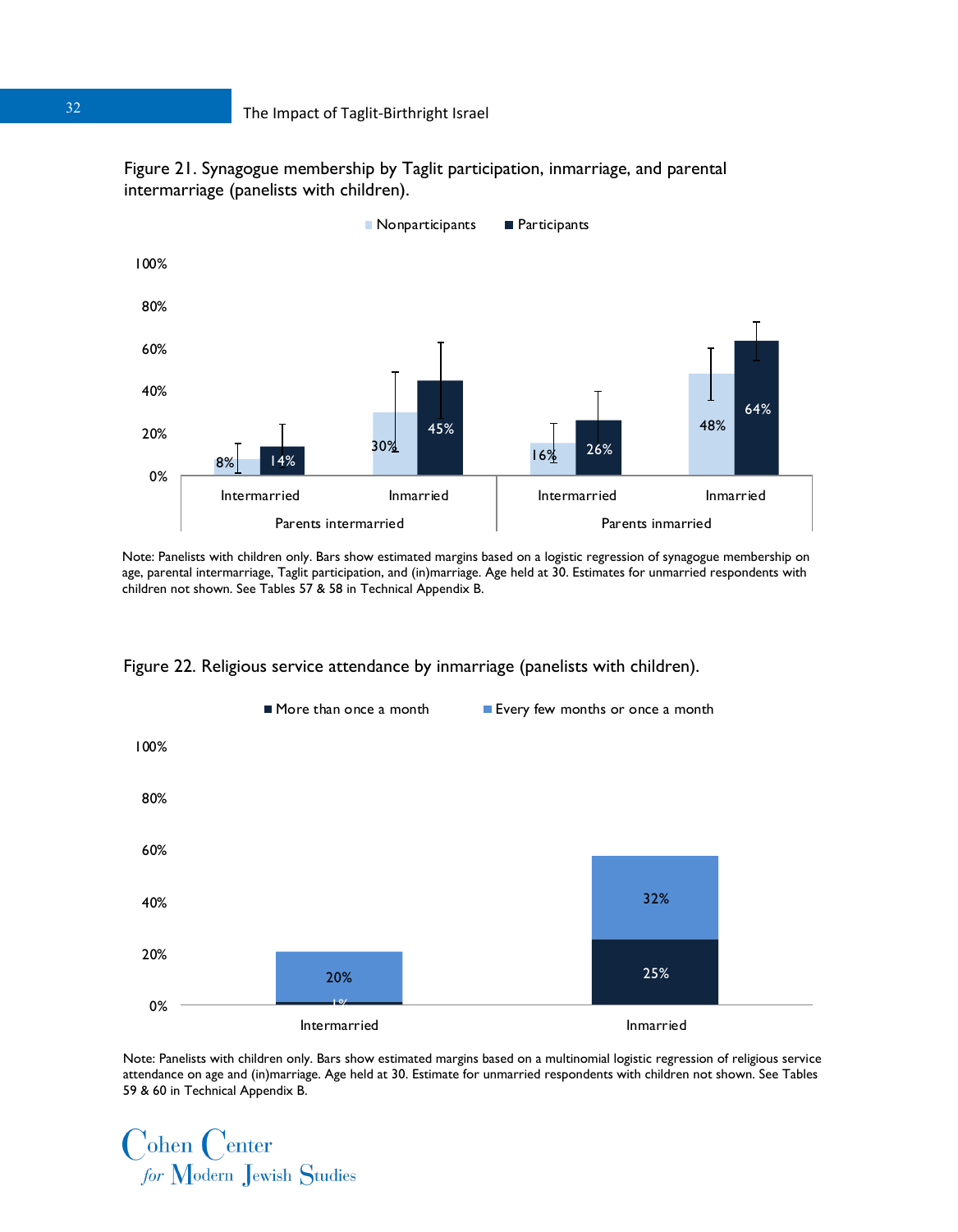### **Volunteering**

80%

100%

The majority of panelists (60 percent) did some volunteer activities in the past year. Only a minority (22 percent) did any volunteer activities under Jewish sponsorship.

Among those panelists without children, having a Jewish spouse had a significant, positive impact on likelihood of volunteering under Jewish sponsorship, and Taglit participation had an additional, marginally significant, positive impact on likelihood of volunteering under Jewish sponsorship (Figure 23). Parental intermarriage was not a significant predictor of volunteering under Jewish sponsorship for those without children. For panelists with children, Taglit participation had no impact on likelihood of volunteering under Jewish sponsorship.

#### **Jewish Education of Children**

JFP panelists' children are still very young. Among panelists who have children, the vast majority (82 percent) have not yet reached school age. It is therefore not yet possible to investigate whether panelists' children will attend Jewish day schools, supplementary schools, or overnight camps.

It is possible, however, to investigate early childhood education and childcare choices. Panelists whose oldest child had not yet reached school age were asked whether that child attended a daycare, nursery school, or preschool. Overall, 36 percent of infants and toddlers and 83 percent of preschool-age children attended some sort of daycare or school; other children were cared for at home, by a parent, nanny, or other caregiver.

Figure 23. Volunteering under Jewish sponsorship by Taglit participation and (in)marriage (panelists without children).

Note: Panelists without children only. Bars show estimated margins based on a binary logistic regression of volunteering under Jewish sponsorship on age, Taglit participation, and (in)marriage. Age held at 30. Taglit's impact significant at *p*<.1. See Tables 61 & 62 in Technical Appendix B.

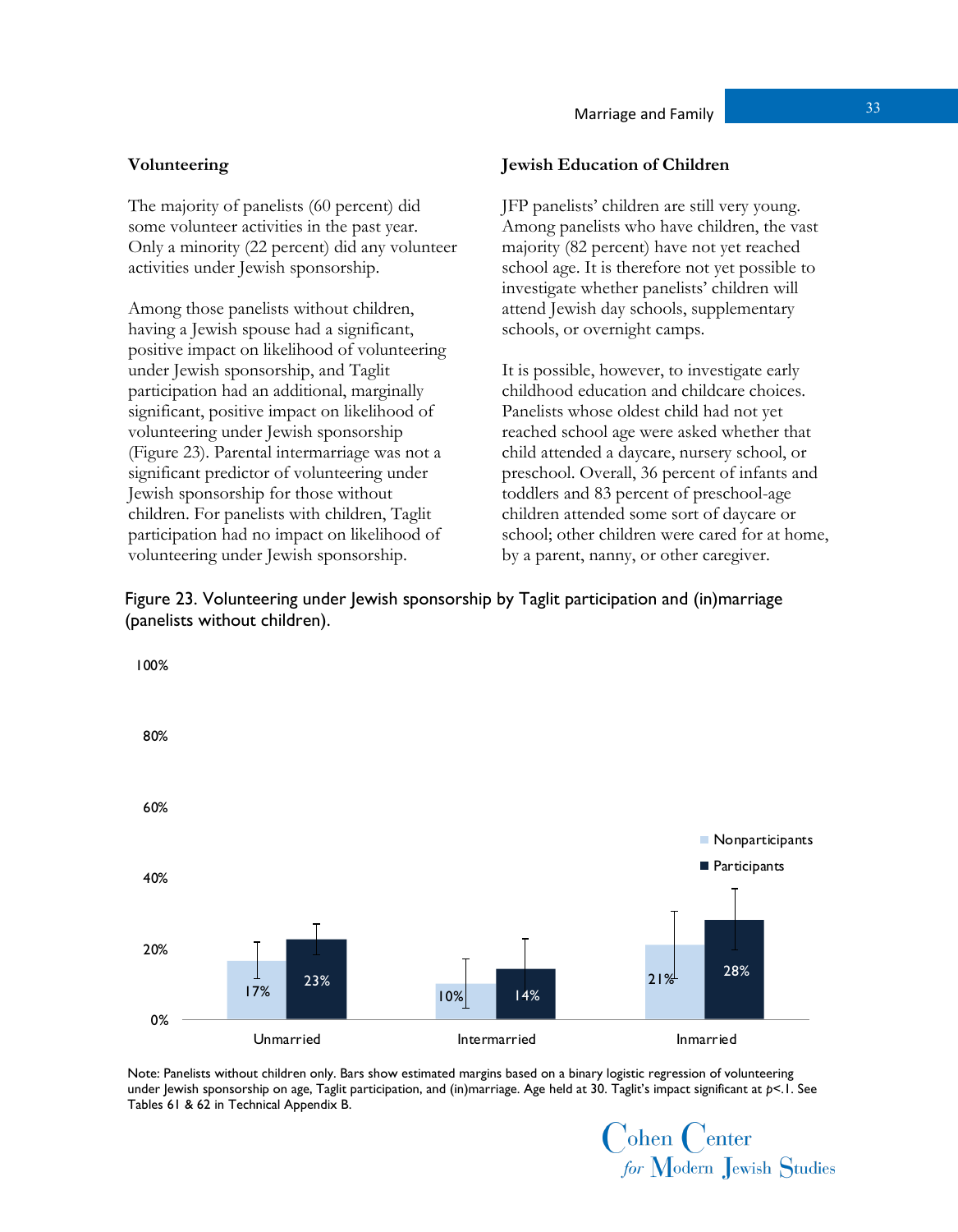Panelists whose children attended some sort of daycare or school were asked whether the daycare or school was Jewish. Inmarried panelists were more likely than intermarried panelists to choose a Jewish daycare or school for their young children; panelists with

inmarried parents were also more likely to choose a Jewish daycare or school for their young children (Figure 24). Taglit participants were more likely to choose a Jewish daycare or school, but this was again purely a result of Taglit's impact on inmarriage.





Note: Panelists with children whose oldest child attends a daycare, nursery school, or preschool only. Bars show estimated margins based on a binary logistic regression of Jewish daycare or school on age, parental intermarriage, and (in)marriage. Age held at 30. Estimates for unmarried respondents with children not shown. See Tables 63 & 64 in Technical Appendix B.

#### What Panelists Say About Jewish Community

Seven percent of respondents mentioned Jewish communal practice when describing their most memorable Jewish experience in the past year.

"All of Brooklyn gathered for Simchat Torah in the streets. It felt like we revitalized the hub of Jewish life from back in the day. Only this time it's pluralistic, folks from all backgrounds—men and women holding and dancing with the Torah. So powerful." (female, age 32)

"Going to shul with my terminally ill father. Reconnecting with the community through him. Remembering its importance." (female, age 34)

"On-and-off for the past few years, I have run potluck "3rd" seders for Jewish 20-somethings wherever I have lived. This year, having moved to Boston for the first time, I was very happy to see not only a few of my friends there, but they were inviting others and trying to grow a program that most of them had even never seen before. It was truly meaningful." (male, age 28)

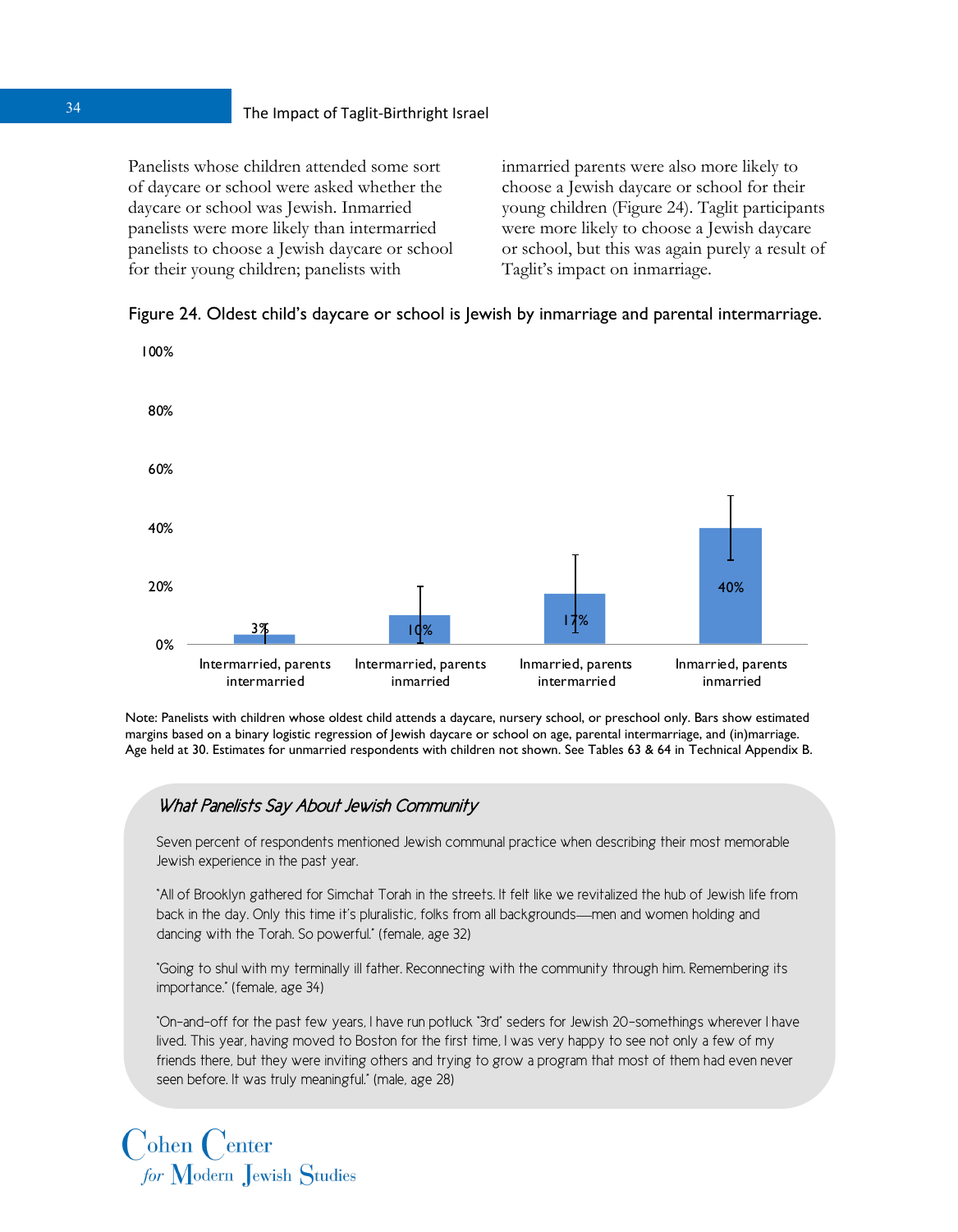### **Discussion**

The present study was conducted at the same time that the Pew Research Center was collecting data for its 2013 study of American Jews. Among Pew respondents, half of the 18 to 29-year-olds who had been to Israel had gone on a Taglit trip. Pew found that Taglit participants were more emotionally attached to Israel than their counterparts, echoing the results of earlier Taglit evaluation studies (Saxe et al., 2008). The number of married Taglit alumni in the Pew study, however, is too small to assess the impact of Taglit on family outcomes. Although the Pew study provides a detailed snapshot of the current contours of the American Jewish community, it does not provide much information on how the character of the community and its members might change over time. The present study fills this vital gap. Some changes are particularly likely given the hundreds of thousands of American Jewish young adults who will have had a Taglit experience by the end of the decade.

The central findings of the fourth wave of data collection from the Jewish Futures Project validate and extend the results from earlier waves of the study (Saxe et al., 2009, 2011, 2012), particularly in relation to marriage and family formation. Panel members who applied to Taglit in 2001-06 are now, on average, 30 to 31 years old, and more than 40 percent of them are married. Among those who are married, Taglit participants are significantly more likely to be married to Jews as compared to those who did not participate. A similar pattern is emerging among those who are unmarried but who are cohabiting with a significant other.

What is, perhaps, most striking about the Wave 4 findings is that the distinct impact of Taglit on the marriage patterns of adult children of intermarried parents is now evident. Given the Pew Research Center's findings about the increasing prevalence of children of intermarriage, the fact that Taglit is associated with a substantial increase in the probability of marrying a Jew even among this group is of particular relevance. That an intervention, which "works" for children of inmarriage, also has a similar or greater impact on the children of intermarriage is remarkable.

Taglit's impact on inmarriage also has a number of ripple effects, which contribute to higher levels of Jewish engagement in diverse areas. Those who are married to Jews are more likely to raise their children Jewish, have a *brit milah* or Jewish naming ceremony for their children, celebrate Shabbat and Jewish holidays, be members of a synagogue and attend religious services, send their children to Jewish day care, and participate in the PJ library initiative. Because Taglit increases the likelihood of marrying a Jew, it leads to higher levels of engagement across all these dimensions.

Yet, Taglit has a number of other direct effects, above and beyond its impact on marriage choices. Judaism is rich and multifaceted and it should not be surprising that young adults engage with it in diverse ways. Even for those who are unmarried or who are married to a non-Jew, Taglit is associated with celebrating Shabbat and Jewish holidays, having more Jewish friends, and marginally higher rates of synagogue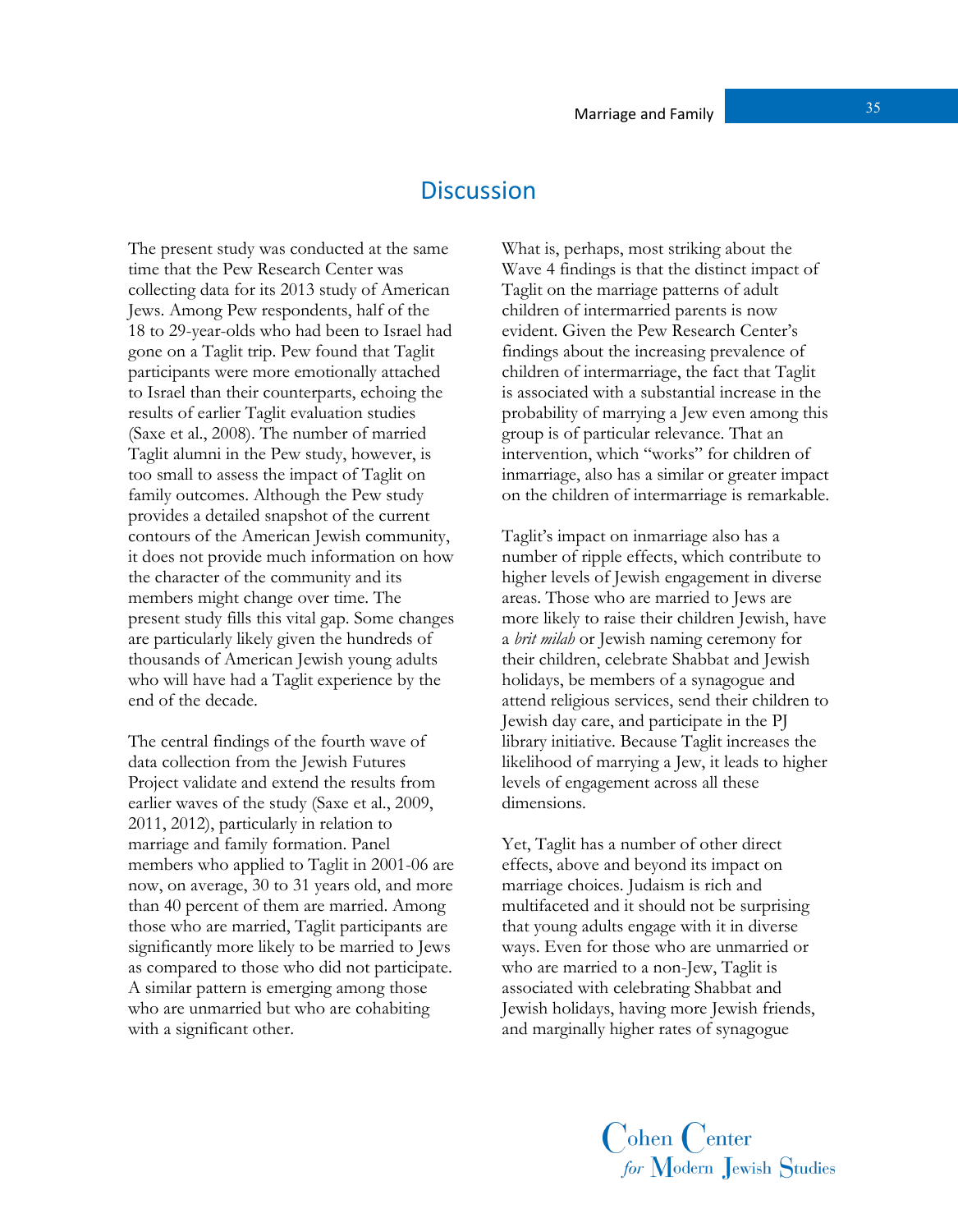membership and religious service attendance. Among participants who are intermarried (as well as nonparticipants), a substantial proportion (more than one third) were married under Jewish auspices, by a sole Jewish officiant. The group of intermarried panelists with children is too small to be able to assess the impact on raising children Jewish, although there is some evidence that intermarried couples tend to make decisions about the religious upbringing of their children later in life (Rosen, 2005, January 12). It is therefore possible that a Taglit impact will surface in future waves of the JFP.

The present findings indicate that Taglit has substantial long-term impact, notably on inmarriage rates. Although the level of impact has been consistent over four waves of data collection, there are no guarantees that the magnitude of the effects will be sustained, and some evidence suggests that the dramatic effects may moderate over time. In the cohort of 2001-06 Taglit participants who are part of our panel, impact is most pronounced among those who married at a younger age, and, as a group, Taglit participants remain less likely to marry. It is therefore possible that Taglit's impact on inmarriage for this cohort may diminish over time.

Other factors, however, may counter that trend. Taglit is already the largest educational intervention in the Jewish world, currently sending under its auspices more than 35,000 North American participants to Israel per year. It continues to have a long waitlist of applicants (Saxe et al., 2014). If Taglit continues to operate at or near this scale, then, along with participation in other Israel educational programs, a majority of all Jewish young adults will have had an educational experience in Israel. Taglit's impact will be evident then, not only among members of the

JFP panel, but also among more recent cohorts of Taglit participants. Perhaps most importantly, recent Taglit cohorts include a larger proportion of individuals whose parents are intermarried (Saxe et al., 2014). If the magnitude of Taglit's impact on this group is larger, then the overall effect of Taglit on the contours of American Jewish life will be even greater.

In addition, more recent alumni are returning to communities that include more Taglit alumni and have larger social networks of young adults interested in sustaining their Jewish identities. At the same time, the environment for sustaining Taglit's effects has been enhanced since the time when our panelists participated: in particular, the followup initiatives that seek out Taglit alumni including Birthright Next (Chertok, Sasson, & Saxe, 2009) and IACT (Koren & Einhorn, 2010). In this context, it is possible that largescale participation in Taglit may lead to a "tipping point" (Gladwell, 2000) that produces a major, community-wide shift in American Jewry.

The current iteration of the Jewish Futures Project captures a snapshot of the early generation of Taglit applicants, now seven to 12 years after they applied to/participated in Taglit. Many have married and begun to form families, others are forming life partnerships, and all are involved in a process of making key decisions about the path that their lives will take. The findings of the present wave of the study are consistent with earlier reports and provide additional confirmation of Taglit's transformative impact. The results also suggest that Taglit has the potential, not only to impact the lives of its participants, but also to shape the contours of the American Jewish community.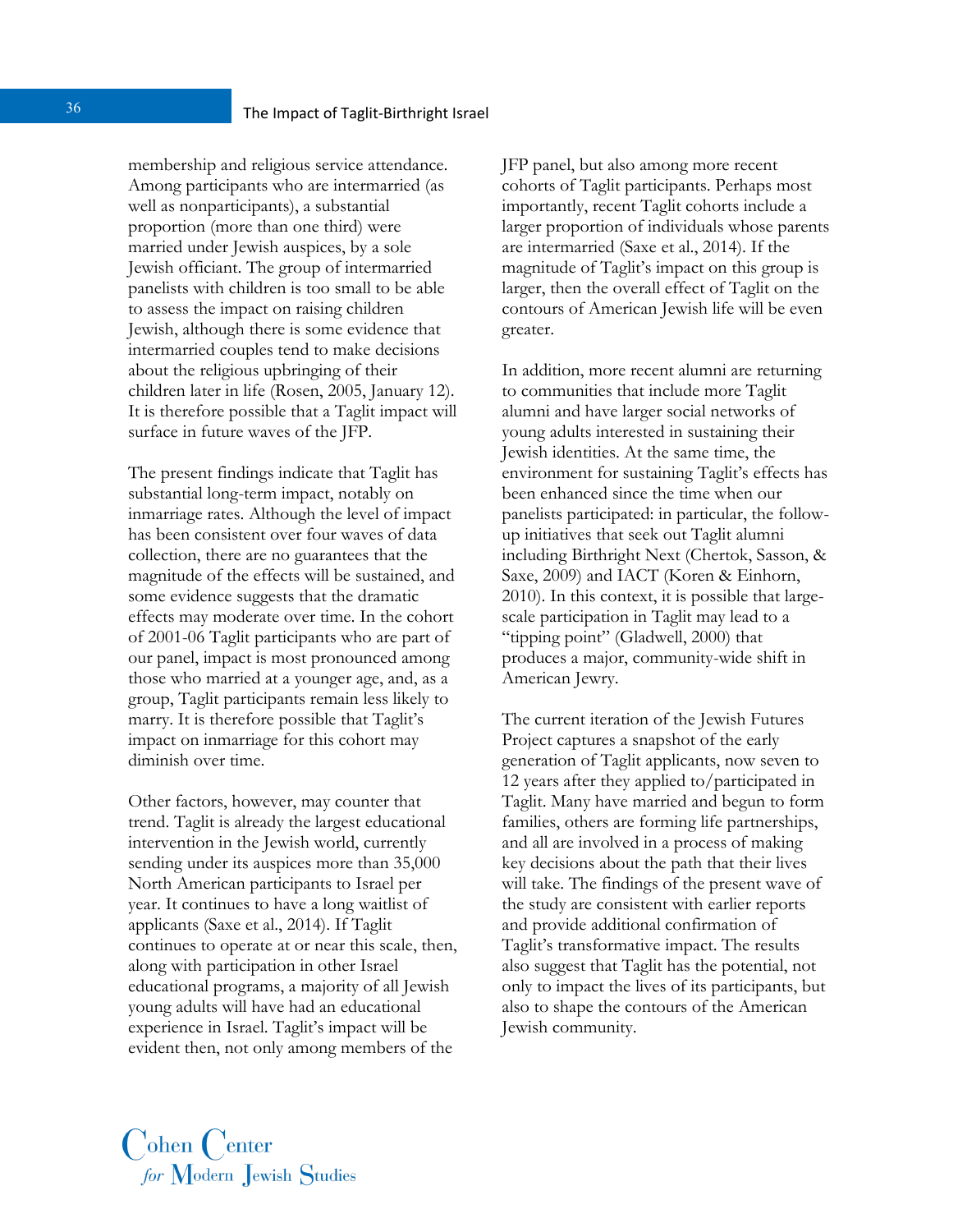### Marriage and Family **37** Section 2014 12:37

We began studying our panel when they were emerging adults (Arnett, 2000) and, as with any dynamic group, we expected them to change over time. They are, even at age 30 and beyond, still changing and there is much left to understand about their life trajectories. While the Pew report on American Jewry gave a glimpse into contemporary Jewish life and the wide range of ways in which American Jews identify, the Jewish Futures Project opens a window into the lives of the next generation of Jews. The study underscores the potential young Jews have to embrace and be engaged in Jewish life. We want to be able to

understand these patterns as they emerge. We will do so by continuing to follow our panel members as they raise children, pursue careers, and contribute to society. We also hope to learn more about those who marry later, as well as those who do not partner. To extend the generalizability of our findings, we will also begin to interview later cohorts of Taglit participants. Understanding the factors that influence the life choices of young adults touched by Taglit will tell us much about today's millennials as well as point us toward future possibilities for American Jewry.

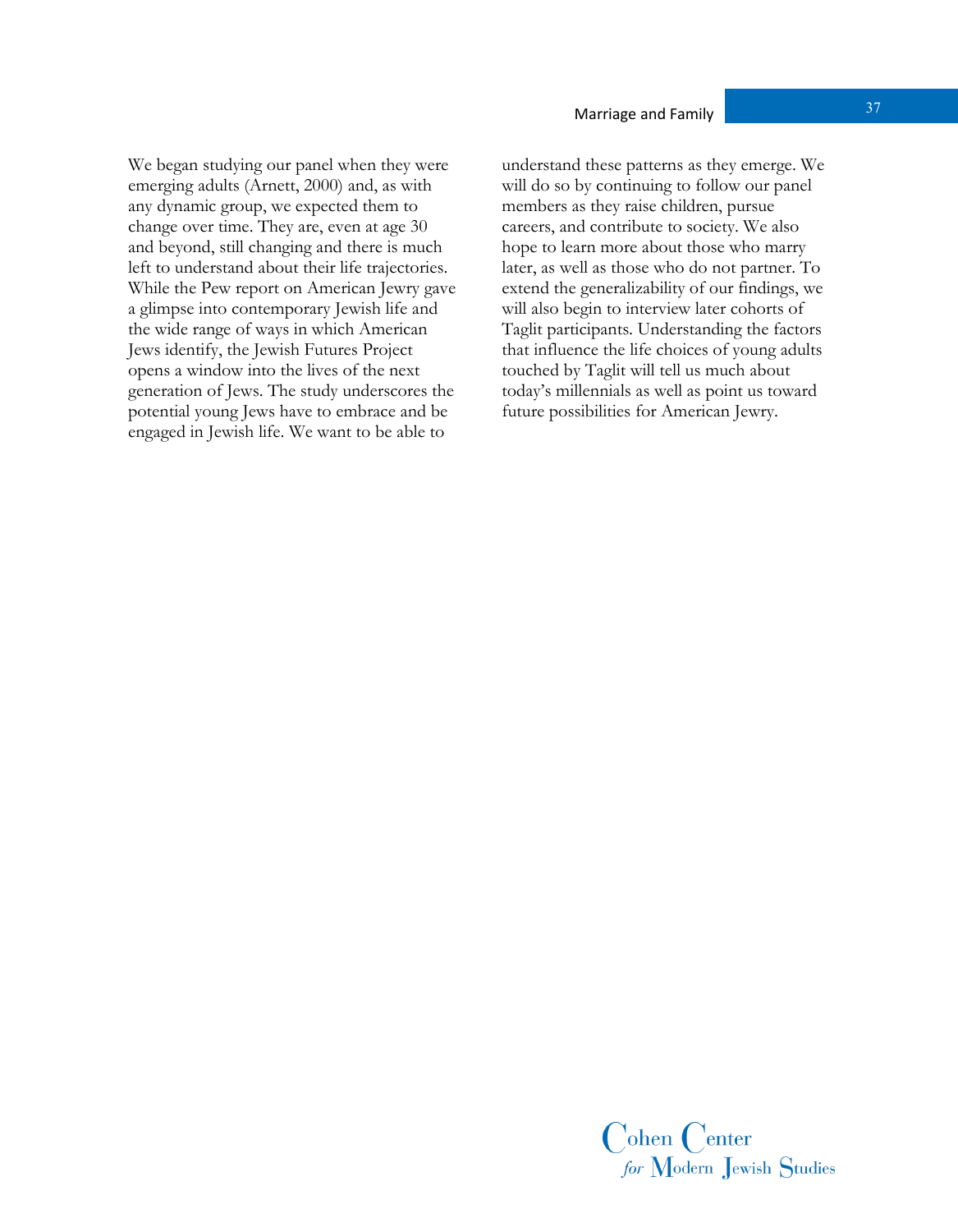**38** The Impact of Taglit-Birthright Israel

 $\begin{array}{c} \textbf{Cohen Center} \\ \textit{for Modern Jewish Studies} \end{array}$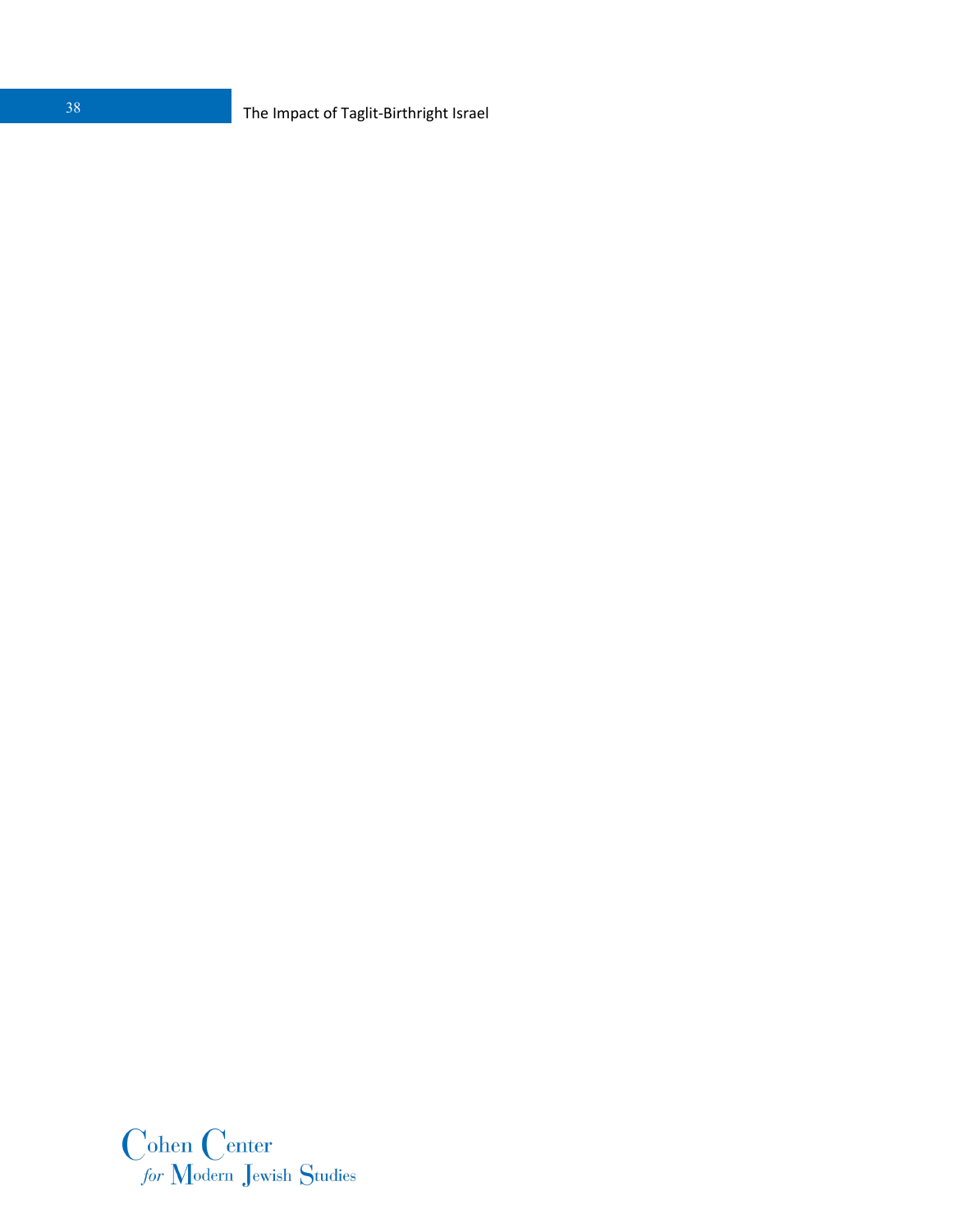### Notes

<sup>1</sup>For a detailed description of evaluation of contact potential see Technical Appendix A.

<sup>2</sup>Response rates for this study were calculated using the American Association for Public Opinion Research (AAPOR) standard definitions. The response rate is defined as the number of complete interviews with reporting units divided by the number of eligible reporting units in the sample. Response Rate 3 (RR3) estimates what proportion of cases of unknown eligibility are actually eligible and includes them in the denominator. Response Rate 4 (RR4), reported here, allocates cases of unknown eligibility as in RR3 but also includes partial interviews (AAPOR, 2009).

3 Panelists were asked "Were you raised by..." with options of (1) Two Jews, (2) A Jew and a non-Jew, (3) Two non-Jews, (4) A Jew, and (5) A non-Jew. Panelists who said they were raised by "Two Jews" or "A Jew" were classified as children of inmarriage, and panelists who said they were raised by "A Jew and a non-Jew" were classified as children of intermarriage. Panelists who said they were raised by "Two non-Jews" or "A non-Jew" (N=41) were assumed to be adult converts to Judaism and were excluded from the analysis.

<sup>4</sup>In some cases, reported results are significant at the 90 percent confidence level. These results are noted as marginally significant.

 $5$ Two hundred responses were coded by two unique raters, and the Cohen's  $\chi$  coefficient measure of inter-rater agreement was calculated. All codes had near-perfect inter-rater agreement ( $\alpha$  > 0.80). The remaining responses were coded by a single rater.

<sup>6</sup>Response categories are not exclusive.

<sup>7</sup>Response categories are not exclusive.

<sup>8</sup>See pages 8-9 for a discussion of age in the calculations of estimated margins.

<sup>9</sup>JFP panelists were asked to indicate the importance of different life goals. The proportion of panelists who rated the ten life goals as one of the most important things is as follows: being a parent - 55%, being married - 44%, being successful in a career or profession - 37%, making the world a better place - 31%, having lots of free time to relax and do things you want to do - 26%, helping other people who are in need - 26%, owning your own home - 20%, being very well off financially - 17%, being part of a Jewish community - 14%, and living a religious life - 8%.

<sup>10</sup> Married panelists were asked three questions about their spouses' parents and religious identification: "Was your spouse raised by..." with options of (1) Two Jews, (2) A Jew and a non-Jew, (3) Two non-Jews, (4) A Jew, and (5) A non-Jew; and "Was your spouse raised..." and "Is your spouse currently..." with options of (1) Jewish, (2) Christian, (3) No religion, and (4) Other. The "Other" option included a text box. Spouses who were currently "Jewish" were considered Jews; spouses who were currently "Christian" or another religion were considered non-Jews. Spouses who were currently "No religion" and were raised by "Two Jews" or "A Jew" were considered Jews. Spouses who were currently "No religion" and were raised by "Two non-Jews" or "A non-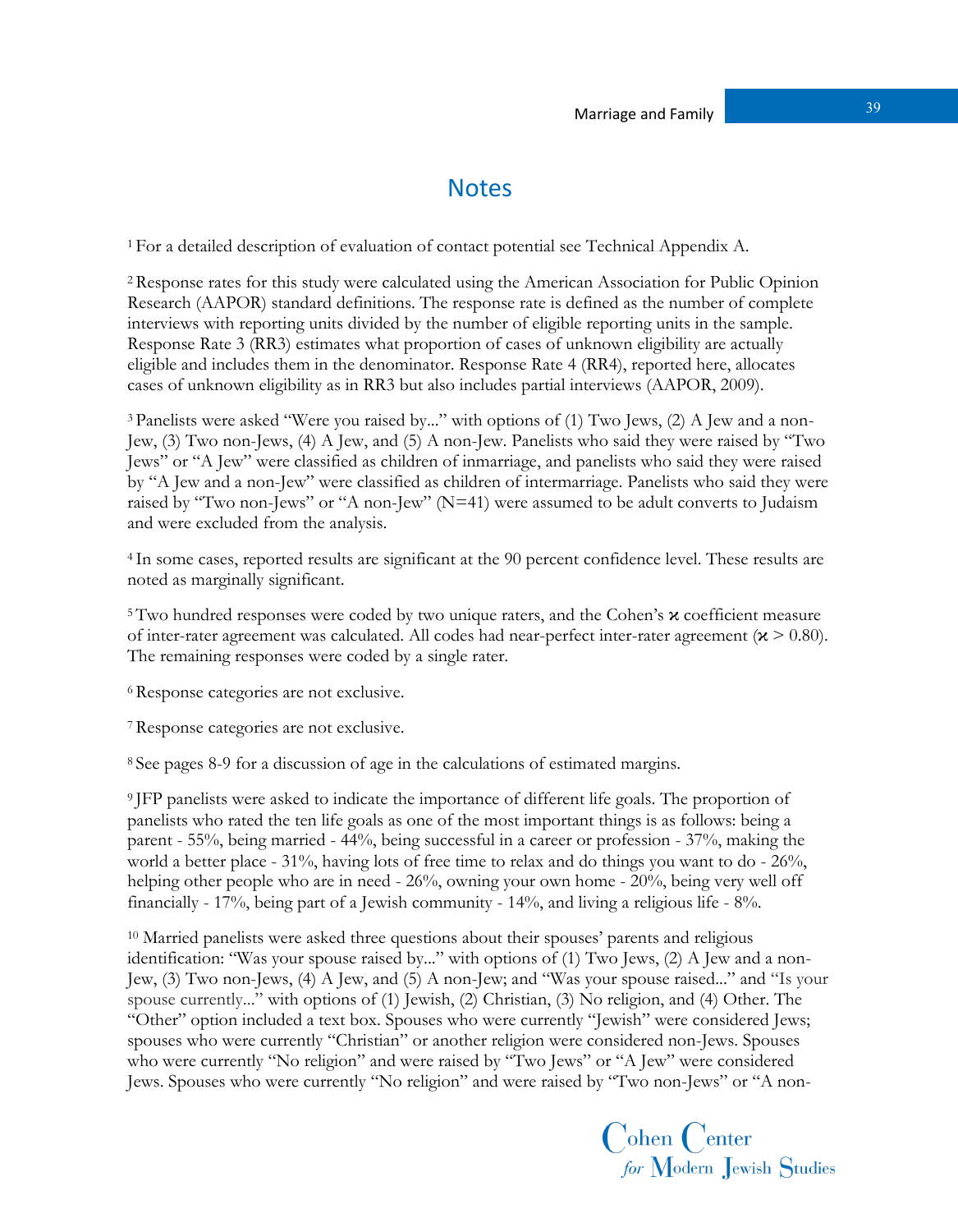### <sup>40</sup> The Impact of Taglit-Birthright Israel

Jew" were considered non-Jews. Spouses who were currently "No religion" and were raised by "A Jew and a non-Jew" were considered Jews if they were raised "Jewish" or "No religion" and non-Jews otherwise.

<sup>11</sup>Excludes 41 panelists who were already married when they applied to Taglit.

<sup>12</sup>As is often the case in statistical analysis, the model described in Figure 5 could have been specified in a number of different ways. Regardless of the method chosen, the substantive findings discussed in the report remain the same. Tables 10-15 in Technical Appendix B present these alternative models (and comparable estimates derived from them) alongside the model used to generate the results in Figure 5, which is described in Tables 8 & 9 in Technical Appendix B.

<sup>13</sup>Thirty-two non-orthodox married respondents were incorrectly not asked whether or not their spouse went on Taglit. To allow for a conservative estimate, all of these cases were considered to have been married to non-alumni in the reported analysis. See Table 16 in Technical Appendix B.

<sup>14</sup>A previous report indicated that Taglit had a greater impact on inmarriage for those who went on the trip at an earlier age (Saxe, Sasson et al., 2011). In the current data, age at trip is not significantly related to the strength of Taglit's impact in inmarriage. It is possible that, in the previous analysis, age at trip was simply a proxy for age at marriage.

<sup>15</sup> Individuals who are in civil unions  $(n=5)$  are included in the overall analyses of marriage.

<sup>16</sup> Excludes two percent of unmarried respondents ( $n=16$ ) who do not plan to marry.

<sup>17</sup>See note 9.

<sup>18</sup>One panelist had a Jewish naming ceremony for a boy that did not include circumcision. That case is excluded from this analysis.

<sup>19</sup> http://www.cdc.gov/nchs/data/hestat/circumcision\_2013/Circumcision\_2013.htm

 $20$  Excludes four percent of childless respondents ( $n=57$ ) who do not plan to have children.

21 See www.pjlibrary.org.

 $\int$ ohen  $\int$ enter for Modern Tewish Studies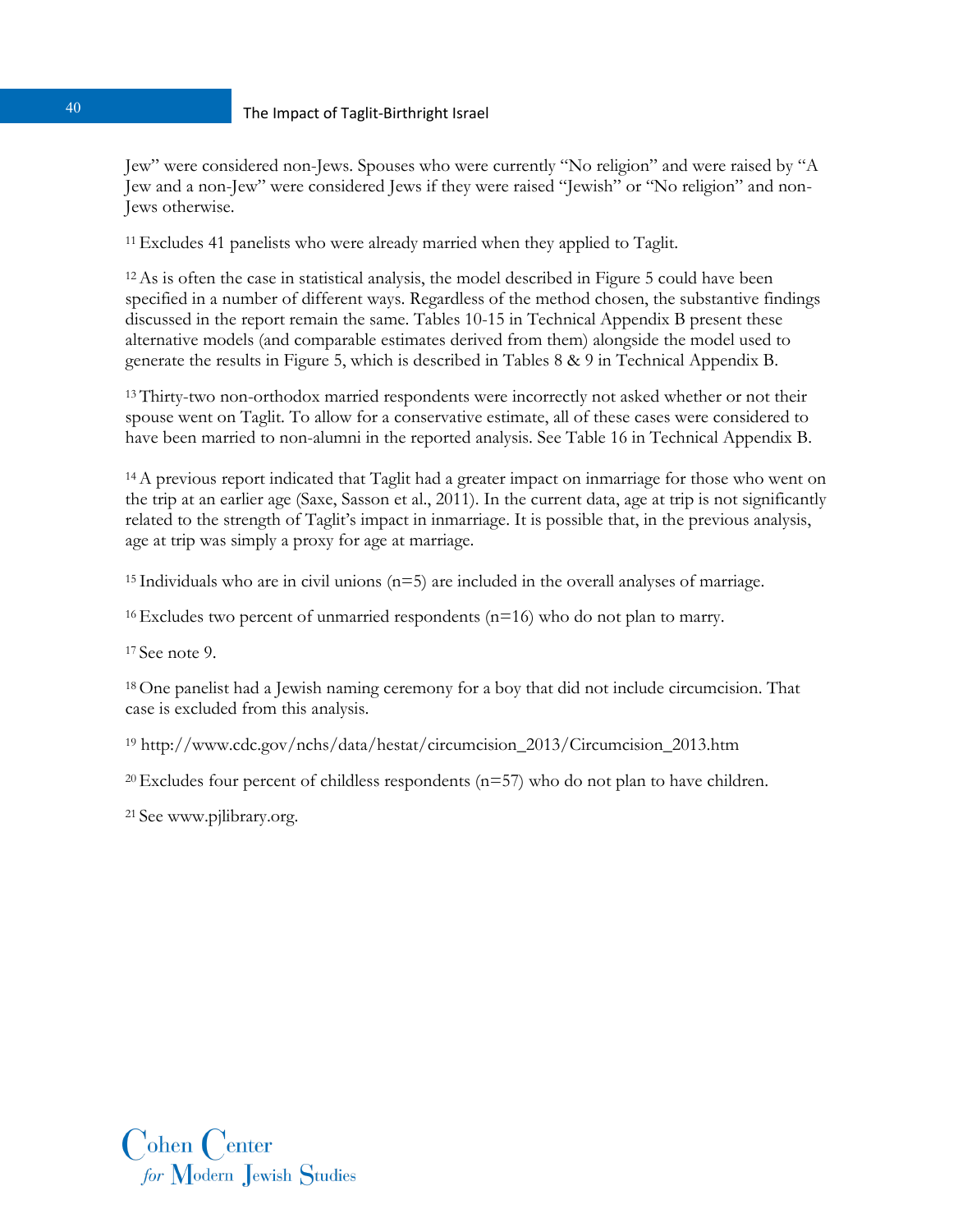# **References**

- AAPOR. (2009.) Standard definitions: Final dispositions of case codes and outcome rates for surveys. Lenexa, KS: American Association for Public Opinion Research.
- Arnett, J.J. (2000). Emerging adulthood: A theory of development from the late teens through the twenties*. American Psychologist*, *55*(5), 469-480.
- Chertok, F., Sasson, T., & Saxe, L. (2009). *Tourists, travelers, and citizens: Jewish engagement of young adults in four centers of North American Jewish life*. Waltham, MA: Cohen Center for Modern Jewish Studies, Brandeis University.
- Cohen, S. (2014). *What is to be done? Policy responses to the shrinking Jewish middle.* Unpublished. Unpublished manuscript.
- Cohen, S. M., & Kelman, A. Y. (2007). *Beyond distancing: Young adult American Jews and their alienation from Israel*. New York: Andrea and Charles Bronfman Philanthropies.
- Gladwell, M. (2000). *The tipping point: How little things can make a big difference*. Boston: Little Brown.
- Goodstein, Laurie. 2013, October 1. Poll shows major shift in identity of U.S. Jews. *New York Times*. http://www.nytimes.com/2013/10/01/us/poll-shows-major-shift-in-identity-of-usjews.html?\_r=1&. Accessed May 1, 2014.
- Heilman, Uriel. 2013, October 1. Pew survey of U.S. Jews: Soaring intermarriage, assimilation rates. *JTA*. http://www.jta.org/2013/10/01/news-opinion/united-states/pew-survey-u-s-jewishintermarriage-rate-rises-to-58-percent. Accessed May 1, 2014.
- Kadushin, C., Phillips, B., & Saxe, L. (2005). National Jewish Population Survey 2000-01: A guide for the perplexed. *Contemporary Jewry*, 25, 1-31.
- Koren, A., & Einhorn, E. (2010). *Expanding the study of Israel on campus: The American Israeli Cooperative Enterprise 2005-09*. Waltham, MA: Cohen Center for Modern Jewish Studies, Brandeis University.
- Kosmin, B. A., Goldstein, S., Waksberg, J., Lerer, N., Keysar, A., & Scheckner, J. (1991). *Highlights of the CJF 1990 Jewish Population Survey*. New York: Council of Jewish Federations.
- Pew Research Center's Religion and Public Life Project. (2013). *A portrait of Jewish Americans*. Washington, DC: Pew Research Center's Religion and Public Life Project.
- Pew Research Center. (2010). *Millenials: A portrait of generation next*. Washington, DC: Pew Research Center.
- Rosen, M. (2005, January 12). Beginning at the beginning: What should the Jewish community be doing for new Jewish parents? Paper presented at the International Conference on Jewish Education, Florida International University, Miami, Florida.
- Sasson, T. (2013, November 11). New analysis of Pew data: Children of intermarriage increasingly identify as Jews. *Tablet.* Retrieved May 1, 2014, from http://www.tabletmag.com/jewishnews-and-politics/151506/young-jews-opt-in
- Sasson, T. (2014, Spring). Invest in the children of intermarriage. *Contact*, 16, 8-9.
- Sasson, T., Phillips, B., Wright, G., Kadushin, C., & Saxe, L. (2012). Understanding young adult attachment to Israel: Period, lifecycle, and generational dynamics. *Contemporary Jewry*, 32(1).
- Saxe, L., & Chazan, B. (2008). *Ten days of Birthright Israel: A journey in young adult identity*. Lebanon, NH: Brandeis University Press/ University Press of New England.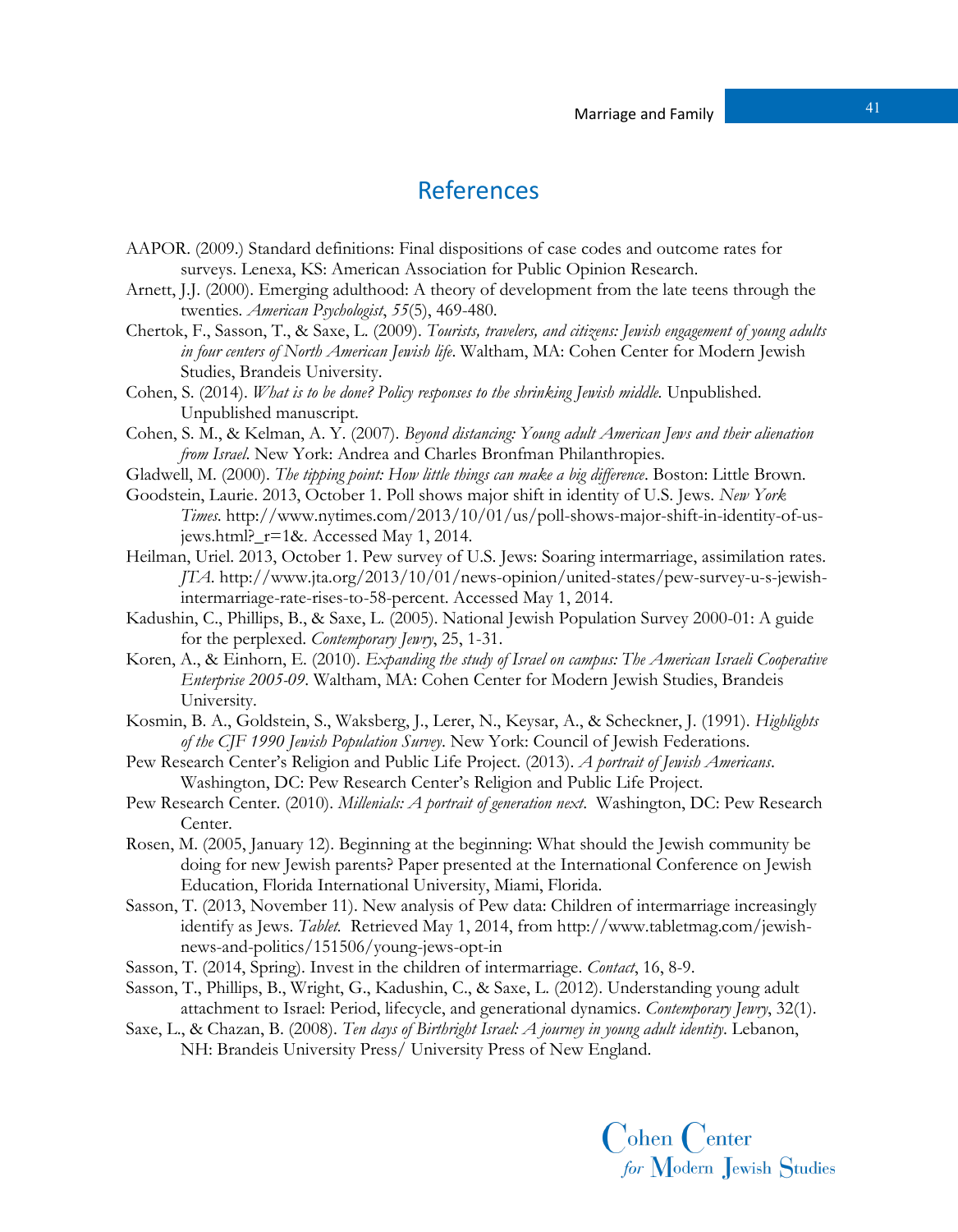### <sup>42</sup> The Impact of Taglit-Birthright Israel

- Saxe, L., Fishman, S., Shain, M., Wright, G., & Hecht, S. (2013). *Young adults and Jewish engagement: The impact of Taglit-Birthright Israel*. Waltham, MA: Cohen Center for Modern Jewish Studies, Brandeis University.
- Saxe, L., Hecht, S., Rieser, M., & Wright, G. (2014). *The Taglit-Birthright Israel application process: Feedback from 2013 applicants*. Waltham, MA: Cohen Center for Modern Jewish Studies, Brandeis University.
- Saxe, L., Kadushin, C., Hecht, S., Rosen, M. I., Phillips, B., & Kelner, S. (2004). *Evaluating Birthright Israel: Long-term impact and recent findings*. Waltham, MA: Cohen Center for Modern Jewish Studies, Brandeis University.
- Saxe, L., Kadushin, C., Kelner, S., Rosen, M. I., & Yereslove, E. (2001). *The Impact of birthright israel*. Waltham, MA: Cohen Center for Modern Jewish Studies, Brandeis University.
- Saxe, L., Phillips, B., Boxer, M., Hecht, S., Wright, G., & Sasson, T. (2008). *Taglit-Birthright Israel: Evaluation of the 2007-2008 North American cohorts*. Waltham, MA: Cohen Center for Modern Jewish Studies, Brandeis University.
- Saxe, L., Phillips, B., Sasson, T., Hecht, S., Shain, M., Wright, G., et al. (2009). *Generation Birthright Israel: The impact of an Israel experience on Jewish identity and choices*. Waltham, MA: Cohen Center for Modern Jewish Studies, Brandeis University.
- Saxe, L., Phillips, B., Sasson, T., Hecht, S., Shain, M., Wright, G., et al. (2011). Intermarriage: The impact and lessons of Taglit-Birthright Israel. *Contemporary Jewry*, 31(2), 151-172. doi: 10.1007/s12397-010-9058-z
- Saxe, L., Sasson, T., & Aronson, J. (In press). Pew's portrait of American Jewry: A reassessment of the assimilation narrative. In A. Dashefsky & I. Sheskin (Eds.), American Jewish Yearbook 2014. Storrs, CT: University of Connecticut.
- Saxe, L., Sasson, T., Hecht, S., Phillips, B., Shain, M., Wright, G., et al. (2011). *Jewish Futures Project: The impact of Taglit-Birthright Israel, 2010 update*. Waltham, MA: Cohen Center for Modern Jewish Studies, Brandeis University.
- Saxe, L., Shain, M., Wright, G., Hecht, S., Fishman, S., & Sasson, T. (2012). *Jewish Futures Project: The impact of Taglit-Birthright Israel, 2012 update*. Waltham, MA: Cohen Center for Modern Jewish Studies, Brandeis University.
- Saxe, L., Tighe, E., & Boxer, M. (2014). Measuring the size and characteristics of American Jewry: A new paradigm to understand an ancient people. In U. Rebhun (Ed.), *Studies in Contemporary Jewry* (Vol. XVIII). New York, Oxford: Oxford University Press.
- Sheskin, I. M., & Kotler-Berkowitz, L. (2007). Synagogues, Jewish Community Centers, and other Jewish organizations: Who Joins, who doesn't? *Journal of Jewish Communal Service*, 82(3).
- Taglit-Birthright Israel. (2013). *CEO report 2013: Celebrating our bar/bat mitzvah year*. Jerusalem: Taglit-Birthright Israel.
- Tighe, E., Saxe, L., Magidin de Kramer, R., & Parmer, D. (2013). *American Jewish population estimates: 2012*. Waltham, MA: Steinhardt Social Research Institute, Brandeis University.
- United Jewish Communities. (2003). 2000-01 National Jewish population survey. New York: United Jewish Communities [producer]. Storrs, CT: North American Jewish Data Bank [distributor].

Cohen Center for Modern Tewish Studies